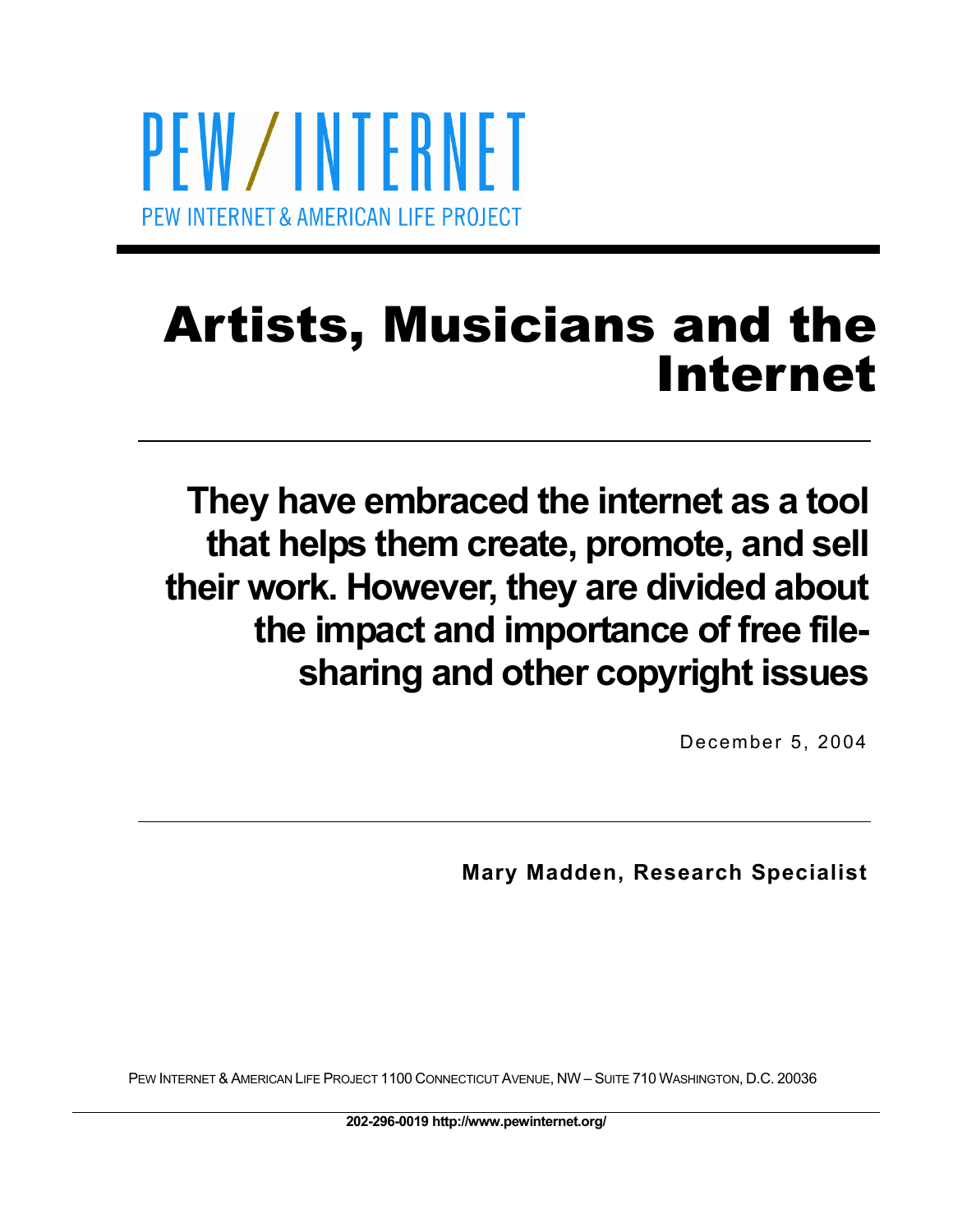## Summary of **Findings**

**Unique surveys assess how artists and musicians use the internet, what they think about copyright issues, and how they feel about online filesharing.** 

A national survey of self-described artists and an online survey of 2,755 musicians find:

*Artists and musicians on all points of the spectrum from superstars to starving singers have embraced the internet as a tool to improve how they make, market, and sell their creative works. They use the internet to gain inspiration, build community with fans and fellow artists, and pursue new commercial activity.* 

*Artists and musicians believe that unauthorized peer-to-peer file-sharing of copyrighted works should be illegal. However, the vast majority do not see online filesharing as a big threat to creative industries. Across the board, artists and musicians are more likely to say that the internet has made it possible for them to make more money from their art than they are to say it has made it harder to protect their work from piracy or unlawful use.* 

In a period when thousands of lawsuits have been filed against those who are alleged to have shared files illegally and there is daily discussion about the possibility of changes in law, the Pew Internet & American Life Project undertook this work to survey a wide array of artists and musicians to hear about their views and experiences.

Three core research instruments were employed for this report: First, we conducted a random and nationally representative telephone survey of 809 American adults who said they are artists. Second, we administered a non-random online survey of 2,793 musicians, songwriters and music publishers distributed through musician membership organizations that was conducted on the Web. Our analysis focuses on 2,755 musicians and songwriters within that sample. The sample is self-selecting and not projectable onto the entire U.S. population of musicians. These online respondents are likely to be more

Pew Internet & American Life Project, 1100 Connecticut Avenue, NW, Suite 710, Washington, DC 20036 202-296-0019, http://www.pewinternet.org

This Pew Internet & American Life Project report is based on the findings of three separate surveys on internet use by artists, musicians and the general public. All numerical data on artists was gathered through telephone interviews of adults who consider themselves artists. The Pew Internet & American Life Project Artists Callback Survey was conducted by Princeton Survey Research Associates International (PSRAI), between November-December 2003 among a sample of 809 selfidentified artists. Margin of error is ±4% for results based on the total sample. All numerical data on musicians was gathered through the Pew Internet & American Life Project Musician Web Survey, conducted by WebSurveyor between March-April 2004. Results are based on a non-random sample of 2,755 musicians and songwriters recruited via email notices, announcements on Web sites and flyers distributed at musicians' conferences. Since the data are based on a non-random sample, a margin of error cannot be computed, and the results are not projectable to the entire population of musicians and songwriters. Data on the general public was gathered through a Pew Internet & American Life Project Tracking Survey, fielded November-December 2003 by PSRAI among a sample of 2,013 adults. The margin of error is ±3% for results based on internet users.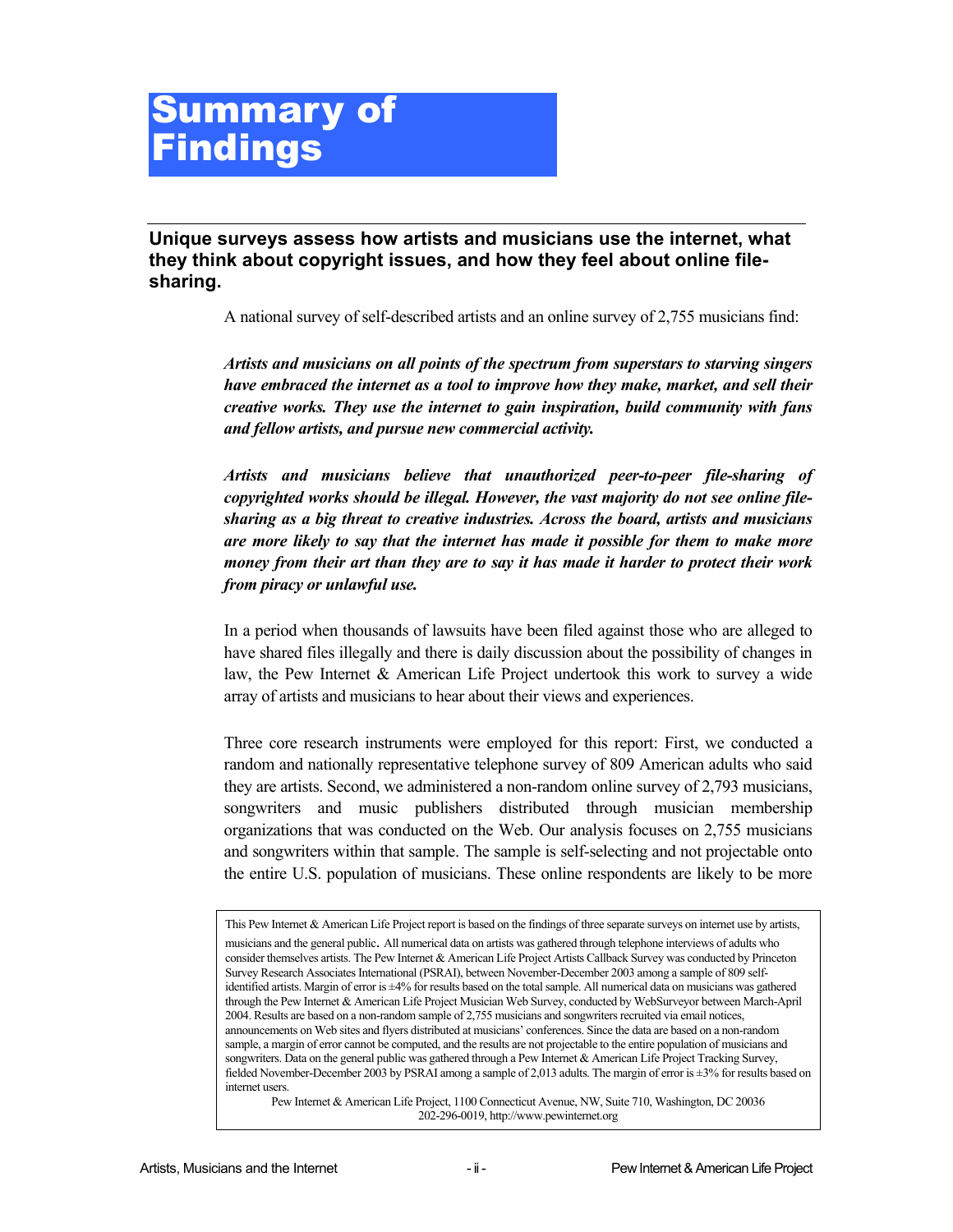enthusiastic about the internet and more knowledgeable about policy issues than other musicians. Still, this extensive and wide-ranging survey brings thousands of new voices from a broad range of experiences and levels of income into the debate about online filesharing. Third, questions about copyright and file-sharing were included in a nationallyrepresentative, random-digit-dial survey of 2,013 American adults (18 and older).

The Pew Internet & American Life Project undertook this work to gain a deeper understanding of the views of musicians and other artists and in order to bring more voices from the arts community into the national discussions about copyright and online file-sharing. Below are some of the key findings.

#### **32 million Americans consider themselves artists and about 10 million of them get some kind of compensation for their creations and performances.**

There are 32 million Americans who consider themselves artists and more than three times as many who pursue some sort of artistic endeavors in their lives, according to a survey fielded in November-December 2003 by the Pew Internet & American Life Project. The Pew Internet Project survey suggests that up to 10 million Americans earn at least some money from their performances, songs, paintings, videos, sculptures, photos or creative writing.

These are the people on the front lines in the Digital Age. Their passions, and in many cases their livelihoods, depend on public policies that encourage creativity and reward creation. They are the ones whose work is most directly affected by the technology that allows works of art to be digitized and sold online – from music to movies to books to art – and allows for easy copying and free sharing of those digitized files.

Throughout this report we refer to several groups and often focus on those who are online. "Artists" are those who described themselves as artists and were interviewed in our artist callback survey. "Paid Artists" are musicians, writers or filmmakers in our artist callback survey who get compensation for their art. "Digitized Artists" are those whose artwork (e.g. music or pictures or words) has been digitized. "Musicians" are those selfidentified musical performers and songwriters who responded to our online survey (and are further divided for analysis into four subcategories in Part 3).

#### **American artists have embraced the internet as a creative and inspiration-enhancing workspace where they can communicate, collaborate, and promote their work. They are considerably more wired than the rest of the American population.**

More than three-quarters of all artists, 77%, and 83% of Paid Artists use the internet, compared to 63% of the entire population. Many site specific gains in their careers from their use of the internet.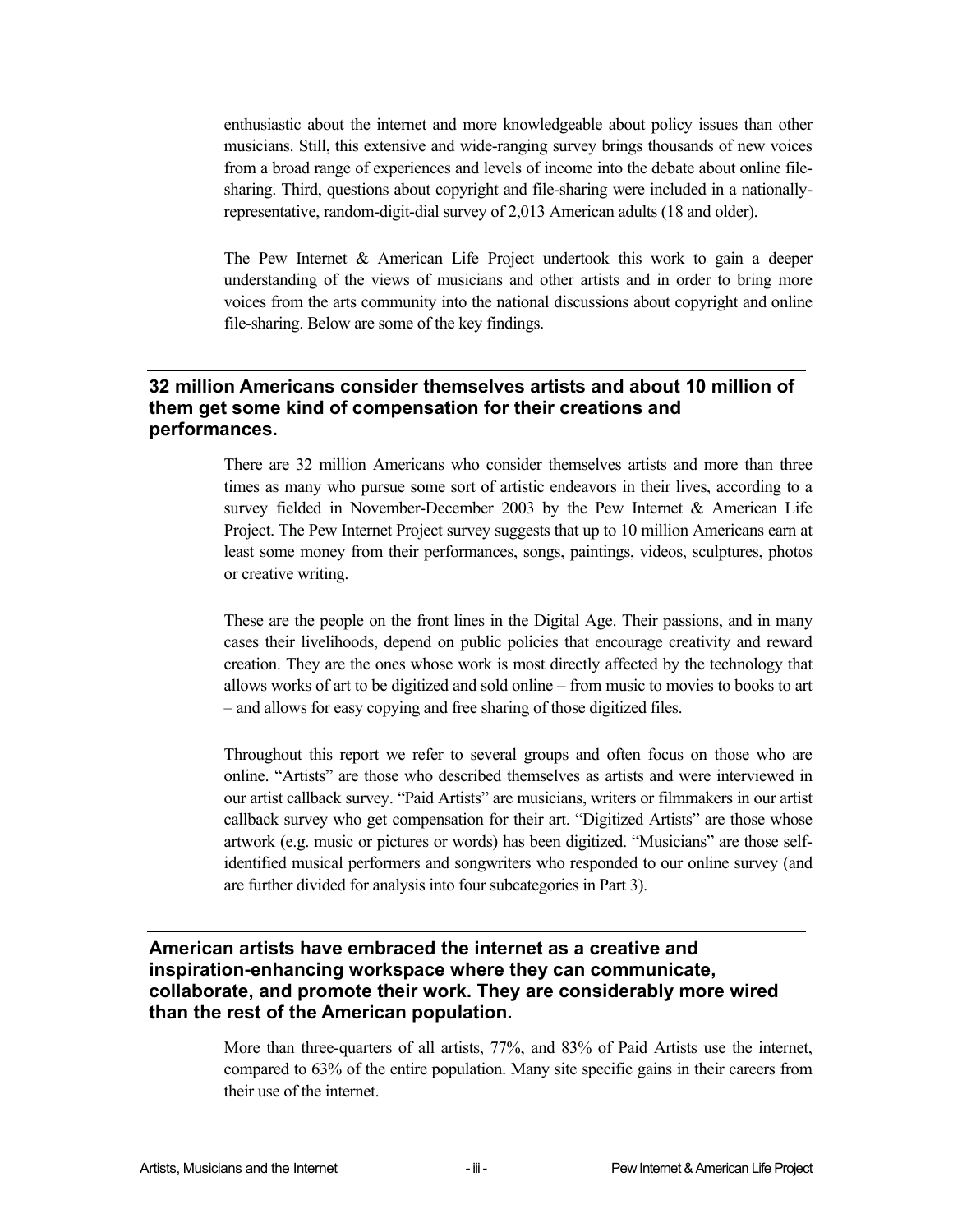- 52% of all online artists and 59% of Paid Online Artists say they get ideas and inspiration for their work from searching online.
- 30% of all online artists and 45% of Paid Online Artists say the internet is important in helping them create and/or distribute their art.
- 23% of all online artists and 41% of Paid Online Artists say the internet has helped them in their creative pursuits and careers.
- 4% of all online artists and 8% of Paid Online Artists say the internet has made it much harder for their work to get noticed.
- **3% of all online artists and 6% of Paid Online Artists say the internet has had a major** deleterious effect on their ability to protect their creative works.

Two-thirds of the musicians in our online survey say the internet is "very important" in helping them create and distribute their music. Fully 90% of these respondents use the internet to get ideas and inspiration; 87% use it to promote, advertise and post their music online; 83% offer free samples online and notable numbers report benefits from that such as higher CD sales, larger concert attendance, and more radio play; 77% have their own Web site; 69% sell their music somewhere online; 66% use the internet to collaborate with others. Many independent musicians, in particular, see the internet as an alternative way to bypass traditional distribution outlets.

#### **Notable numbers of artists say the internet has been a boon to their marketing efforts.**

- 23% of all online artists and 45% of Paid Online Artists report using the internet or email to promote, advertise or display their art.
- 23% of all online artists and 41% of Paid Online Artists say they personally use the internet or email to keep in touch with fans of their art.
- 21% of all online artists and 44% of Paid Online Artists use the internet to schedule performances and other promotional events.
- 20% of all online artists and 38% of Paid Online Artists say they have used the internet or email to provide free samples or previews of their art to the public.

The online musicians who responded to our survey are even more likely than the larger artistic community to use the internet to schedule and coordinate performances. Twothirds of these respondents report that the internet has had a big effect on improving their ability to communicate with their audience and fans. Some 72% of musicians in our survey report that the internet has helped them to make more money from their music and 83% have provided free samples or previews of their work online.

**For some artists, the internet has had a helpful social impact as they network with other artists, communicate with their fans, and stay in touch with loved ones and friends when they are on the road.**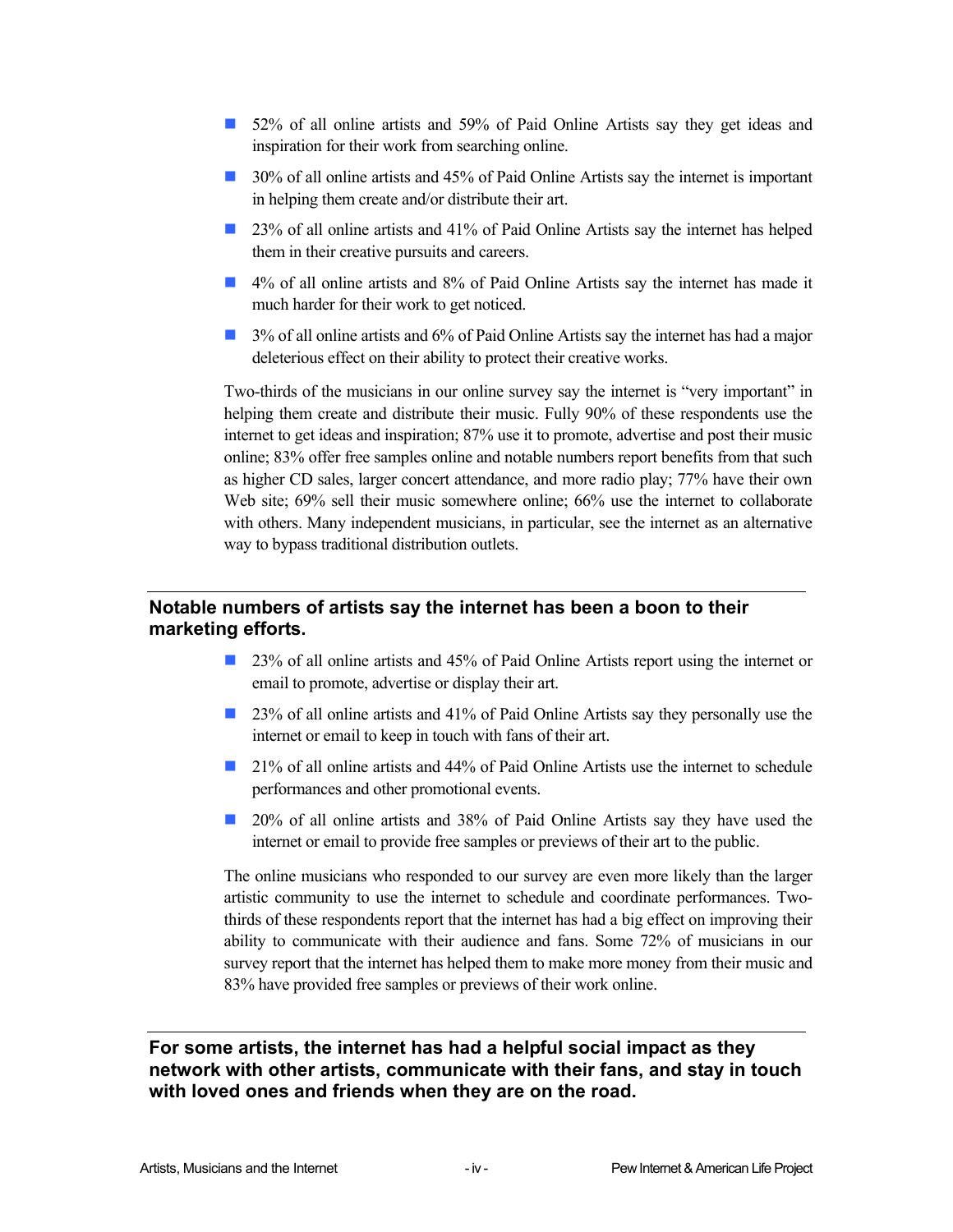- 23% of all online artists and 36% of Paid Online Artists report the internet has had a big effect on their connection to the local arts community.
- 27% of all online artists and 51% of Paid Online Artists keep in touch with family and friends via the Net when they are on the road.
- One in six (17%) online artists and one in four (26%) Paid Online Artists say they are a member of an email list-serve, online forum, or other online community or organization geared specifically towards artists.

Fully 56% of the musicians in our sample use the internet to keep in touch when they are traveling. And 79% of the musicians in our survey report the internet has had a "big effect" on their ties to other artists.

#### **Artists are divided, but not deeply concerned about the file-sharing that happens online. They want control over their creations, but most do not say internet piracy is a big threat.**

Artists say the current copyright laws do a good job of protecting the rights of creators and most have no qualms about the length of copyright protection that the law currently allows. Under current law, the copyright for a creative work lasts for the length of the artist's lifetime, plus an additional 70 years.

64% of all artists and 67% of Paid Artists think that the copyright owner should have complete control over the use of that work.

They also are clear who benefits most from current law: Half of all artists say that copyright regulations generally benefit purveyors of art work more than the original creators. Musicians echo those views.

Still, just 28% of artists consider file-sharing to be a major threat and 30% of Paid Artists say this. Among the musicians in our online survey, two-thirds say file-sharing poses a minor threat or no threat at all

**19%** of Digitized Artists say unauthorized copies of their works have been posted online.

Most musicians in our online survey, even those who make a career out of music, have not experienced problems with others posting their work online.

#### **Artists think unauthorized peer-to-peer file-sharing should be illegal, and most would go after the companies, rather than individual file-sharers.**

52% of all artists and 55% of Paid Artists believe it should be illegal for internet users to share unauthorized copies of music and movies over file-sharing networks, compared to 37% of all artists and 35% of Paid Artists who say it should be legal.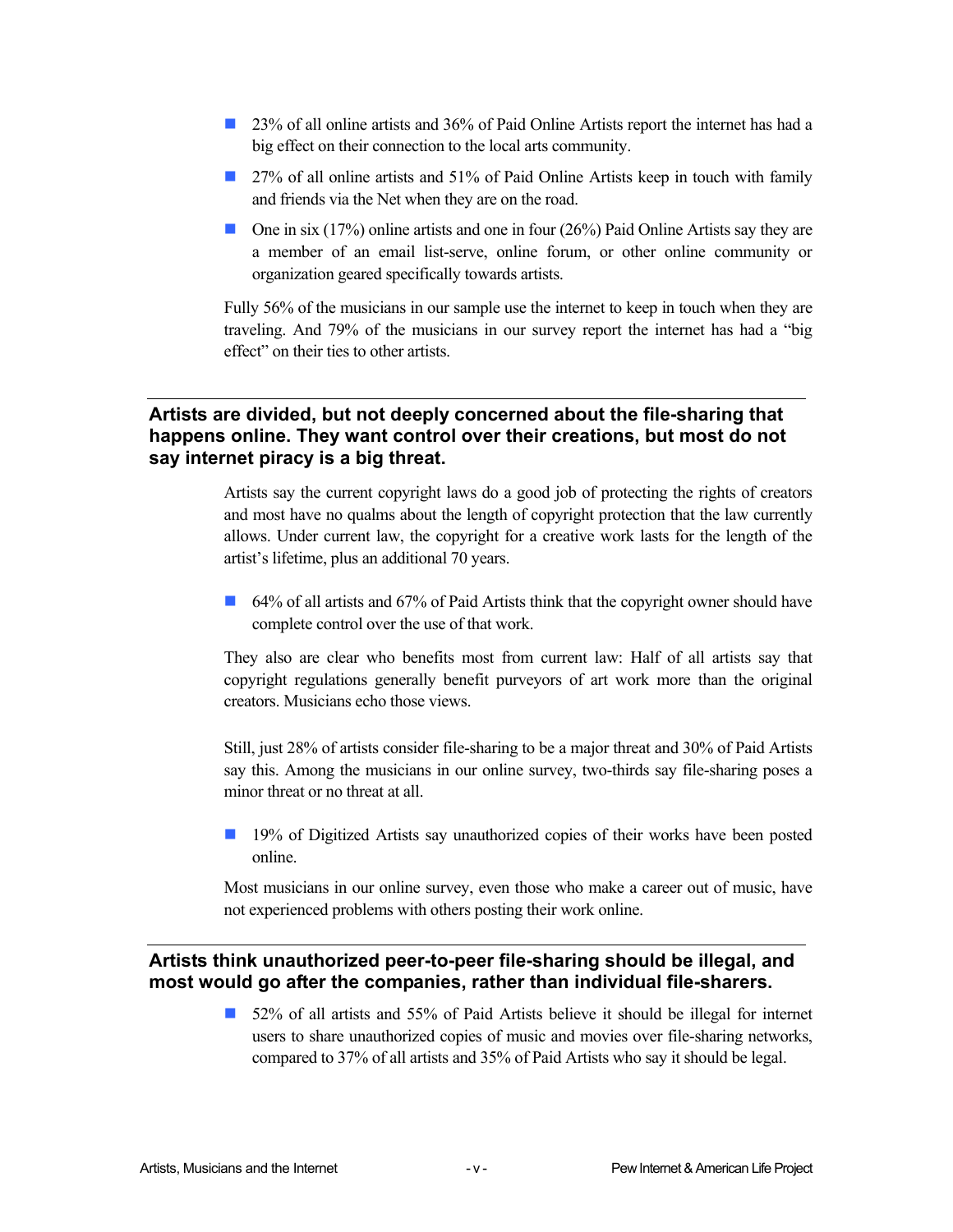When asked about the Recording Industry Association of America's lawsuits against individuals who are accused of sharing large numbers of music files online without permission from the copyright holder, close to two-thirds of all artists felt that the companies that own and operate file-sharing networks would be a better target to bear the burden of responsibility. Just 15% think that the individuals who are sharing the music files should be the ones held responsible, and 15% think both the individuals and the filesharing companies should share the responsibility equally.

The musicians who took our online survey have somewhat different views: 37% say that both those who run the services and individuals who share files should be held culpable. Only 17% single out the online services and 15% single out individuals as the primary culprits. But most (60%) believe that the RIAA campaign will not benefit them.

In the final analysis, artists are evenly divided in their assessment about whether filesharing programs are a net good or a net bad for their colleagues, while the musicians we surveyed are more likely to see the positive aspects of file-sharing.

- 47% of all artists agree with the statement that "file-sharing services are bad for artists because they allow people to copy or use an artist's work without getting permission or compensating the artist."
- 43% agree that, "file-sharing services aren't really bad for artists, since they help to promote and distribute an artist's work to a broad audience."

#### **Artists are split about what constitutes fair use of digital material.**

Artists and the musicians we surveyed firmly agree that people should not sell copies of others' works without permission. They also agree that copying material for private use is generally permissible. But there is much less consensus about some types of digital copying and sharing of files online. In every scenario, respondents were asked to assume that the person did not have permission from the copyright holder.

- When asked about burning a copy of a music or movie CD for a friend, artists' views become sharply divided; 46% think it should be legal, and 48% say it should be illegal. Paid Artists are marginally more likely to consider CD burning to be an infringing behavior.
- 46% of artists believe that it should be legal to send a digital copy of music over the internet to someone they know, but 49% say it should be illegal.
- **The musicians we surveyed were similarly divided over burning a CD for a friend;** 47% think this should be legal while 41% think it should be illegal. However, most say that sending a digital copy of music over the internet to someone they know should be permitted.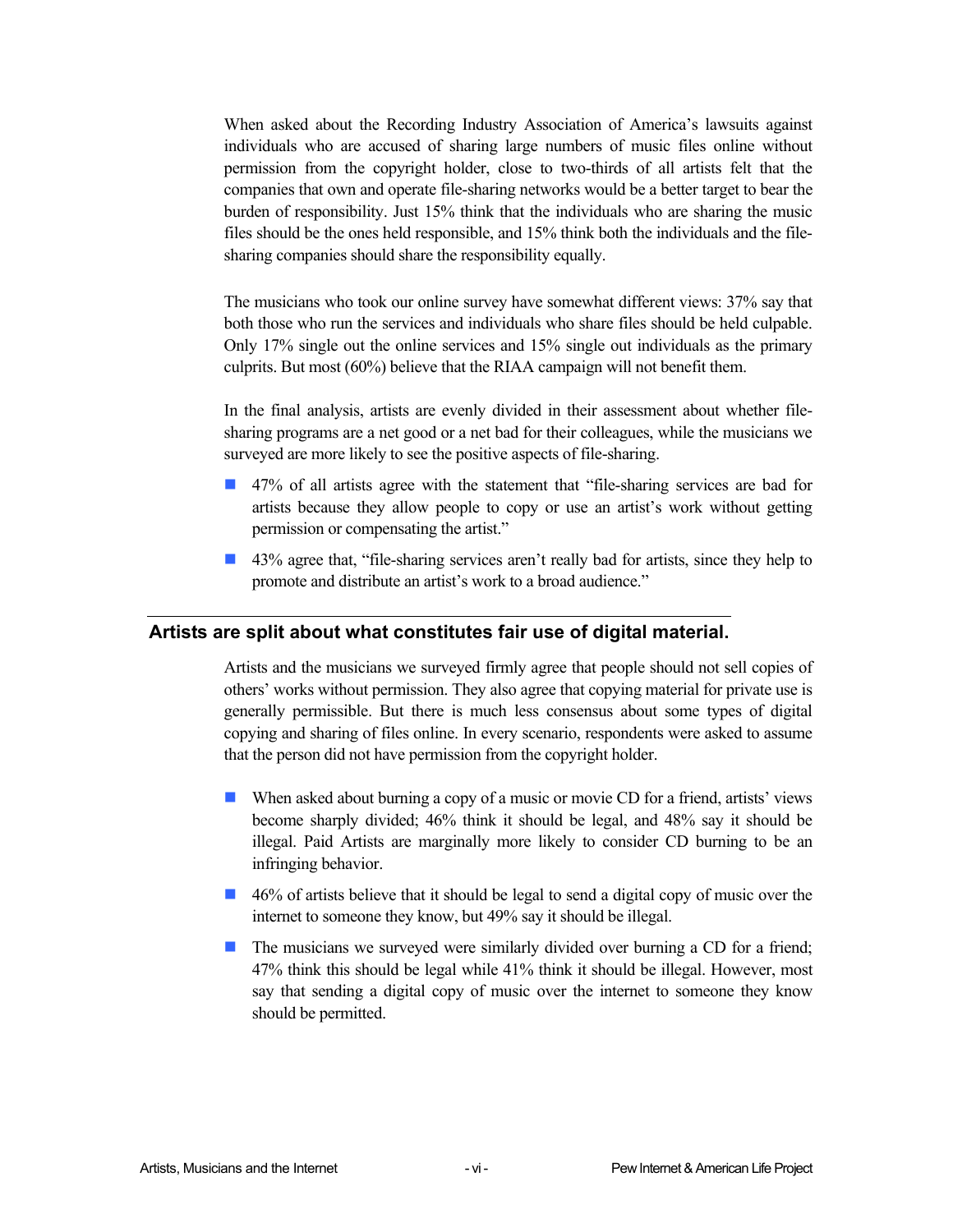#### **Like most internet users, online artists are also active consumers of media content online. But most who download files say if they get content for free, they usually support the artist or author in other ways.**

Half of all online artists in our sample say they listen to music online at a radio station, music store, recording artist or music service Web site, and 58% of Paid Online Artists say this. That number is significantly higher when compared to our recent measure of all online adults; just  $34\%$  of internet users say they listen to music online.<sup>1</sup>

Of those artists who download music files  $(n=118)$ , most think that downloading has not really changed the total amount they spend on music purchases like CDs, concerts, or other music products (58% say this). Another 29% say they think downloading has actually increased what they spend on music purchases overall, and 13% say it has decreased their purchases. Likewise, among artists who either download music or video files (n=139), 86% say that when they download files for free, they usually end up supporting the artist or author in other ways, such as buying a CD or book or going to a performance. Just over half of all artists who download music or video files say they can't always tell if it's legal or illegal to download media files from the internet. More than two-thirds of the sample said they don't currently pay to download any type of media files, but they would if the price, quality and choice they want become available.

#### **Artists, Musicians and the Internet: Summary of Findings at a Glance**

32 million Americans consider themselves artists and about 10 million of them get some kind of compensation for their creations and performances.

American artists have embraced the internet as a creative and inspiration-enhancing workspace where they can communicate, collaborate, and promote their work.

Notable numbers of artists say the internet has been a boon to their marketing efforts.

For some artists, the internet has had a helpful social impact as they network with other artists, communicate with their fans, and stay in touch with friends when they are on the road.

Artists are divided, but not deeply concerned about the file-sharing that happens online. They want control over their creations, but most do not say internet piracy is a big threat.

Artists think unauthorized peer-to-peer file-sharing should be illegal, and most would go after the companies, rather than individual file-sharers.

Artists are split about what constitutes fair use of digital material.

Online artists are also active consumers of media content online. But those who download files say if they get content for free, they usually support the artist or author in other ways.

Source: Madden, Mary. *Artists, Musicians and the Internet.* Washington, DC: Pew Internet & American Life Project, December 5, 2004.

l

<sup>&</sup>lt;sup>1</sup> This question was last asked in the Pew Internet Project May-June 2004 Tracking Survey.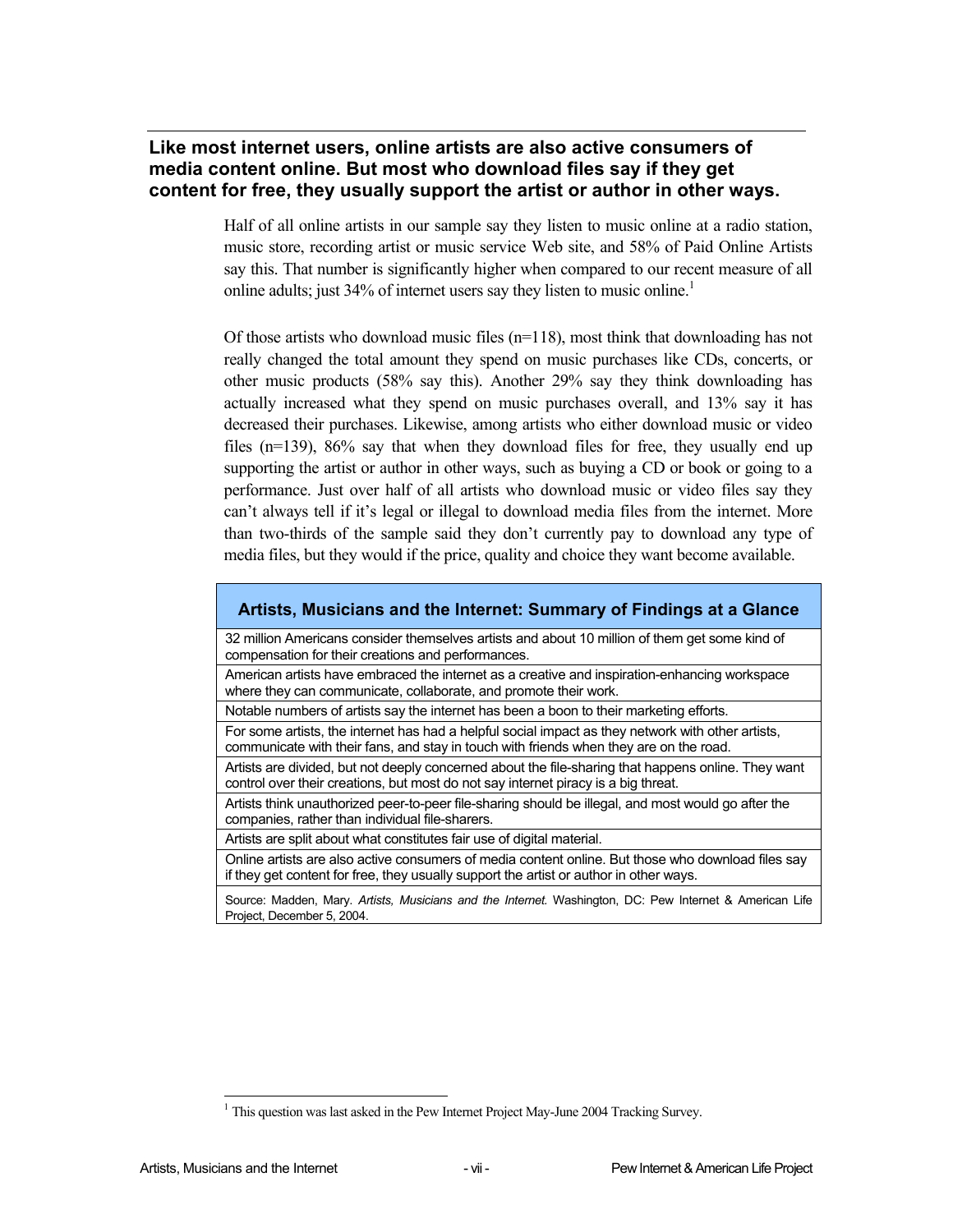

### **Summary of Findings**

**Acknowledgements** 

**Part 1. Introduction** 

**Part 2. Findings from the artist callback survey** 

**Part 3. The musicians survey** 

**Part 4. What the general public believes** 

**Methodology**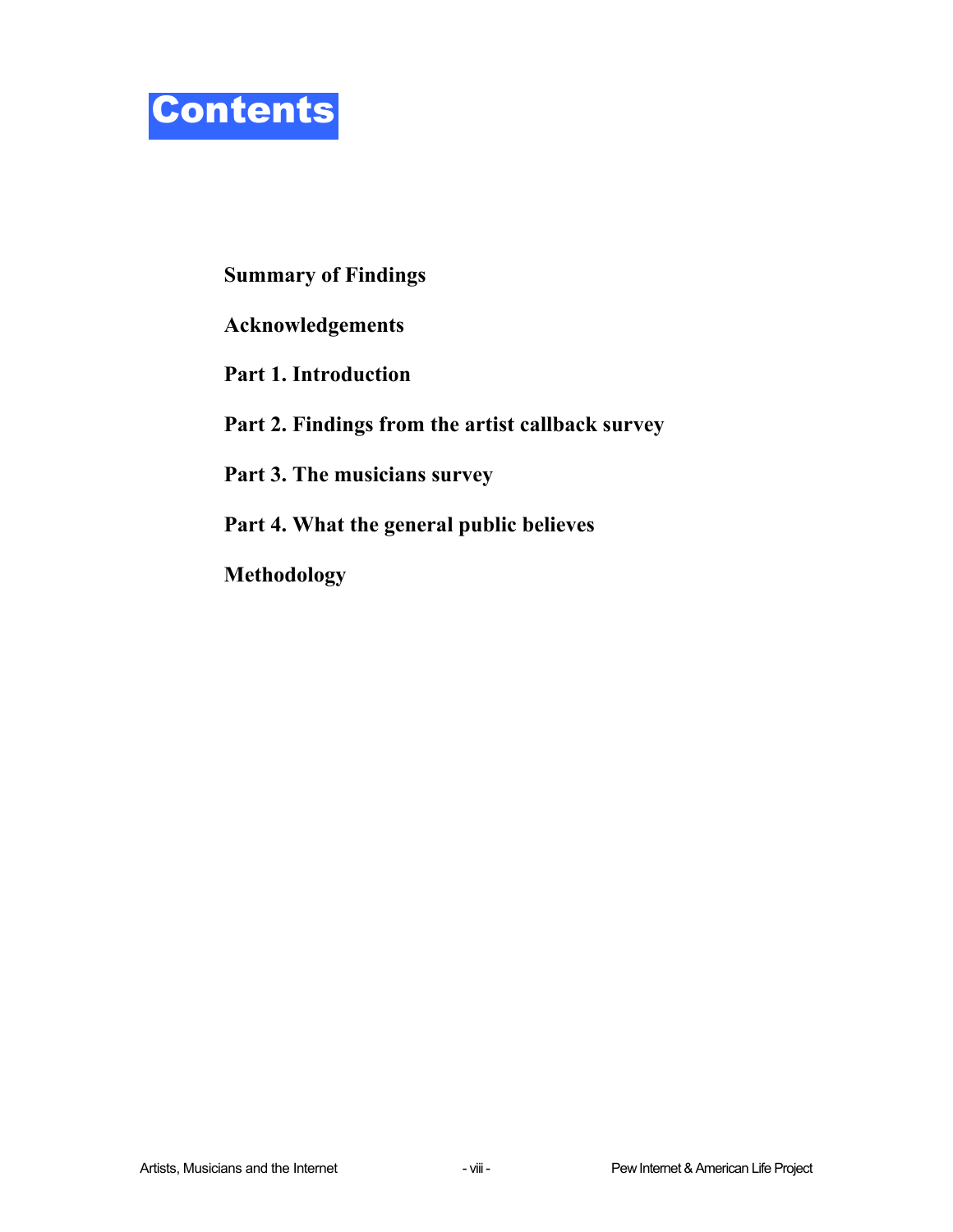## Acknowledgements

The Pew Internet & American Life Project thanks those who contributed their expertise and suggestions to the development of these surveys and the final report. Kristen Purcell at Princeton Survey Research Associates was particularly instrumental in crafting the surveys and imposing organization on an otherwise unruly set of research ideas.

The Project would also like to thank leaders of the Future of Music Coalition for their partnership in helping us draft the Online Survey of Musicians and promote it widely within the music community. Kristin Thomson and Jenny Toomey acted as liaisons between the Project and the many musicians' organizations that agreed to spread word about the survey to their members. Ms. Thomson and Wendy Harman also helped to code and organize the open-ended responses from the survey and contributed to their presentation in the report.

Finally, the Project is grateful to the following music organizations that allowed us to promote our Online Survey of Musicians to their members: Future of Music Coalition, Just Plain Folks, the American Federation of Television and Radio Artists, CD Baby, the Nashville Songwriters Association, Garageband.com, and the American Federation of Musicians. This survey would not have been possible without their involvement. The views expressed by those who responded to our Online Survey of Musicians do not necessarily represent the views of these organizations or their members. None of the above-mentioned organizations formally endorses the findings of this research.

The Future of Music Coalition: FMC is a not-for-profit collaboration between members of the music, technology, public policy and intellectual property law communities. The FMC seeks to educate the media, policymakers, and the public about music / technology issues, while also bringing together diverse voices in an effort to come up with creative solutions to some of the challenges in this space. The FMC also aims to identify and promote innovative business models that will help musicians and citizens to benefit from new technologies. Visit FMC online at: www.futureofmusic.org.

About the Pew Internet & American Life Project: The Project is a nonprofit, non-partisan think tank that explores the impact of the Internet on children, families, communities, the work place, schools, health care and civic/political life. The Project aims to be an authoritative source for timely information on the internet's growth and societal impact. Support for the project is provided by The Pew Charitable Trusts. Visit the Project online at: www.pewinternet.org.

About Princeton Survey Research Associates International: PSRAI conducted the survey that is covered in this report. It is an independent research company specializing in social and policy work. The firm designs, conducts, and analyzes surveys worldwide. Its expertise also includes qualitative research and content analysis. With offices in Princeton, New Jersey, and Washington, D.C., PSRAI serves the needs of clients around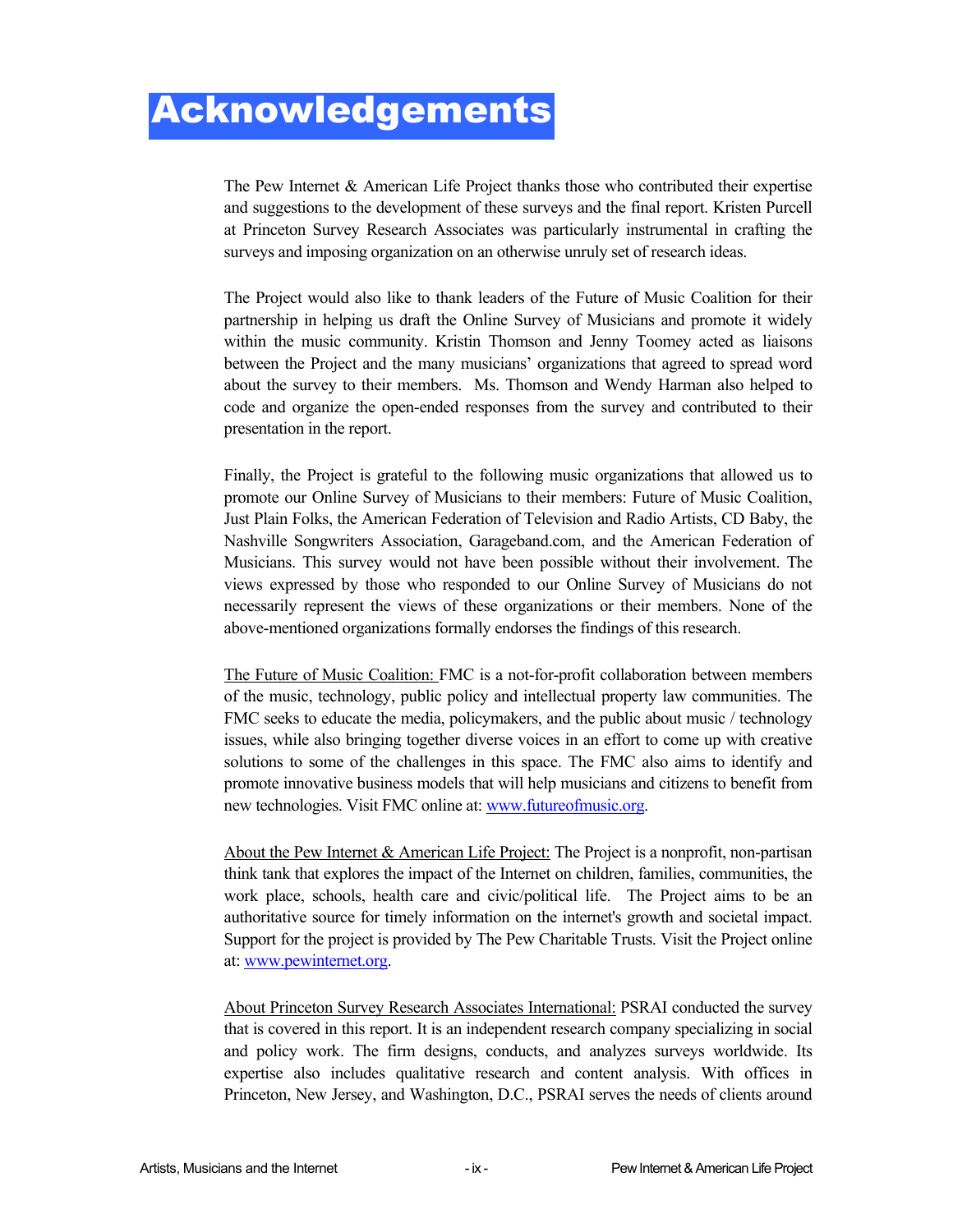the nation and the world. The firm can be reached at 911 Commons Way, Princeton, NJ 08540, by telephone at 609-924-9204, by fax at 609-924-7499, or by email at ResearchNJ@PSRA.com. Visit PSRAI online at: www.psra.com.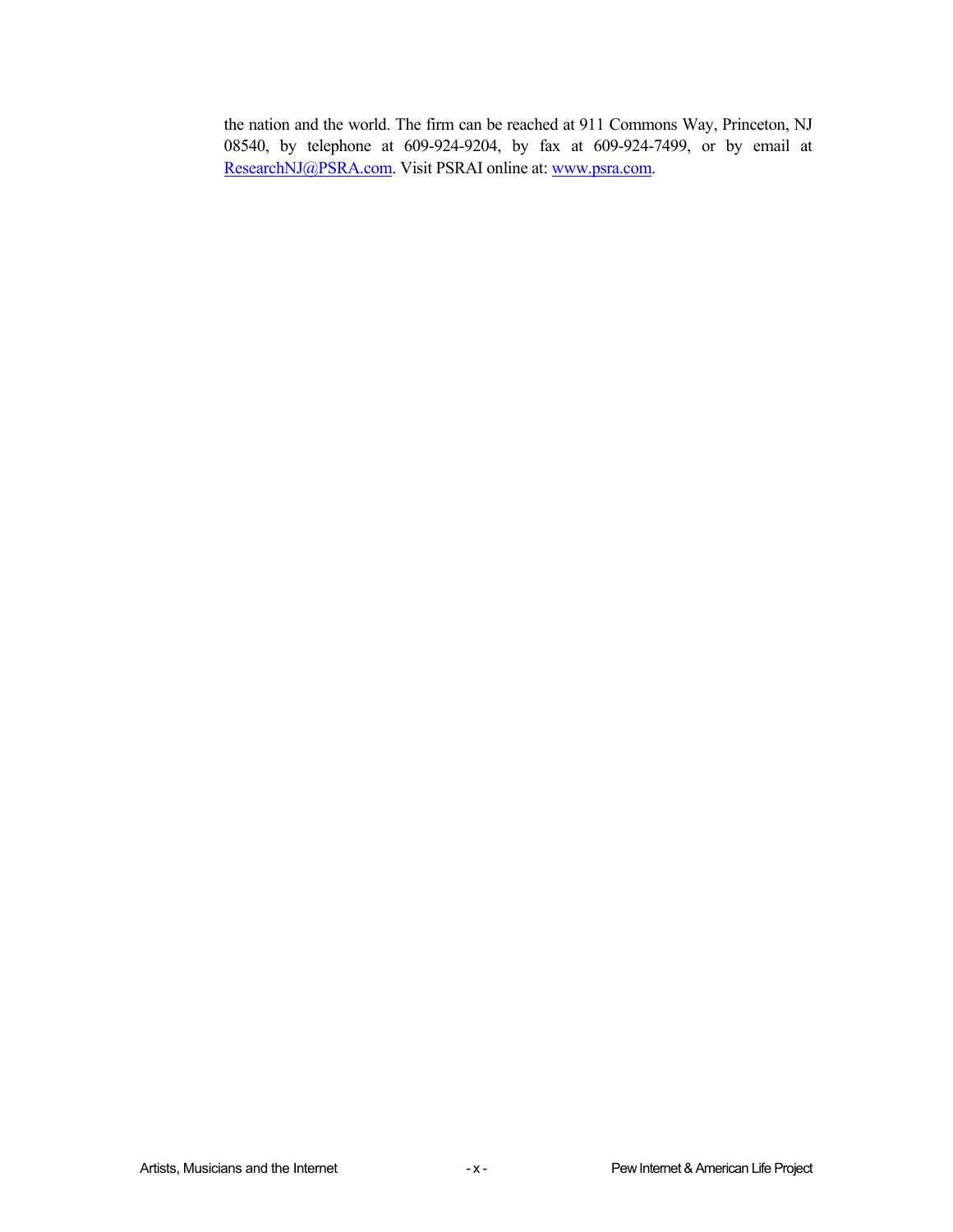

## **Introduction**

#### **This is the first large-scale study that looks at artists' and musicians' use of the internet and their views on copyright.**

The Pew Internet & American Life Project's interest in studying artists and musicians grew out of our previous work studying internet users' consumption of music and other creative content online. Through a series of reports on music downloading and filesharing, we have observed and documented the changing behaviors and attitudes of an American public learning to negotiate the ever-changing copyright landscape of the digital world.<sup>2</sup>

However, over the course of observing the explosive growth and persistence of peer-topeer networks, and following the entertainment industry's ongoing efforts to police these activities and promote licensed digital music services, we found that there were few sources of quantitative research directed at understanding how these issues affect both musicians and the greater creative community. We found ourselves hard-pressed to answer some of the most basic questions about artists and the internet. For instance, how many artists have access to the internet? How many promote and sell their work online? How are they using the internet to develop their work, their connections to other artists, or their connections to audiences and the world-at-large? How do they feel about controversies over copyright and fair use of creative material in the heyday of peer-topeer systems like the original Napster and the current Kazaa and BitTorrent?

The debate about copyright in the digital era has primarily centered on the recording industry's opposition to unauthorized file-sharing and downloading, a stance that has been both lauded and criticized by popular musicians. This clash over new technology grows out of a long history of disputes between business and artists about the proper balance between creators, the people who pay for and market creations, and consumers who want access to large catalogs of digital music files and argue that there are many

1

<sup>&</sup>lt;sup>2</sup> Please see the following reports:

<sup>1)</sup> "14% of Internet users say they no longer download music files" http://www.pewinternet.org/PPF/r/124/report\_display.asp

<sup>2) &</sup>quot;Sharp decline in music file swappers" http://www.pewinternet.org/report\_display.asp?r=109

<sup>3)</sup> "Music Downloading, File-sharing and Copyright" http://www.pewinternet.org/PPF/r/96/report\_display.asp

<sup>4) &</sup>quot;The Music Downloading Deluge" http://www.pewinternet.org/PPF/r/33/report\_display.asp

<sup>5) &</sup>quot;Downloading Free Music" http://www.pewinternet.org/PPF/r/23/report\_display.asp

<sup>6)</sup> "13 Million Americans 'Freeload' Music on the Internet" http://www.pewinternet.org/topics.asp?page=3&c=4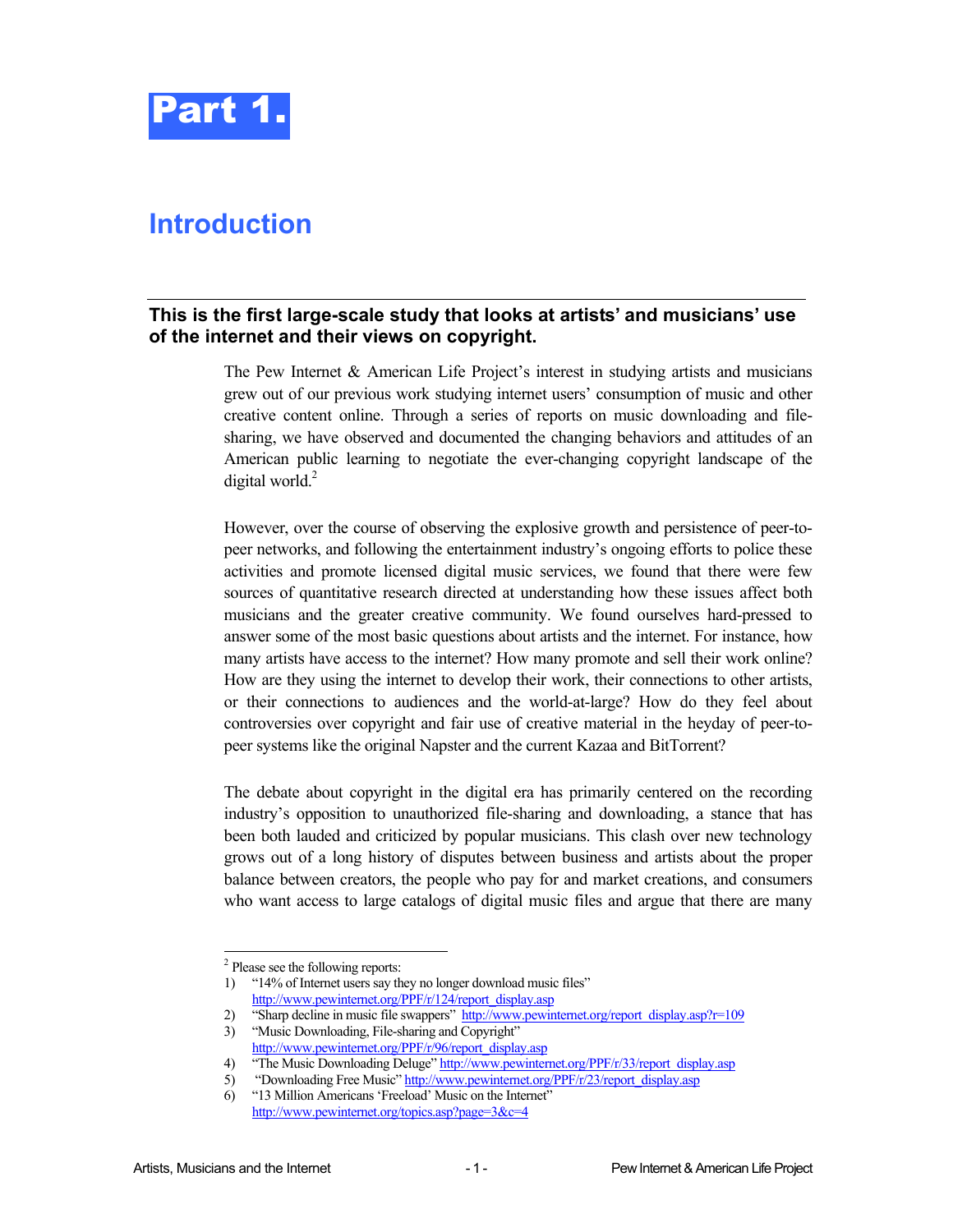non-infringing uses of peer-to-peer. While music has been at the forefront of this discussion, the movie industry has also recently began suing individual downloaders.

> The U.S. Copyright Office Web site defines "fair use" as a limitation on copyright that allows for certain reproductions of copyrighted works for purposes such as criticism, comment, news reporting, teaching, scholarship and research. $3$

In our surveys between 2000 and 2003, we found growing numbers of music downloaders who said they didn't care about the copyright on the files they were acquiring. Technology firms accommodated this demand by creating and marketing an ever-widening array of devices to copy and store music files. Moreover, the growth of home broadband connections has made it progressively easier to share and download MP3 files.

The recording industry's response to this apparent apathy towards copyright and the ease of getting free files online was to file more than 7,000 lawsuits directed against alleged file-sharers since September 2003. After the first legal actions by the RIAA, the number of people who said in our surveys that they downloaded music files dropped dramatically but has since rebounded to a degree. $4$ 

Economic analysis of recorded music sales data and its relationship to music file-sharing activity is ongoing. At the same time, there is much to be learned from studying developments on the ground level. In the end, the future of any industry whose content can be digitized hinges on the creativity and innovation of artists.

But there are strong concerns within the artistic community, and by prominent legal scholars, about the effectiveness of current copyright terms and their enforcement in the online world. Some argue that our understanding of copyright law has strayed far from its original purpose and that the internet calls for an inherently different interpretation of what constitutes copyright infringement and what qualifies as fair use of digitized works. Furthermore, many have raised concerns about the practical difficulties of the permissions process for creators and that too few new works are passing into the public domain.

 Artists are avid consumers as well as creators of online content. They often borrow from previous works and use that for inspiration for their own creativity. They represent the leading edge of media consumption online. Yet artists' perspectives and first-hand experiences with the internet – both those of musicians and the larger creative community – have rarely been examined at the national level.

1

<sup>&</sup>lt;sup>3</sup> Please see the U.S. Copyright Office Web site for a more detailed discussion of fair use: http://www.copyright.gov/fls/fl102.html <sup>4</sup>

<sup>&</sup>lt;sup>4</sup> Please see: "14% of Internet users say they no longer download music files" http://www.pewinternet.org/PPF/r/124/report\_display.asp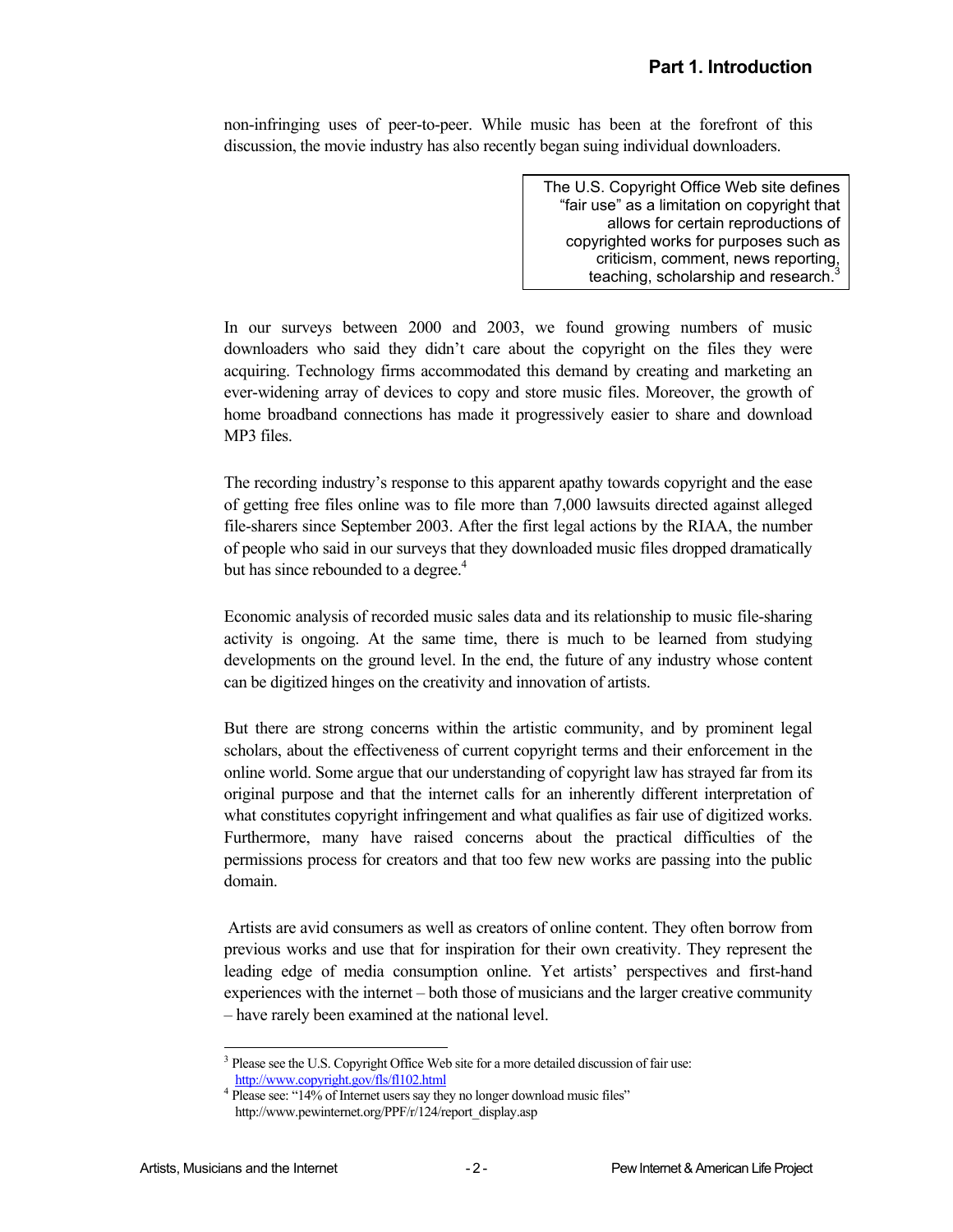There are good reasons for this apparent gap in studying artists as consumers as well as producers. They are a notoriously difficult group to define with objective measures and are often prohibitively expensive to contact in large numbers. Musicians, in particular, are often required to travel extensively, which makes them difficult to reach with traditional telephone survey methods.

The Pew Internet & American Life Project has undertaken several research initiatives to begin to probe these issues of how musicians and artists use the internet and how they feel about the copyright issues that have emerged in the digital age. There were three core research instruments for this study: First, a random and nationally representative telephone survey in December 2003 of 809 American adults who said they are artists. Second, a non-random online survey of 2,793 musicians, songwriters and music publishers distributed through musician membership organizations was conducted on the Web from March 15-April 15, 2004. Our analysis focuses on 2,755 musicians and songwriters within that sample. The survey is self-selecting and non-projectable onto the general population of musicians. It is the first survey of its kind and brings many new voices and perspectives into the debates about copyright and file sharing. The third instrument was a nationally-representative, random-digit-dial survey of 2,013 American adults (18 and older) fielded between November 18-December 14, 2003.

The findings from these three surveys, while covering similar themes, are discussed in separate sections of the report in order to emphasize the important methodological differences between the samples. Additionally, each sample serves a different purpose, so we anticipate that some readers will appreciate having the data presented discretely in the sections that follow.

The national sample of self-identified artists allowed us to ask questions of a broad, random, and representative sample of self-identified artists from around the country, to gather baseline data on internet use by a wide range of artists in the U.S. and probe their opinions on copyright issues online. However, reflecting both the well-known challenges of recruiting artists for research purposes and the conventional wisdom about the small number of career artists in the U.S., this sample was limited in its ability to include a large number of artists who rely almost exclusively on artistic work for their livelihood.

The sample of online musicians, while not representative, allowed us to reach several thousand respondents, including a substantial portion of career musicians (those we define as "Success Stories" and "Starving Musicians" in the report) who have a considerable stake in discussing both the positive and negative effects of free downloading online. The musician survey, because it was administered online, also gave us a chance to ask a more thorough list of questions about the internet that was uniquely catered to musical performers and songwriters.

Finally, the random and nationally representative sample of American adults provided a glimpse of how the views and experiences of average consumers compare to those of the creative public.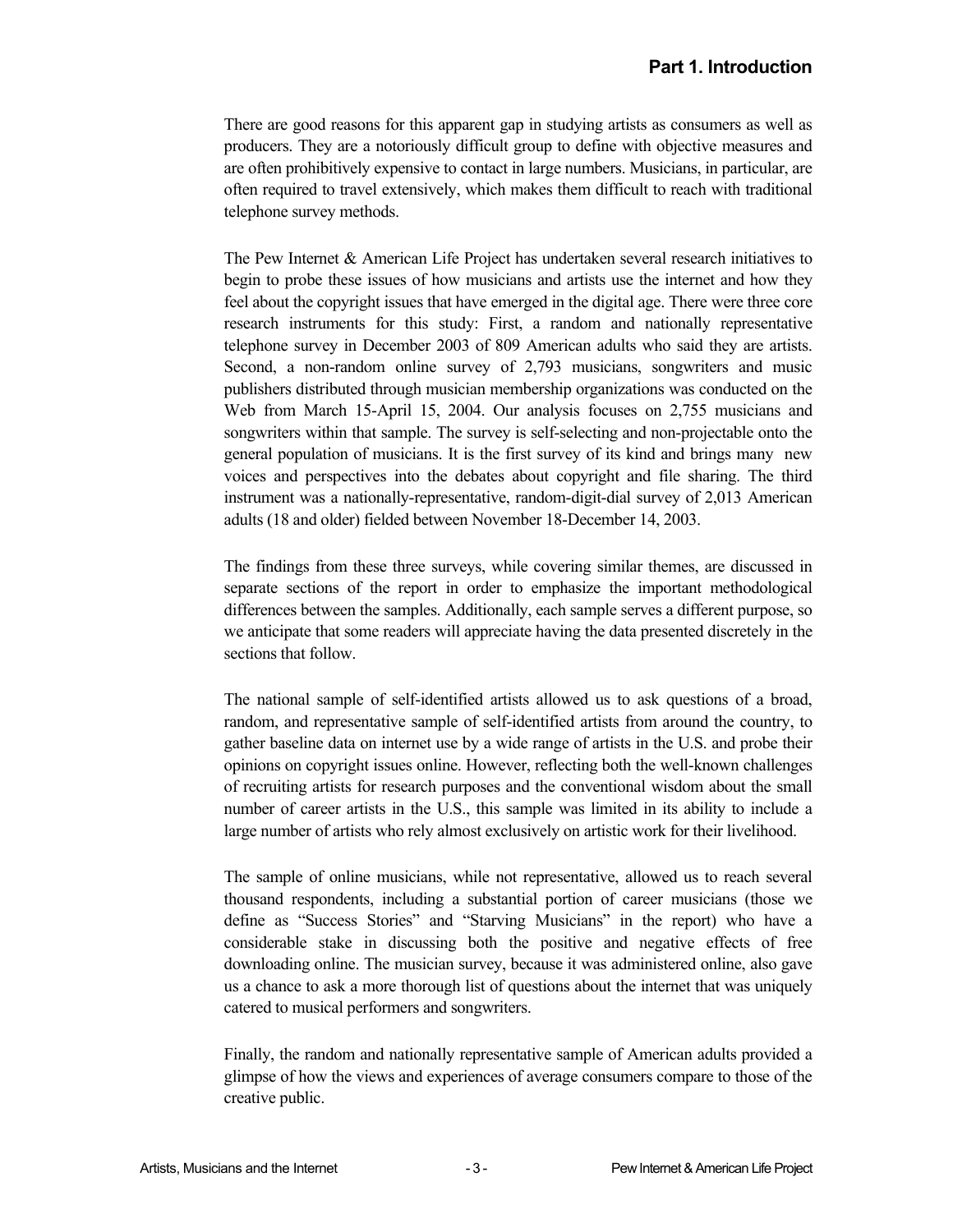

## **Findings from the artist callback survey**

The artists who responded to our survey were self-identified. This method of locating and questioning artists was modeled after an identification method used in an Urban Institute study of support structures for artists in the U.S.  $<sup>5</sup>$  We recruited for the artists survey</sup> through several general population surveys throughout 2003. Respondents to our general population surveys were asked if they "study, practice, or do" any of the following activities: drawing or painting, creative writing, music, acting, dancing, filmmaking, or any other type of artistic activity. The six general categories included in this question were identified as the most popular artistic activities in the U.S., both in the 2002 Urban Institute study and throughout the 2003 Pew Internet Project Tracking surveys that were used to recruit self-identified artists for the callback sample.

This list of activities is less extensive than the eleven occupational categories included in the decennial U.S. Census and the U.S. Bureau of Labor Statistics' Current Population Survey.<sup>6</sup> The broader list of eleven arts occupation categories has been used by the National Endowment for the Arts (NEA) to analyze artist employment in the U.S., but it does not represent an official NEA definition of artists per se.<sup>7</sup> For the purposes of our telephone survey, we prompted respondents with an abbreviated version of this list, while being careful to not exclude artists from other artistic occupations. In every instance of recruiting in a general population survey and in the final callback survey, the respondents were given the option to choose an "other" category and specify the type of artistic activity they engage in.

Those who indicated that they engaged in at least one artistic activity were then asked, "Thinking of all the kinds of artistic activities I just mentioned, do you consider yourself an artist?" All respondents who participated in our callback survey replied "yes" to this question when it was asked in a general population survey. Additional questions about employment, the amount of time devoted to artistic activities and the percentage of annual income that is attributable to being an artist were used to learn more about the artists' reliance on creative work.

The random sample that was gathered for the callback survey is a national sample of selfidentified artists in the U.S. While this self-identification method does not yield a sample that is representative of all artists in the U.S., it was gathered without the influence or

-

<sup>&</sup>lt;sup>5</sup> The Urban Institute Study, "Investing in Creativity: A Study of the Support Structures for U.S. Artists" is available at: http://www.usartistsreport.org/index.asp 6

 $^6$  For more information, please visit the U.S. Department of Labor's Bureau of Labor Statistics at: http://www.bls.gov/cps/home.htm

<sup>7</sup> http://www.cpanda.org/arts-culture-facts/artists/defterms.html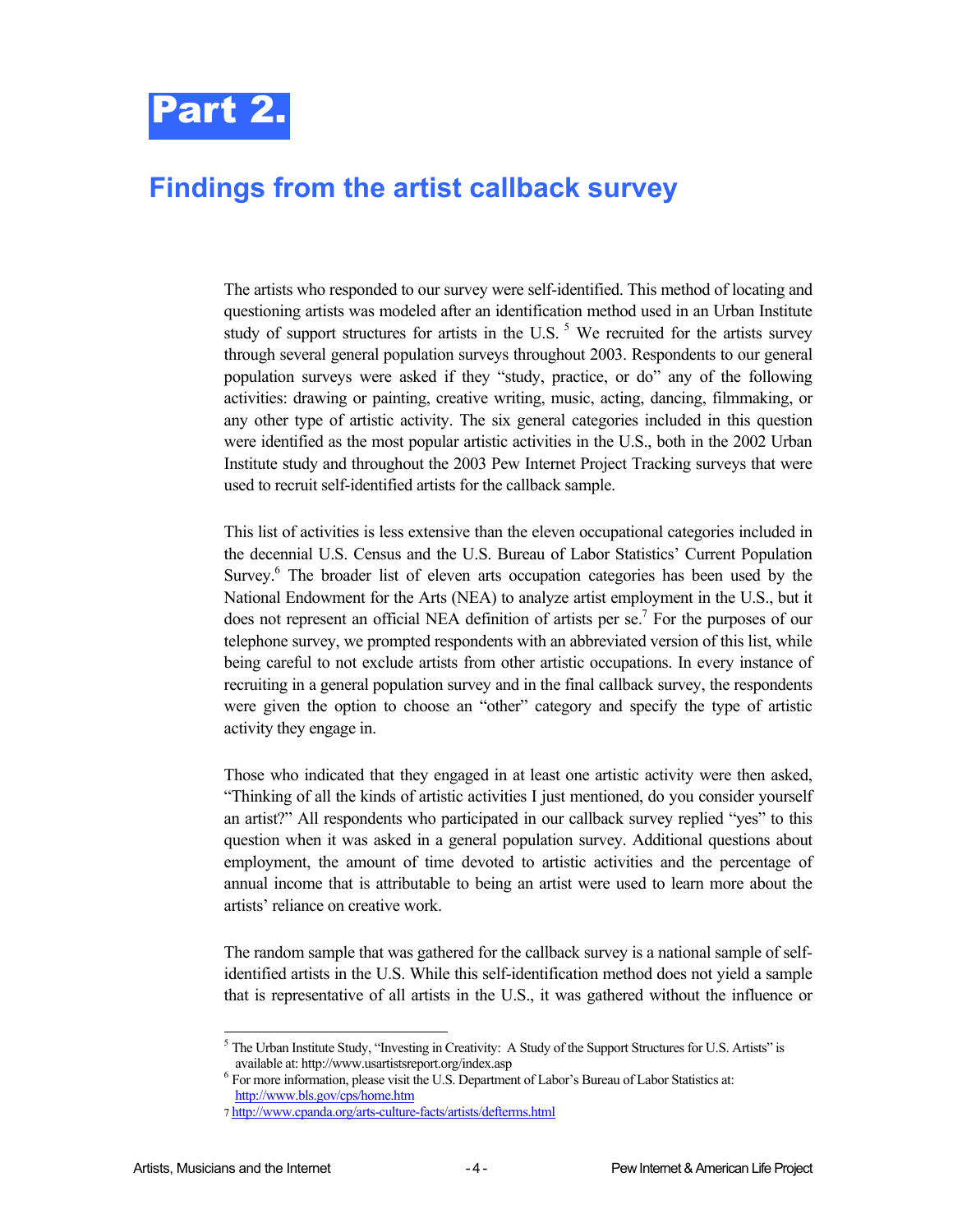#### **Part 2. Findings from the artist callback survey**

selection bias that is sometimes associated with population identification through artist membership organizations.<sup>8</sup> Accordingly, our sample includes both professional and amateur artists from many different artistic disciplines.

> **Paid Artists** are musicians, writers or filmmakers who earn at least some income from their art.

This section of the report includes findings from the total artist sample, as well as focused analysis on a subgroup of working artists referred to as "Paid Artists." Paid Artists are musicians, writers or filmmakers who earn at least some income from their art. While all types of artists arguably have an important stake in the public debate over copyright and the internet, the subgroup of Paid Artists are on the front lines because of the ease with which their works can be circulated online and the visible involvement of their respective industries in lobbying and other legal battles. For these reasons, we have separately analyzed the responses of 215 Paid Artists in our sample when there are notable comparisons to be made with the total sample. Additionally, we often refer to the 184 "Paid Online Artists" in our sample.

#### **57% of Americans study, practice, or do some type of artistic activity.**

Our November-December 2003 general population survey of 2,013 people showed that more than half of all American adults say they engage in some type of artistic activity. Projecting the results onto the entire U.S. population, this finding means that roughly 114 million Americans play musical instruments, sing, do creative writing, draw, paint, dance, act, make films and engage themselves in many other forms of artistic pursuit.

About 28% of this creative group--32 million people--consider themselves artists.<sup>9</sup> Some 32% of those who say they are artists (about 10 million people) say they get some form of compensation from their artistic endeavors.

The 809 self-identified artists who were included in our callback sample come from a wide range of artistic disciplines and backgrounds. Most of these artists are involved in more than one creative field, though music, drawing, painting, and creative writing are the most common pursuits. The final sample of 809 respondents was weighted to match the demographic characteristics of the entire artistic population (more than 3,000 people) from the original general population surveys we conducted through 2003.

l

<sup>8</sup> Butler, Donnell. "Studies of Artists: An Annotated Directory" Princeton Center for Arts and Cultural Policy Studies. June 2000. Available at:

http://www.princeton.edu/culturalpolicy/workpap/WP12%20-%20Butler.pdf <sup>9</sup>

<sup>&</sup>lt;sup>9</sup> Pew Internet and American Life Project Survey, June 10-24, 2003.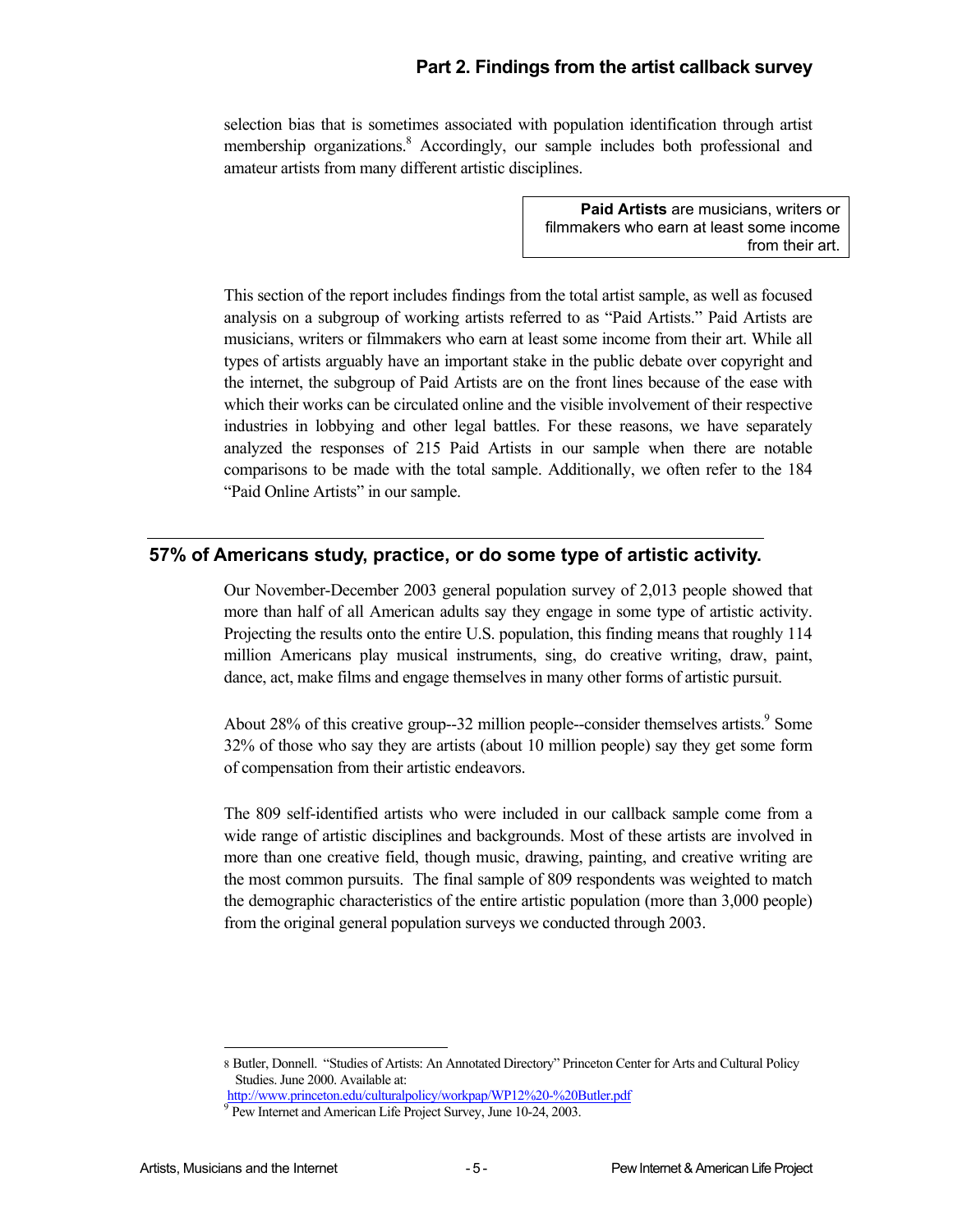#### **Part 2. Findings from the artist callback survey**

Similar to the gender parity that exists within the general adult population in the U.S., male and female artists make up equal portions of the artist sample. However, unlike the general population, the artist sample is much younger. Fully 32% of artists are aged 18- 29, compared to roughly 19% of the general population. Likewise, artists are more likely than the general public to have attended college. However, they are also more likely to

| <b>Demographic Makeup of the Artist Sample</b> |                    |                     |            |  |
|------------------------------------------------|--------------------|---------------------|------------|--|
| How artists compare to the general population. |                    |                     |            |  |
|                                                | <b>All artists</b> | <b>Paid Artists</b> | GP         |  |
|                                                | $N = 809$          | $N = 215$           | $N = 2013$ |  |
| Gender                                         | %                  | %                   | %          |  |
| Men                                            | 51                 | 54                  | 48         |  |
| Women                                          | 49                 | 46                  | 52         |  |
| Age                                            |                    |                     |            |  |
| 18-29                                          | 32                 | 27                  | 19         |  |
| 30-49                                          | 42                 | 51                  | 40         |  |
| 50-64                                          | 17                 | 17                  | 23         |  |
| $65+$                                          | 8                  | 5                   | 16         |  |
| Race/Ethnicity                                 |                    |                     |            |  |
| White, non-<br><b>Hispanic</b>                 | 66                 | 75                  | 73         |  |
| Black, non-<br>Hispanic                        | 12                 | 10                  | 11         |  |
| Hispanic                                       | 12                 | 7                   | 10         |  |
| Other                                          | $\overline{7}$     | 4                   | 5          |  |
| <b>Education</b>                               |                    |                     |            |  |
| No College                                     | 42                 | 29                  | 50         |  |
| Some College                                   | 30                 | 27                  | 24         |  |
| College Grad+                                  | 28                 | 44                  | 26         |  |
| Income                                         |                    |                     |            |  |
| < \$30K                                        | 44                 | 35                  | 29         |  |
| \$30-49,999K                                   | 20                 | 30                  | 21         |  |
| \$50-74,999K                                   | 12                 | 13                  | 14         |  |
| \$75K+                                         | 12                 | 14                  | 19         |  |

*Source: Pew Internet & American Life Project Artists Callback Survey, November 3 – December 7, 2003 and Pew Internet & American Life Project Tracking Survey, November 18 – December 14, 2003. Margin of error is ±4% for the total artists sample, ±8% for Paid Artists and ±2% for the GP sample. In some cases, totals are not equal to 100% due to rounding or non-response.* 

fall into the lowest income bracket – those living in households earning less than \$30,000 annually. This is likely a consequence of artists' age -- younger Americans tend to earn less money than older Americans.

One-third of self-identified artists say they receive income from their artistic pursuits. However, just 7% earn all of their annual income from art. That translates into roughly 2 million people who are fully able to support themselves with their artistic work. This estimate is similar to those derived from annualized data on artists employed in primary jobs collected in the 2001 Current Population Surveys.<sup>10</sup>

All of the Paid Artists in our sample earn some income from their art, and a fifth of them get 100% of their annual income from being an artist. The Paid Artists are more likely to be men than women. As a whole, they are younger than the general population, but older than the total artist sample. Half of Paid Artists are aged 30- 49 and 27% are aged 18-29. Their racial and ethnic composition closely resembles that of the general public, though they are more likely to be white when compared to all artists.

The most striking demographic

characteristic of the Paid Artist sample is their education level; fully 44% of these artists have at least a college degree. Yet, despite this high level of education, the data suggests they may still earn somewhat less than the adult population at large.

l

<sup>&</sup>lt;sup>10</sup> For more information on estimates of the artist population in the U.S., please see, "How Many Artists Are There?" a quick facts publication of Princeton University's Cultural Policy and the Arts National Data Archive. Available at: http://www.cpanda.org/arts-culture-facts/artists/artistemploy.html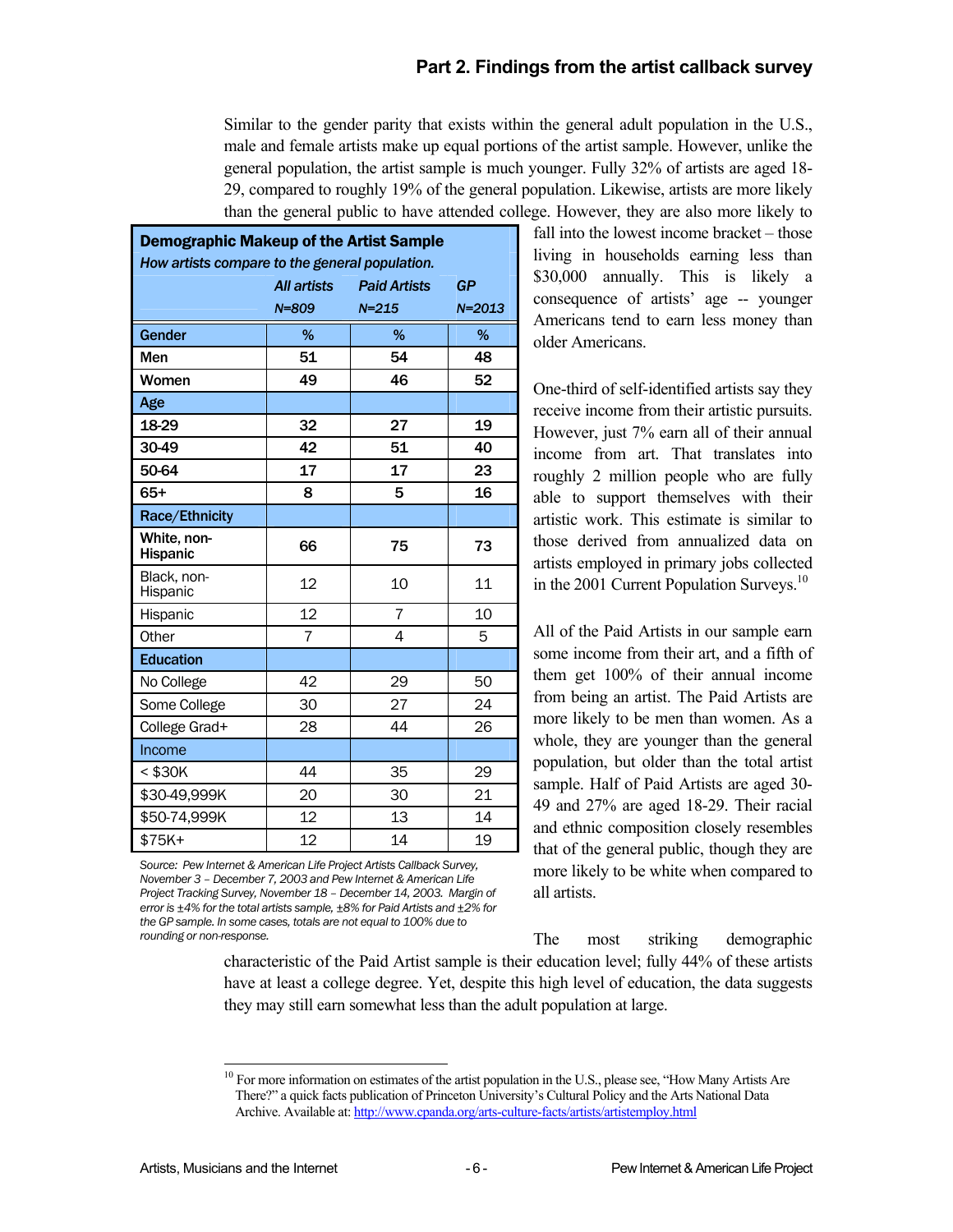#### **Artists are more likely than other Americans to use computers.**

The artists in our sample are experienced computer users relative to the general public. While just 72% of all American adults say they use a computer at their workplace, school, at home, or anywhere else, 84% of artists and 95% of Paid Artists use computers.

#### **Artists are also considerably more wired, particularly among older generations.**

Likewise, internet use has been woven into artists' lives at greater levels than in the general population. While roughly two-thirds of all adults polled reported internet use in our regular November-December 2003 Tracking Survey of the general public, 77% of all artists polled and 83% of Paid Artists reported use of the internet in our Artists Callback Survey.

Among the total artists' sample, men and women report internet access in equal numbers- -a finding that is consistent with the general public. Another trend that mirrors what we have found among all Americans; the younger the artist, the more likely he or she is to go online. However, while the young adult segment of the general public and the young adult artist population are equally wired (83% of all American adults aged 18-29 use the internet compared to 85% of all artists aged 18-29), the relative predominance of the internet in artists' lives is evidenced among those aged 30 and older. For example, 73% of American adults aged 30-49 go online compared to 80% of artists who are aged 30-49; 59% of all Americans aged 50-64 go online compared to 73% of all artists aged 50-64; and 26% of all Americans aged 65 and older go online compared to 38% of artists who are 65 and up. Internet access does not vary as greatly according to income for artists as it does for the general public.

When compared to the total population of internet users, Paid Online Artists also appear to have adopted the internet somewhat earlier in their lives; 49% of all adult internet users had been online for six years or more in our regular Nov-Dec 2003 Tracking Survey, compared to 58% of Paid Online Artists who participated in our Nov-Dec 2003 Artists Callback Survey.

#### **Artists use the internet as a creative workspace.**

One consequence of the intersection between creative content and the Web has been the newfound ease with which artists can search for and acquire the materials or personal connections they need to produce their work. This could mean purchasing painting supplies or equipment online; finding text, images or audio that provide inspiration for a film; educating oneself about creative techniques like using Flash video software to present an art installation online; or connecting with other musicians to work on a collective project. The internet, in short, can be a useful place to get answers to the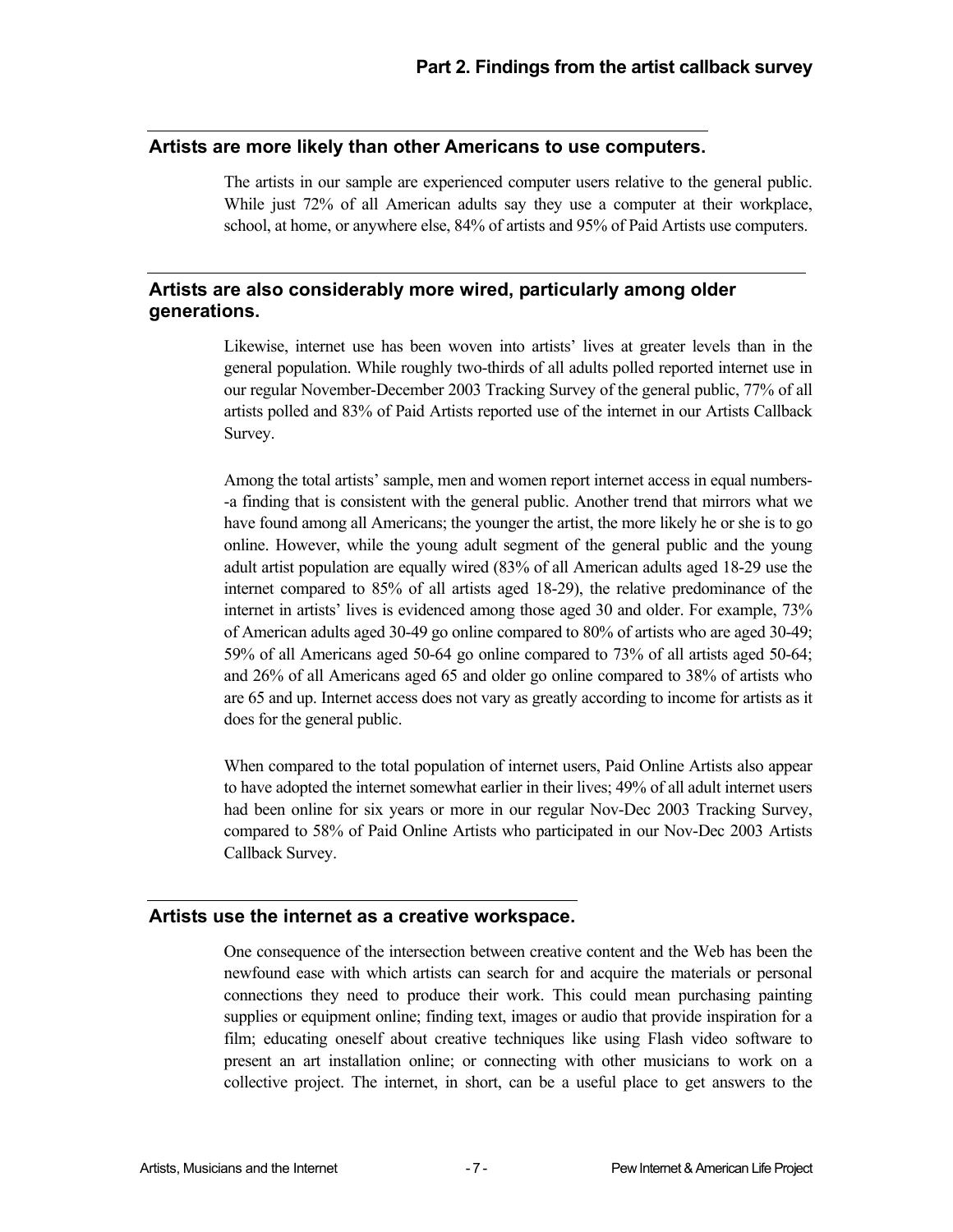practical day-to-day issues that arise when people are generating creative work and preparing it for display or distribution.

A substantial segment, 42% of all online artists, says they order art supplies or equipment online. In comparison, 65% of Paid Online Artists say they order supplies or equipment online. Equal numbers use the internet to keep track of what other artists in their field are doing; 42% of all online artists say they follow other artists on the internet and 64% of Paid Online Artists say this.

From asynchronous email conversations to real-time collaboration software, artists are using the internet to organize, pool resources, and carry out common goals. When asked if they ever use the internet or email to collaborate with other artists online, 33% of all online artists and 51% of Paid Online Artists who go online say they do so. And one out of every five artists we spoke to say they have posted creative content on a Web site. One out of every three Paid Online Artists says this.

#### **The internet has greatly improved connections between artists, art communities and audiences.**

The ease with which information and creative works can be circulated online has been cause for alarm for many artists and other copyright holders. However, paradoxically, the same insuppressible sea of digital information that permits widespread copyright infringement can also enable creators to communicate, collaborate, produce and promote their own work. The internet provides new opportunities to reduce the time and money they spend on production and promotion. It also can obviate the need for intermediary distribution support for some artists.

As is the case with other professional and hobby-oriented communities, artists tend to thrive on the social and professional networks built around their art. Different artistic pursuits rely on varying types of offline opportunities to sustain these connections (workshops, performances, supply stores), but the internet can host common meeting places for even the most obscure or solitary types of artistic work.

The online artists in our sample engage with internet-based community networking to a modest degree. One in six (17%) say they are a member of an email list-serve, online forum, or other online community or organization geared specifically towards artists. And one in four Paid Online Artists (26%) say this. However, when asked whether the internet had improved their connections with others in the art community, 23% of all online artists report a big effect in this regard, and 36% of Paid Online Artists report this level of improvement. Of the many potential internet impacts we queried, the internet's role in improving connections to others within the art community was one of the most broadly observed effects.

Artists are also recognizing the internet's capacity to help broaden their fan base. Posting artist information and creative content online provides a way for audiences to discover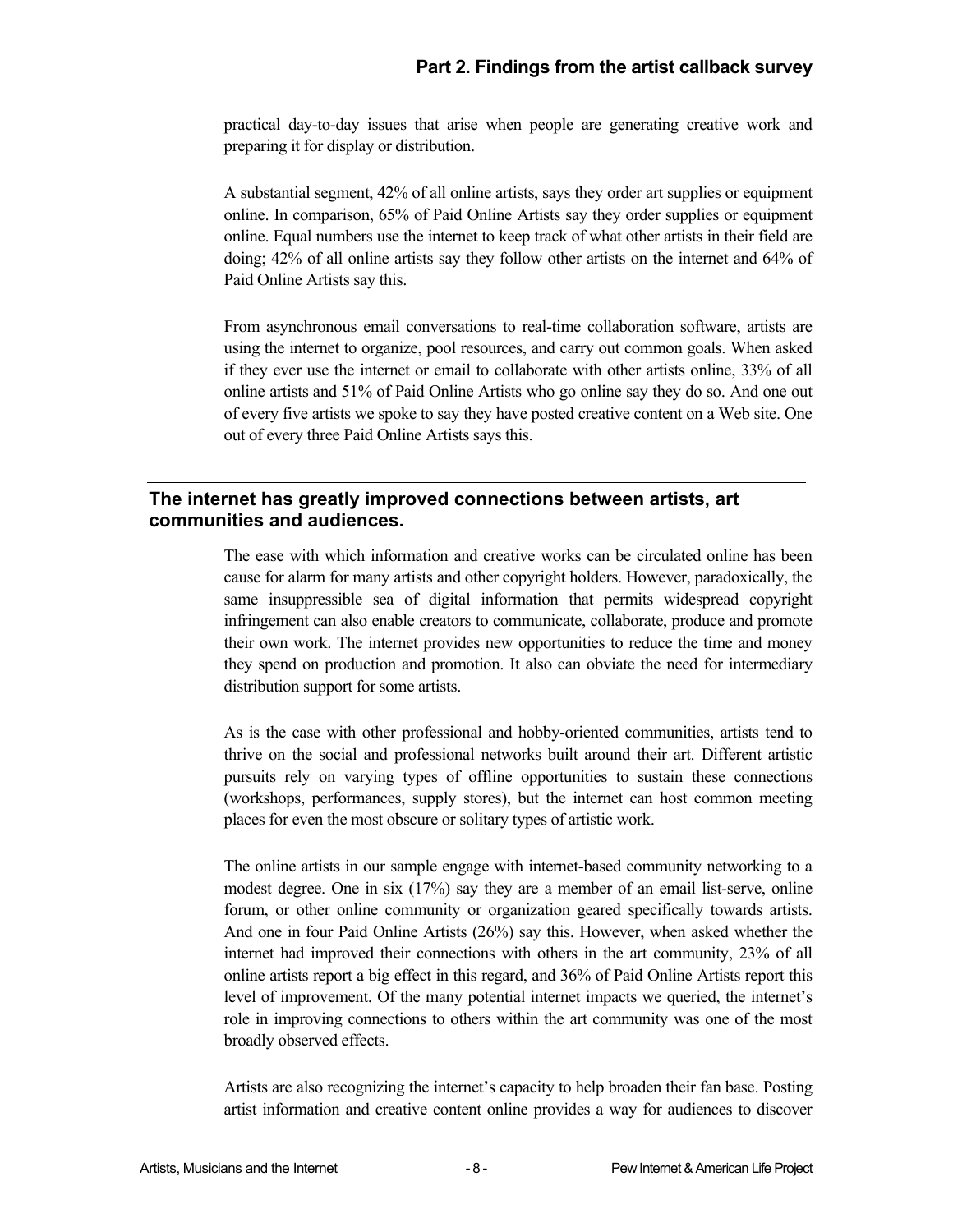#### **Part 2. Findings from the artist callback survey**

and follow the work of artists from anywhere in the world. Additionally, the Web affords artists the opportunity to engage fans and followers of their work, despite their location or level of notoriety. In our artists sample, 23% of all online artists say they personally use the internet or email to keep in touch with fans of their art. Nearly twice as many Paid Online Artists (41%) say they communicate with their fans online.

Of course, conveying information to one's audience is not always a task that is carried out by the artists themselves. When asked more generally about the impact of online communication, 17% of all online artists say that the internet has had a big effect on improving their *ability* to communicate with their audience and fans of their art. About the same number, 15%, report a small effect and 64% report no effect. Among Paid Online Artists, 31% say the internet has had a big effect on improving their ability to engage with their audience, 24% report a small effect, and 44% report no effect.

A more personal and somewhat more widely-used function of the internet is for keeping in touch with family and friends while touring or traveling for promotional events. Some 27% of all online artists use the internet for this purpose, while 51% of Paid Online Artists keep in touch with family and friends on the Net.

However, a much smaller segment of all online artists, 12%, say they will use the internet to keep in touch with an agent or management staff. 27% of Paid Online Artists say this.

#### **Artists are liberal borrowers of others' work.**

Close to half (45%) of all artists say they get ideas and inspiration from searching online. That compares to just over half (54%) of Paid Artists who say this. At the same time, most artists rely on offline resources to help them develop their creative work. Various media, like books, recorded music, pictures or images that are either bought or borrowed from a library rank the highest; 82% of all artists and 88% of Paid Artists say they seek inspiration or get ideas for their art from these sources. Nearly as prevalent, 76% of all artists and 84% of Paid Artists say they get ideas from attending performances, shows, museums or galleries. Less common are those who get ideas or inspiration from participating in an artists' group or workshop; 54% of all artists and 61% of Paid Artists say they do this.

However, when we asked artists about the *last* time they had incorporated material from other sources into their art, they were equally as likely to say they found the content online as they were to say it originated from performances, shows, museums and galleries or from an artists' group or workshop. About one in seven artists who incorporated material used one of these sources (15% got material from performances, shows, museums or galleries, 13% from an artists' group or workshop, and 13% from the internet). By contrast, borrowed or bought media like books or recorded music were the most popular resource in that most recent borrowing episode. Some 50% of artists said they drew from those media the last time they incorporated others' work in their own art.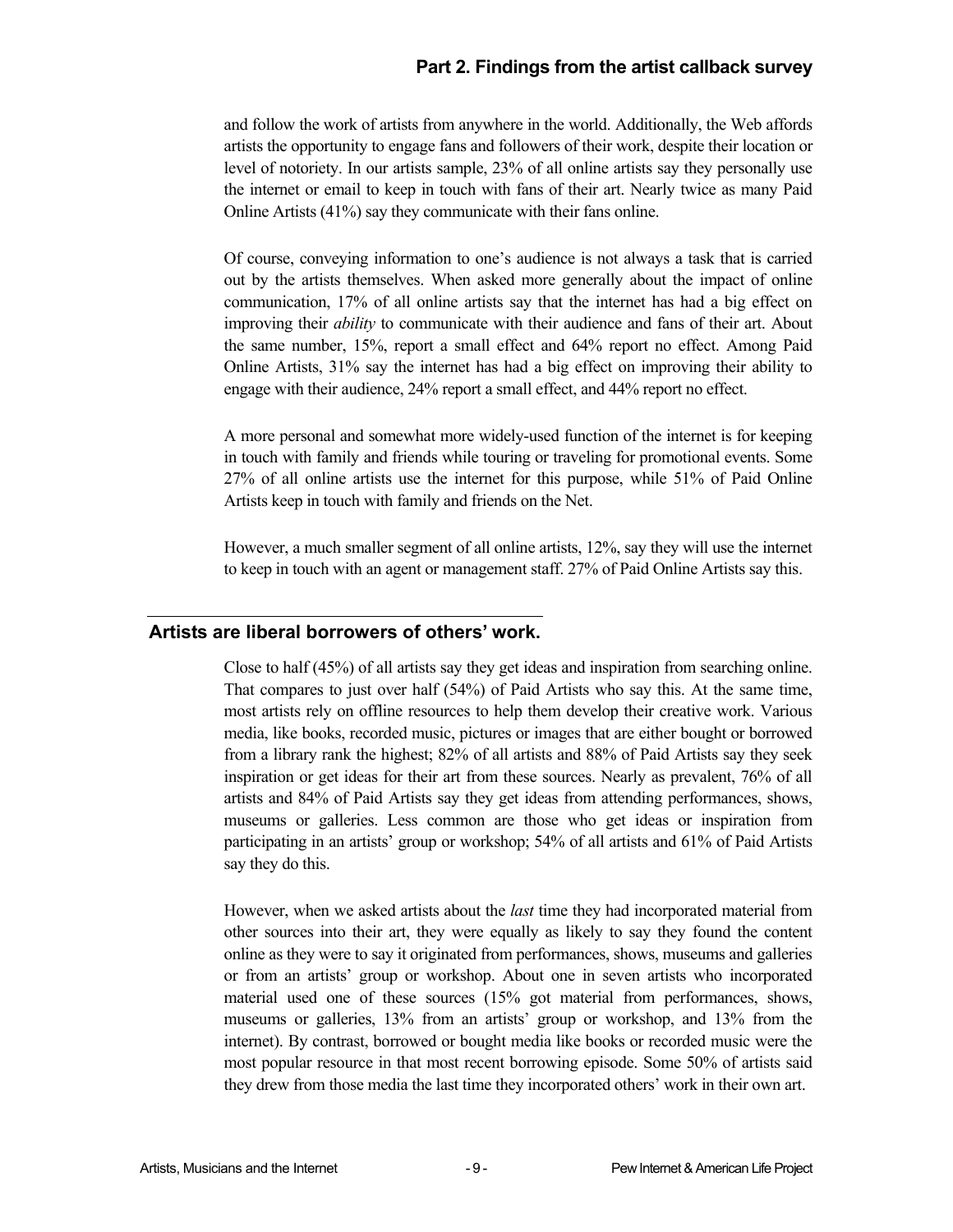#### **Part 2. Findings from the artist callback survey**

In these instances of incorporating material, the vast majority of artists, some 77%, say they didn't secure permission to use the material they incorporated. Of those who did not get pre-authorization, 58% say they main reason was that they did not use the material in a way that required it. Another 23% say that the work they used was part of the public domain. Another 11% say they didn't feel they should have to ask permission to use the material, and 7% say they weren't sure how to seek permission from the copyright holder.

#### **Some artists use the internet to figure out what material is in the public domain.**

Few artists rely exclusively on the internet as their primary source of inspiration, but there are other practical online applications that can help to facilitate the creative process. For example, artists can use the internet to locate creative work from the public domain or to find out of if another artist's work is legally available for them to use. This can be a crucial component to the production of an artistic work, as works in the public domain do not require the licensing fees and permissions typically associated with copyrighted works. Close to one-quarter, 24%, of all online artists say they use the internet or email to locate work from the public domain or otherwise investigate works they can use, and 37% of Paid Online Artists say this.

> According to the FAQ page on the U.S. Copyright Office Web site, "A work of authorship is in the 'public domain' if it is no longer under copyright protection or if it failed to meet the requirements for copyright protection. Works in the public domain may be used freely without the permission of the former copyright owner."11

Legally, while all original work has copyright protection once it is placed into a fixed form, it is much easier to enforce the protection of a creation if the copyright is registered with the U.S. Copyright Office. In an attempt to expedite the registration process, the Copyright Office has taken steps in recent years to create an online registration system that electronically accepts filings for literary texts, serials, and musical works and receives deposits in HTML, PDF, ASCII text, or MP3 format.<sup>12</sup> A limited number of copyright holders have been authorized to submit applications through the CORDS system (Copyright Office Electronic Registration, Recordation, and Deposit System); however, the system is still under development and is currently unable to accept new applications until 2005.

Although creators and rights holders cannot currently complete all steps of the registration process exclusively online, the U.S. Copyright Office Web site does provide all of the information and forms needed to register their works via mail. Other private

<sup>&</sup>lt;sup>11</sup> http://www.copyright.gov/help/faq/faq-definitions.html

<sup>&</sup>lt;sup>12</sup> Please see: http://www.copyright.gov/cords/ for additional information on the CORDS system.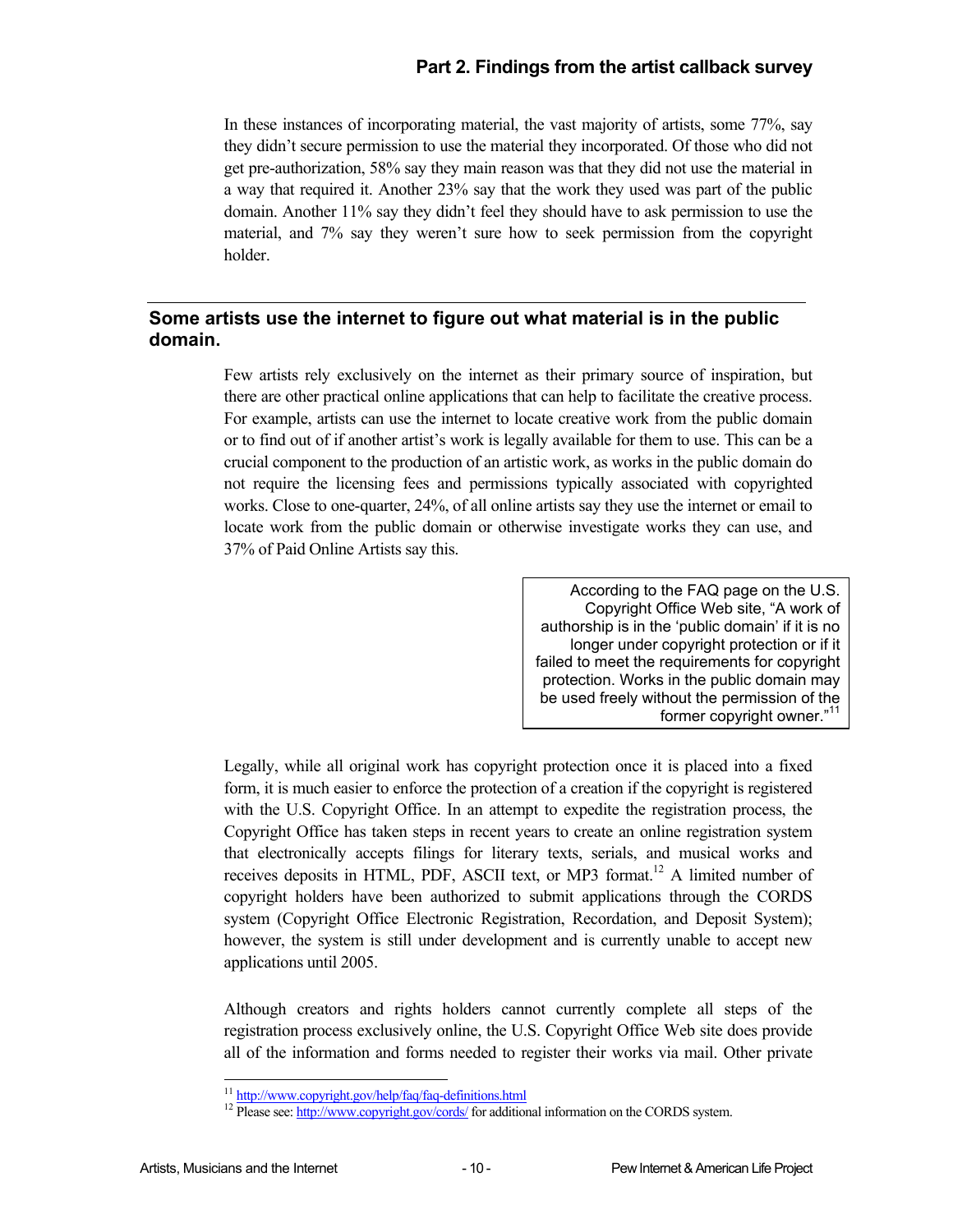companies offer "online registration" services that allow some types of creators to submit the required application materials electronically using a software program, after which time the company takes over the physical submission process and acts as a liaison for further communications with the Copyright Office.

However, our research suggests that a fairly small segment of the artist population has been able to take advantage of any form of online registration; 6% of all online artists say they have registered the copyrights for their art online, and 10% of Paid Online Artists have done so.

#### **Many artists promote their work online.**

The internet provides a venue for artists to promote their work around the world at a small fraction of the cost artists typically incur with traditional marketing methods. For many artistic disciplines—whether it's music, theatre, dance, or other arts—audiences are turning to the internet to find information about artistic events and products online.<sup>13</sup> However, as artists and their agents become increasingly internet-savvy, it can be harder to differentiate an artist's work from the growing roster of other artists with an online presence. Additionally, for some arts disciplines, the mass proliferation of unauthorized copies of digitized works on the internet can threaten the demand for authorized copies. These are new and significant challenges for those who are working to develop an effective promotional strategy that uses the internet.

When we asked online artists if the internet had made it harder to get their art noticed because so much other work is offered online, 14% reported some effect (4% reported a big effect and 10% reported a small effect). And nearly twice as many Paid Online Artists, 27%, said it was harder to get their work noticed because of the competition they faced online (8% reported a big effect, while 19% reported a small effect).

The Paid Online Artists in our sample are also twice as likely as those in the overall artist population to use the internet or email for various promotional purposes. Among Paid Online Artists, 45% report using the internet or email to promote, advertise or display their art. When looking at the larger pool of all online artists, 23% say they use the Web to promote their art in this manner.

Finally, there is a group of artists that is best-positioned to utilize and benefit from the internet: those Paid Online Artists whose work has been digitized. There are 106 of them in our sample, and we call them Paid Digitized Artists. A dramatically larger portion of them, 61%, have used the internet or email for promotional purposes.

l

<sup>&</sup>lt;sup>13</sup> In the 2002 Survey of Public Participation in the Arts, funded by the National Endowment for the Arts, 19% of all respondents (one-third of all Internet users identified in the survey) said they had explored at least one arts topic on the Internet. The most frequently searched arts topics reported included: music (13%), literature  $(9%)$ , visual arts  $(6%)$ , theater  $(4%)$ , dance  $(2%)$ , and opera  $(1%)$ . A summary of the survey is available at: http://www.nea.gov/pub/Notes/81.pdf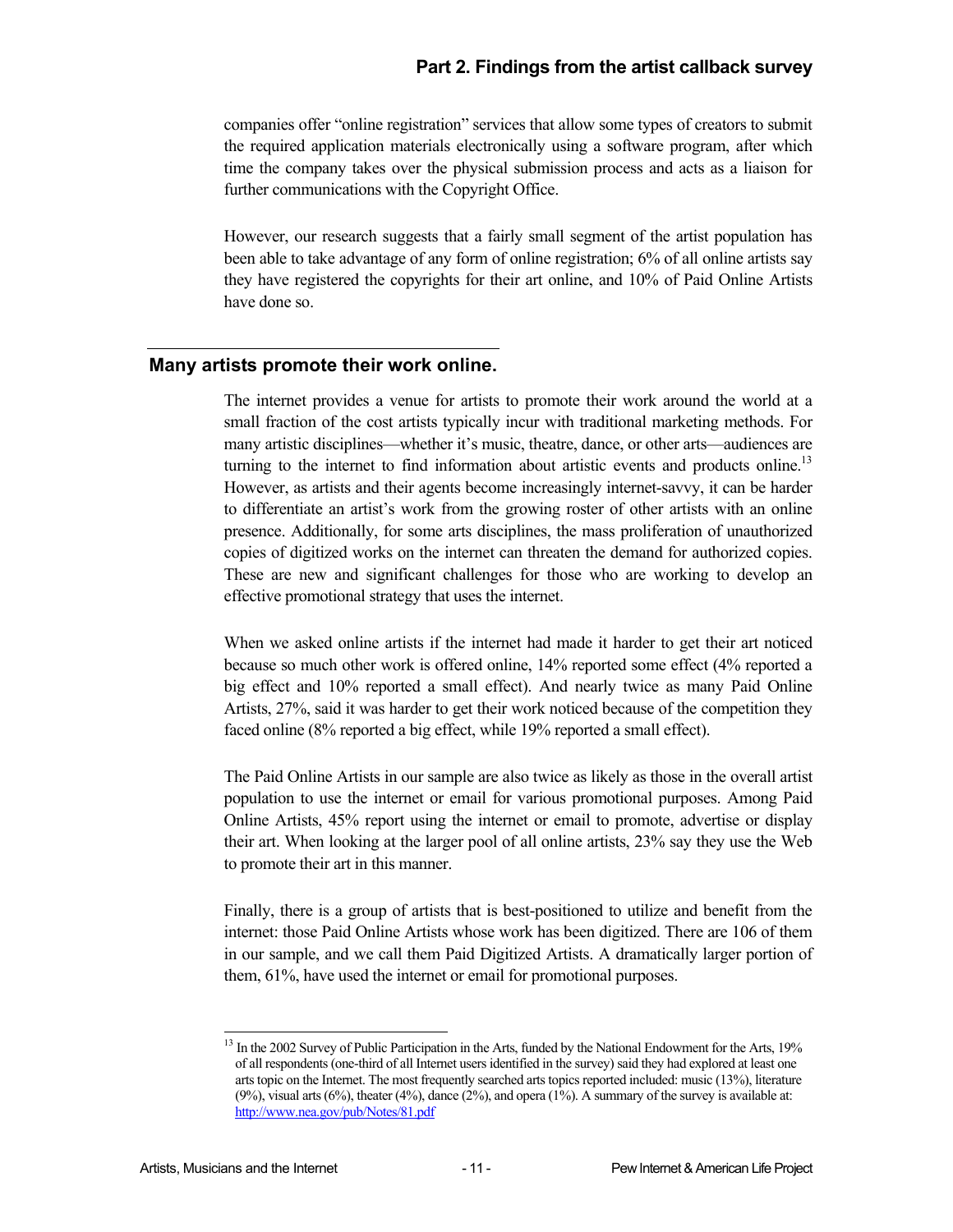Similarly, Paid Digitized Artists are also the most likely to say they have used the internet or email to provide free samples or previews of their art to the public. Just over half, 52%, say this. In comparison, 38% of all Paid Online Artists say they use the internet or email to help provide free samples or previews, while 20% of all online artists say this.

When it comes to scheduling performances or other promotional events, 44% of Paid Online Artists say they use the internet or email to do this, and 21% of all online artists do so. However, for many artistic professions, artist management or other support staff might carry out these tasks in lieu of the artists themselves.

#### **The 16% of artists who have Web sites are the most likely to report that the internet has helped them reach a wider audience.**

In addition to understanding how artists employ the promotional applications of the internet, we also wanted to examine the perceived impact of these new capabilities. Not

surprisingly, those who have reaped the most benefits in terms of audience reach are those who have been poised to do so. Some 63% of Paid Digitized Artists report that the internet has had some impact on their audience reach, with 37% saying the internet has had a big effect and 26% saying it has had a small effect. In comparison, 50% of Paid Online Artists say the internet has allowed them to reach a wider audience, with 28% reporting a big effect. And 33% of all online artists say the internet has helped in this way, with 17% saying it has had a big effect.

| What artists do with their Web sites<br>16% of artists have a Web site. N=100 |            |  |  |
|-------------------------------------------------------------------------------|------------|--|--|
| <b>Activity</b>                                                               | Percentage |  |  |
| Provide free samples of<br>their art                                          | 57%        |  |  |
| Link to other artists' sites                                                  | 39         |  |  |
| Sell their art                                                                | 37         |  |  |
| Provide free samples of<br>others' work                                       | 15         |  |  |
| Make other artists' work<br>available for sale                                | 11         |  |  |
| Sell merchandise<br>promoting their art such<br>as T-shirts or posters        | 9          |  |  |

*Source: Pew Internet & American Life Project Artists Callback Survey, November-December 2003. Margin of error is ±11% for results based on online artists who have a website.* 

The impact of the internet on audience reach is even more evident when we look within the segment of online artists who have their own Web site (either built by themselves or someone else). Some 75% of this group says the internet has helped them reach a wider audience, with 39% reporting a big effect.

Still, while there are many repositories of artist information online, most of the artists we surveyed do not yet have their own Web site.<sup>14</sup> Just  $16\%$  of online artists in our study say they have their *own* Web site, compared to 24% of Paid Online Artists. Surprisingly, the likelihood that an artist will have his or her own Web site does not vary according to age,

l

<sup>&</sup>lt;sup>14</sup> Some of these artists may not have their own exclusive Web site, but still provide information about their work online through other types of Web sites, including artists' organizations, galleries, museums, etc.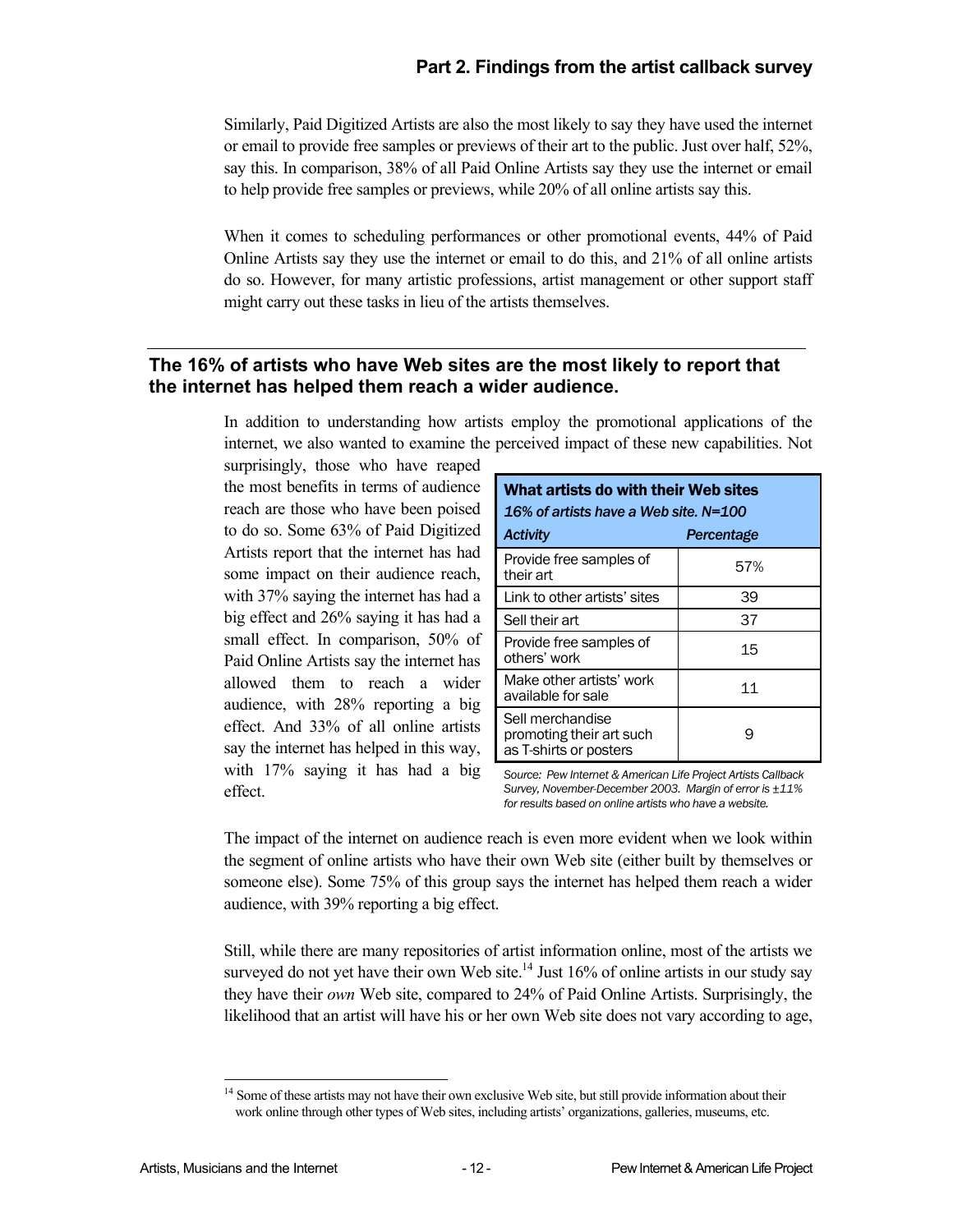except among the oldest of users (those aged 65 or over). But twice as many wired male artists report having their own Web site, compared to wired female artists.

Looking at the larger sample of all online artists, 5% say they sell their art online at someplace other than their own Web site. This might include Web sites like Amazon.com, eBay.com or any number of art gallery Web sites, for example. In comparison, 14% of the Paid Online Artist segment reported selling their art online through someplace other than their own Web site.

#### **Nearly half of all Paid Online Artists and the majority of those whose work is digitized think the internet helps them create and distribute their work.**

Many artists feel that the internet plays an important role in facilitating the creation and distribution of their creative works. Their feelings about the internet vary according to how much time and money is invested in an artistic pursuit, as well as whether or not the artist's work lends itself to digitization. Among our total artists sample, 13% of online artists say the internet is very important in helping them create and/or distribute their art, and 17% say it is somewhat important.

Among Paid Online Artists, a much larger portion, 26%, of those who use the internet in a way that is related to their art, say the internet is very important for creation and distribution, while 19% say it is somewhat important. 22% say the internet is not too important in helping them to create and distribute their work, and 31% say it is not important at all.

Paid Digitized Artists are the most likely to say the internet helps them create and distribute their work. Some 40% of Paid Digitized Artists say the internet is very important for these purposes, 18% say it is somewhat important, 23% say it is not too important, and 18% say it is not important at all.

#### **Few artists report negative experiences linked to the internet's impact on their careers.**

The Paid Online Artists in our sample were overwhelmingly positive about the impact of the internet on their careers. In fact, 41% say the internet has helped their careers, and less than 1% of Paid Online Artists say that the internet has hurt their career.

Paid Digitized Artists are more likely than others to say that the internet has helped them professionally: 54% say the internet has helped their career, and only 1% say it has hurt. Similarly, 56% of Paid Digitized Artists say that the internet has made it possible for them to earn more money from their art. More than one-third (35%) report a big effect, while one-fifth (21%) report a small effect.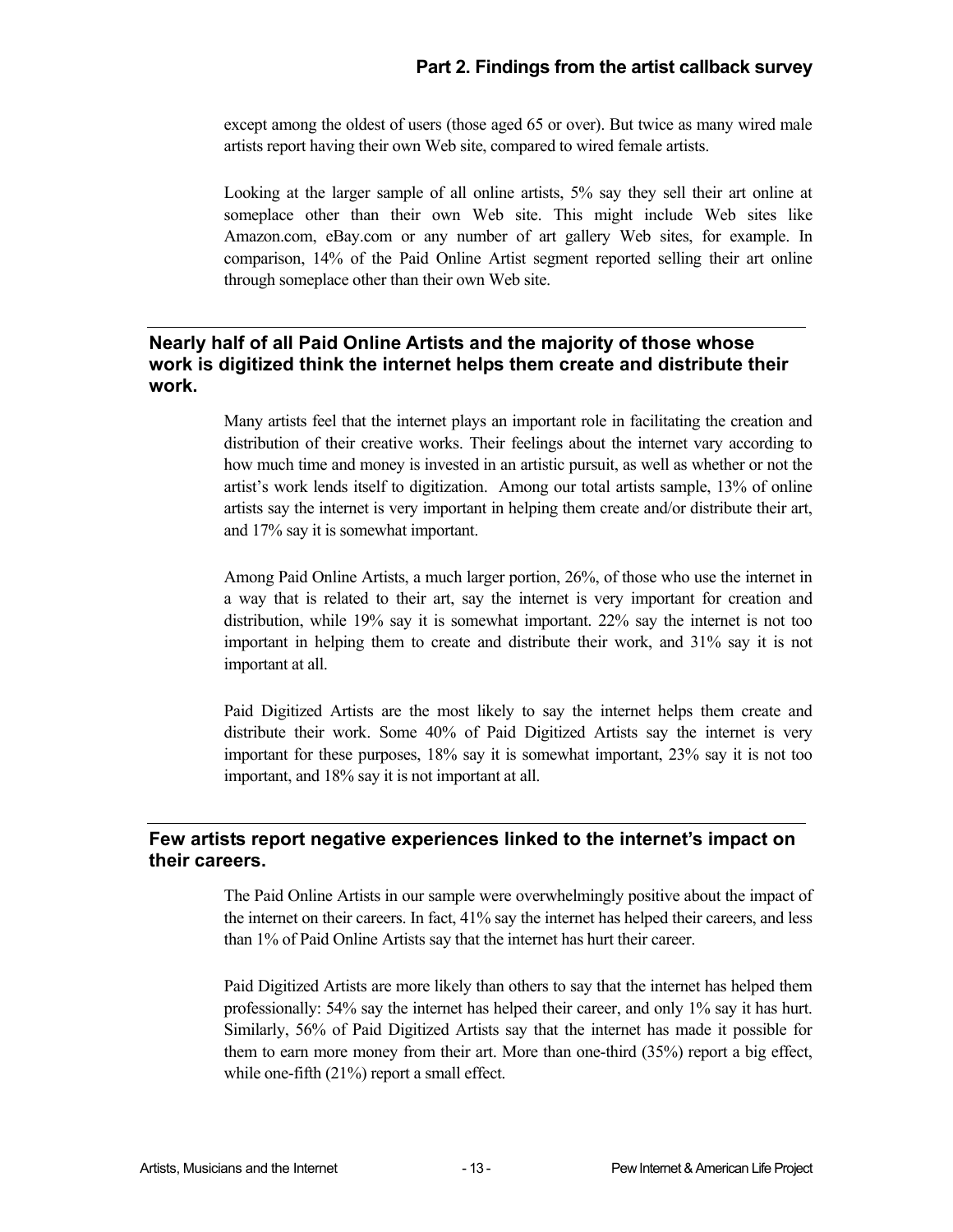#### **Part 2. Findings from the artist callback survey**

One in four Paid Online Artists say the internet has had a big effect on making it possible for them to make more money from their art, and 22% report a small effect in this regard. The following table summarizes artists' judgments about the impact of the internet on their work and careers.

| <b>The Internet Effect on Artists</b>                                                                 |                                                  |                                       |                                            |  |
|-------------------------------------------------------------------------------------------------------|--------------------------------------------------|---------------------------------------|--------------------------------------------|--|
| Has the internet had a big effect, a small effect, or no effect on you in each of the following ways? | <b>All Online</b><br><b>Artists</b><br>$(n=629)$ | <b>Paid Online</b><br>Artists (n=184) | <b>Paid Digitized</b><br>Artists $(n=106)$ |  |
| Made it possible to make more money from your art                                                     | %                                                | %                                     | %                                          |  |
| Big effect on me                                                                                      | 10                                               | 24                                    | 35                                         |  |
| Small effect on me                                                                                    | 13                                               | 22                                    | 21                                         |  |
| No effect on me                                                                                       | 72                                               | 52                                    | 43                                         |  |
| This item doesn't apply to me or my art                                                               | 5                                                | $\overline{2}$                        | 1                                          |  |
| Improved your connections with others in the art community                                            | %                                                | %                                     | %                                          |  |
| Big effect on me                                                                                      | 23                                               | 36                                    | 47                                         |  |
| Small effect on me                                                                                    | 22                                               | 35                                    | 32                                         |  |
| No effect on me                                                                                       | 52                                               | 28                                    | 20                                         |  |
| This item doesn't apply to me or my art                                                               | 3                                                | $\mathbf{1}$                          | $\mathbf 1$                                |  |
| Allowed you to reach a wider audience with your art                                                   | %                                                | %                                     | %                                          |  |
| Big effect on me                                                                                      | 17                                               | 28                                    | 37                                         |  |
| Small effect on me                                                                                    | 16                                               | 22                                    | 26                                         |  |
| No effect on me                                                                                       | 63                                               | 50                                    | 36                                         |  |
| This item doesn't apply to me or my art                                                               | 4                                                | 1                                     | 1                                          |  |
| Improved your ability to communicate with your audience and<br>fans of your art                       | %                                                | %                                     | %                                          |  |
| Big effect on me                                                                                      | 17                                               | 31                                    | 47                                         |  |
| Small effect on me                                                                                    | 15                                               | 24                                    | 26                                         |  |
| No effect on me                                                                                       | 64                                               | 44                                    | 26                                         |  |
| This item doesn't apply to me or my art                                                               | 3                                                | 1                                     | $\mathbf{1}$                               |  |
| Made it harder to protect your art from piracy or unlawful use                                        | %                                                | %                                     | %                                          |  |
| Big effect on me                                                                                      | 3                                                | 6                                     | 5                                          |  |
| Small effect on me                                                                                    | 11                                               | 19                                    | 20                                         |  |
| No effect on me                                                                                       | 79                                               | 72                                    | 71                                         |  |
| This item doesn't apply to me or my art                                                               | 6                                                | 3                                     | 4                                          |  |
| Made it harder to get your work noticed because so much<br>other work is offered online               | $\%$                                             | $\%$                                  | $\%$                                       |  |
| Big effect on me                                                                                      | 4                                                | 8                                     | 6                                          |  |
| Small effect on me                                                                                    | 10                                               | 19                                    | 23                                         |  |
| No effect on me                                                                                       | 81                                               | 68                                    | 68                                         |  |
| This item doesn't apply to me or my art                                                               | 5                                                | $\overline{4}$                        | 3                                          |  |

*Source: Pew Internet & American Life Project Artists Callback Survey, November-December 2003. Margin of error is ±4% for results based on all online artists, ±8% for Paid Artists, and ±10% for Paid Digitized Artists.*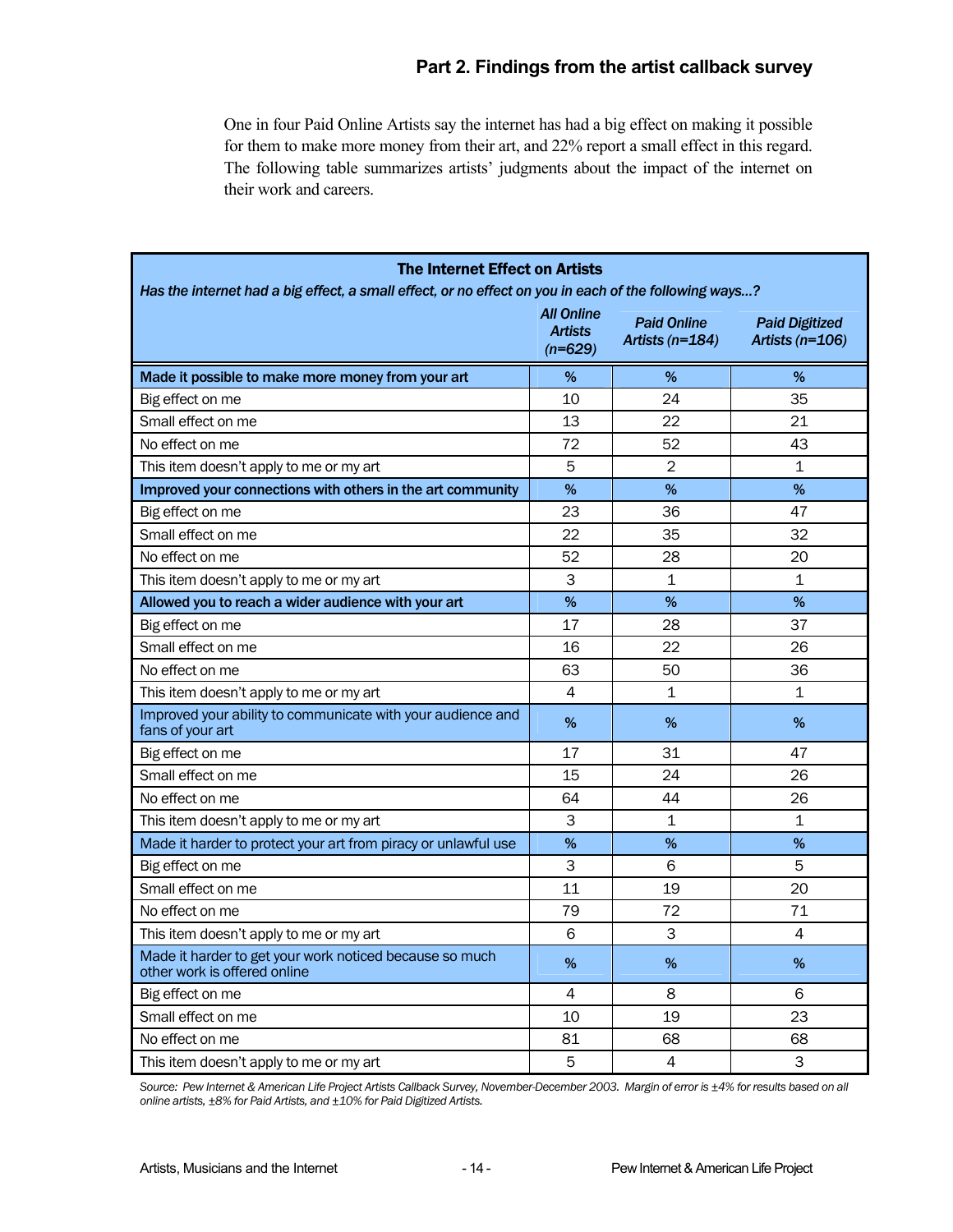#### **Most of these artists have not personally experienced increased problems protecting their work because of the internet.**

When we asked artists whether the internet had made it harder to protect their art from piracy or unlawful use, most artists, regardless of their economic reliance on art, reported no effect. In all, 79% of online artists say the internet has no effect on making it harder for them to protect their art, while 14% report some effect (11% observed a small effect and 3% reported a big effect).

Paid Online Artists were more likely to report some increased difficulty in protecting against piracy, though still only one in four reported this. Just 6% of Paid Online Artists said the internet had a big effect on making it harder to protect their art, and 19% said it had a small effect. Surprisingly, Paid Digitized Artists were no more likely than all Paid Online Artists to observe any negative effect.

#### **However, most say they would be bothered if someone else posted a digital copy of their work on the internet without their permission.**

A majority of artists whose work *can be digitized* (a group that includes those whose work has not yet been digitized, as well as those who have digitized forms of their work), 57%, say they would indeed be bothered if they discovered that someone had placed a copy of their artwork online without prior consent.

Among Paid Artists whose work *can be digitized*, roughly the same portion, 55%, said they would be bothered if others posted content of theirs without permission.

#### **One in five artists with digitized work say they have personally experienced someone posting unauthorized copies of their work online.**

When we asked all Digitized Artists whether they knew of someone ever posting a digital copy of their art on the Internet without permission, 19% said yes. Within the portion of Paid Digitized Artists, roughly the same number, 24%, say they are aware of an instance in which their work was posted online without their authorization.<sup>15</sup>

#### **There is no clear consensus among artists about the use of copy protection mechanisms that would block the unauthorized duplication of their work.**

A majority of artists whose work *can be digitized* (55%) said they would want their art to be copy-protected so that digital copies could not be made without their permission.

1

<sup>&</sup>lt;sup>15</sup> This question was asked both of online and offline Digitized Artists.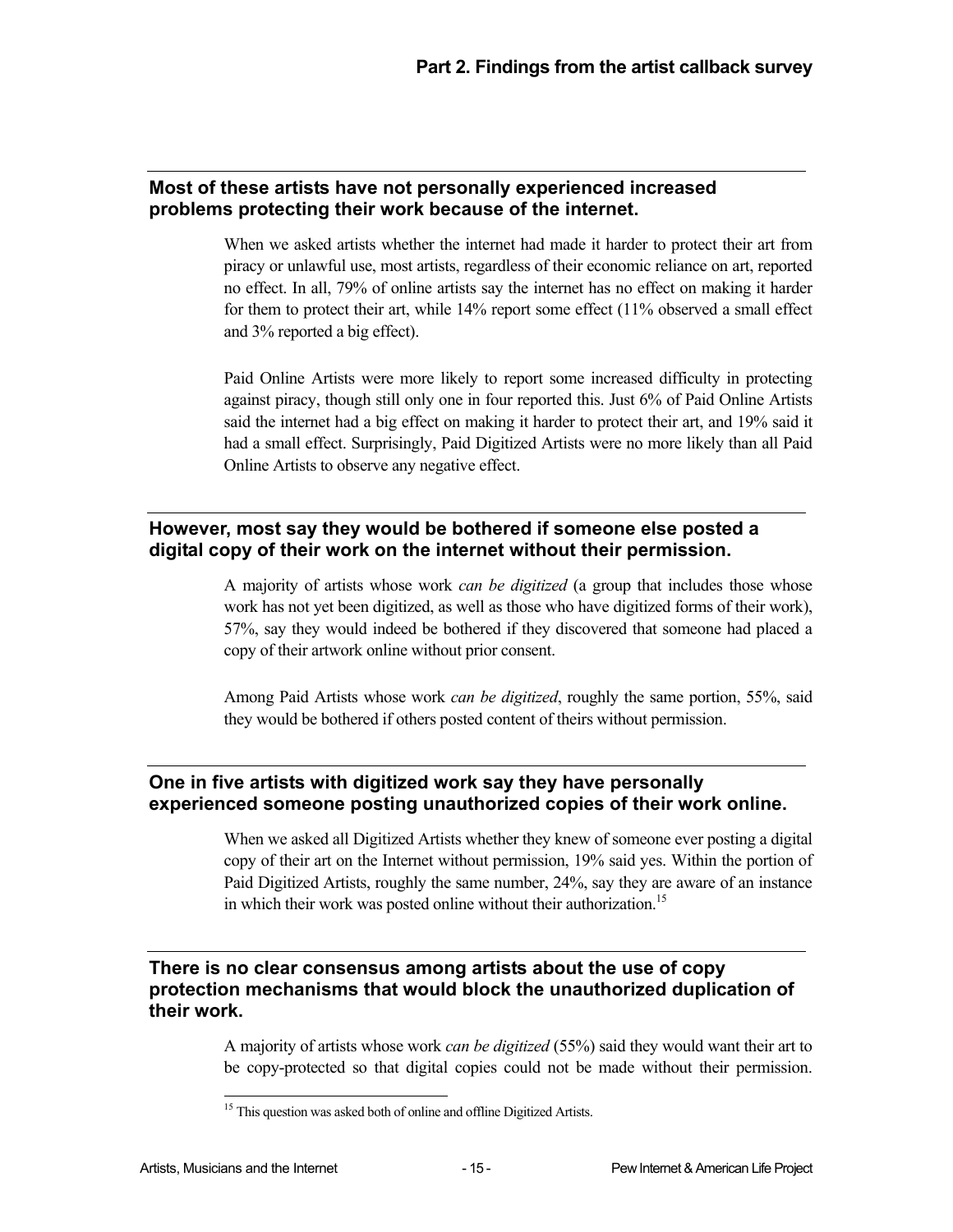Another 40% said they would not want their art to be copy-protected, and 5% said they didn't know or refused to answer the question. The Paid Artists within that group were split down the middle on this issue; 48% of these working artists whose art can be digitized said they would want the copy protection, and 47% said they would not. Another 5% said they didn't know or refused to answer.

#### **Clear majorities of all artists think that copyright owners should have complete control over the use of an artistic work.**

Once a piece of art is produced and copyrighted – whether it is a song, a painting, a quilt or a sculpture – 64% of all artists and 67% of Paid Artists think that the copyright owner should have *complete* control over the use of that work. A little under one-third of both groups think the copyright owner should have some control, and 5% say the owner should only have very little control. The rest say they don't know or refused to answer the question.

#### **Artists' sense of familiarity with current copyright laws varies according to their reliance on their work for the livelihood. But most claim not to know that much about "fair use" provisions.**

Not surprisingly, an artist's self-assessment of his or her familiarity with copyright law varies according to profession and reliance on art. Some 54% of all artists in our sample say they are somewhat or very familiar with current copyright laws and regulations: 14% say they are very familiar, and 40% say they are somewhat familiar. Paid Artists are more likely to claim familiarity than others. In all, 76% of Paid Artists say they are familiar with the existing copyright regulations: 24% say they are very familiar, and 52% say they are somewhat familiar.

Despite their general sense of familiarity with copyright law, most artists say they do not know much about the "fair use" portion of the law. The fair use doctrine, a deliberately vague and notoriously difficult body of law to interpret, allows some free use of copyrighted materials. In practice, fair use is given to those who want to make limited use of a copyrighted work (including such exceptional purposes as educational and journalistic uses, parody or critique, for example) without permission.<sup>16</sup> When asked specifically about this body of copyright law, just one-quarter of all artists and one-third of Paid Artists say they are somewhat or very familiar with fair use (only 3% of all artists and 6% of Paid Artists say they are very familiar).

l

 $16$  For more information on fair use, please see the U.S. Copyright Office Web site: http://www.copyright.gov/fls/fl102.html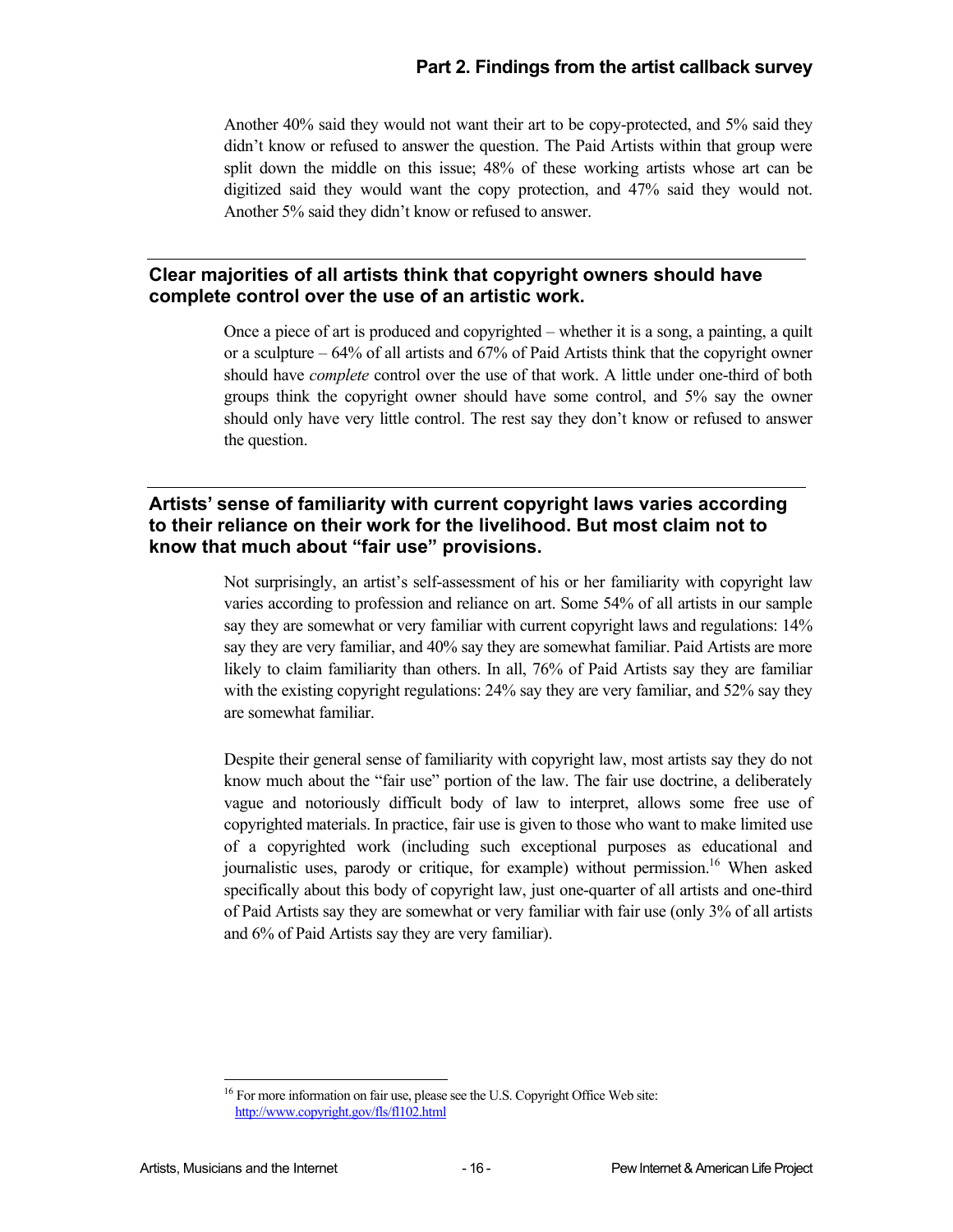#### **Artists are very clear that most copying activities for personal use should pass the fair-use test.**

Nine out of ten artists agree that the practice of recording a movie or TV show on a VHS tape to watch at home at a later time should be deemed legal under the fair use provisions of copyright law. Similarly, nine out of ten artists think that making a photocopy from a book or article for personal use is also acceptable. There were no significant variations according to the earning status of the artists.

About three-quarters of all artists and the subgroup of Paid Artists believe that it is permissible to post an excerpt of a story or article online in order to critique or comment on it. And roughly the same portion of both groups say that making a digital copy of music on a personal computer, otherwise known as "ripping," from a purchased CD should be permissible.

The one exception to this consensus that copying for personal use is acceptable comes in the area of software. Artists were divided in their opinions about copying a Microsoft program or Adobe Photoshop for personal use; 47% say such copying for personal use was fine, and 48% say it should be considered illegal. Paid Artists also lacked consensus over software copying.

#### **Artists are sharply divided about the legality of copying material in order to share it with others, especially when that is done online.**

When asked about burning a copy of a music or movie CD for a friend, artists' views become sharply divided; nearly half think it should be legal, and another half say it should be illegal. Paid Artists are marginally more likely to consider CD burning to be a copyright-infringing behavior.

Likewise, artists are split about the practice of sending a digital copy of music over the internet to someone they know; 46% think it should be legally acceptable behavior, while 49% say it should be illegal. Again, Paid Artists are marginally more likely to disapprove of this behavior.

#### **Half of all artists say that downloading music or movies on file-sharing networks should be illegal, and majorities think that posting free copies of music online should not be permitted. They firmly draw the line at copying and selling content without permission.**

Those who share files over the internet are seen as more legally culpable by artists than those who download files. Fully 69% of all artists and 75% of Paid Artists believe that those who post files are breaking the law. At the same time, 49% of all artists believe that downloading music or movie files over file-sharing networks should be considered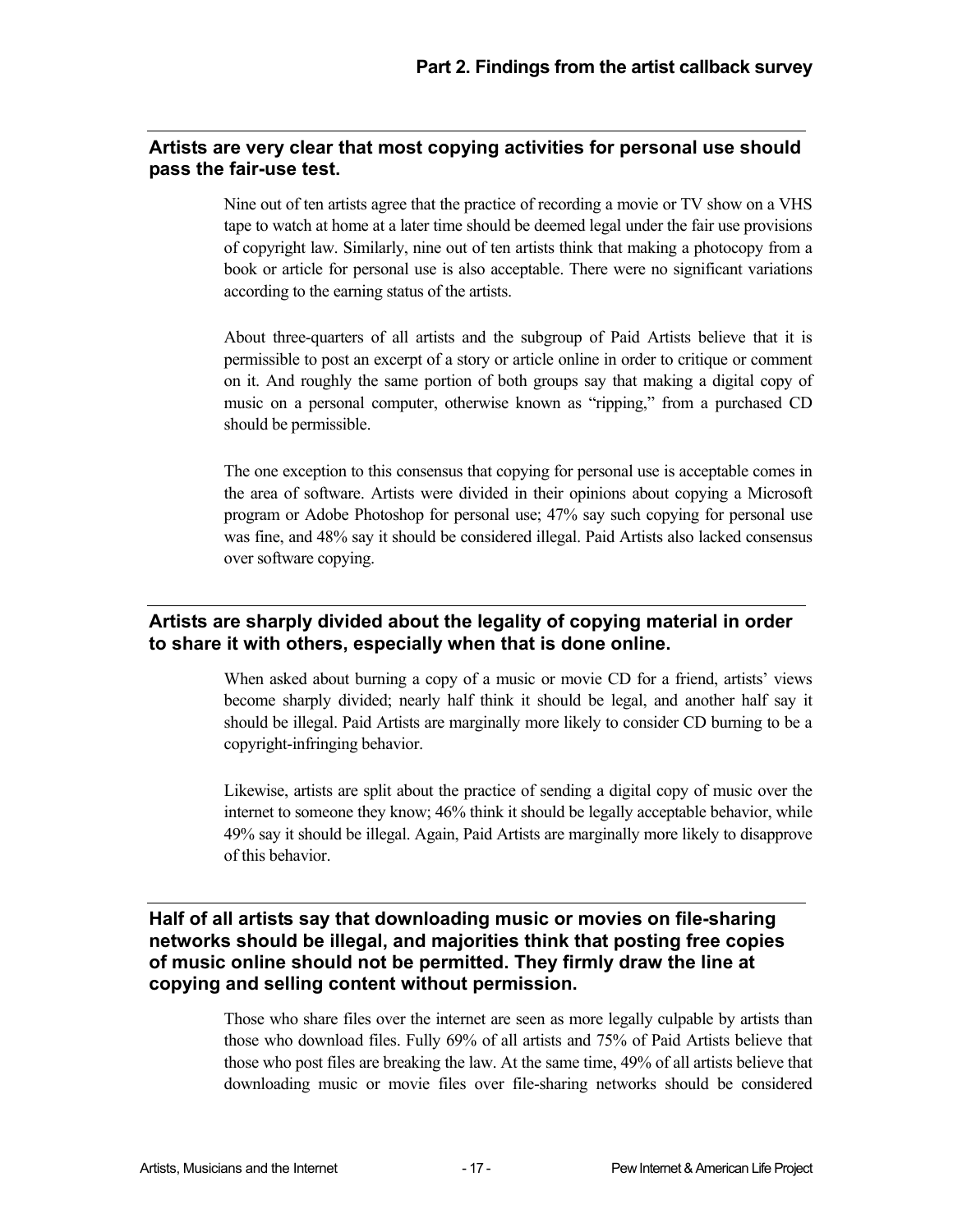illegal, and 35% say it should be legal. Sizable portions say they don't know how to respond or decline to answer the question. Paid Artists generally echo these views.

Copying for commercial or profit-driven purposes throws up a red flag for nearly all artists. Less than one in ten says it should be legal to make copies of movies or television programs to sell to other people, and fewer than one in twenty Paid Artists says this. A full table of artists' responses about fair use, copying and sharing, appears below.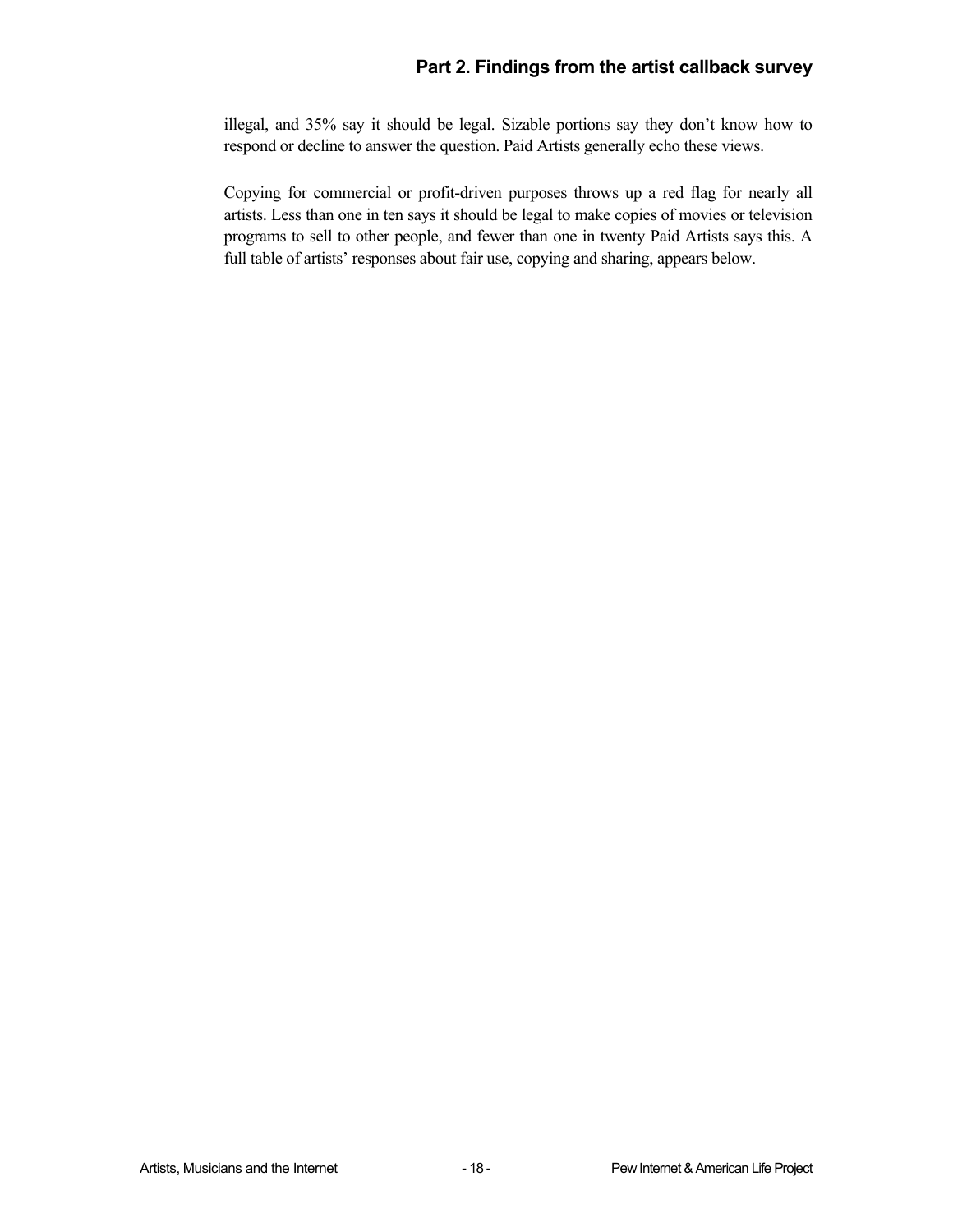#### **Part 2. Findings from the artist callback survey**

| <b>Artists and Fair Use</b>                                                                              |                           |                                    |                       |
|----------------------------------------------------------------------------------------------------------|---------------------------|------------------------------------|-----------------------|
| Assuming a person does NOT have permission from the copyright holder, do you think each of the following |                           |                                    |                       |
| should be LEGAL or ILLEGAL under the "fair use" portion of copyright laws?                               |                           |                                    |                       |
|                                                                                                          | <b>Should be</b><br>Legal | <b>Should be</b><br><b>Illegal</b> | Don't<br>Know/Refused |
| Recording a movie or TV show on a VHS tape to watch in your<br>own home at a later time                  | %                         | %                                  | %                     |
| Total Artists (n=809)                                                                                    | 90                        | 8                                  | $\overline{2}$        |
| Paid Artists (n=215)                                                                                     | 88                        | 9                                  | $\overline{2}$        |
| Making a photocopy from a book or article for personal use                                               | $\%$                      | %                                  | $\%$                  |
| <b>Total Artists</b>                                                                                     | 89                        | 10                                 | 1                     |
| <b>Paid Artists</b>                                                                                      | 88                        | 10                                 | 2                     |
| Burning a copy of a music or movie CD for a friend                                                       | %                         | %                                  | %                     |
| <b>Total Artists</b>                                                                                     | 46                        | 48                                 | 6                     |
| Paid Artists                                                                                             | 42                        | 51                                 | 6                     |
| Posting an excerpt of a story or article to critique or comment on it                                    | %                         | %                                  | %                     |
| <b>Total Artists</b>                                                                                     | 72                        | 22                                 | 6                     |
| <b>Paid Artists</b>                                                                                      | 76                        | 19                                 | 6                     |
| Downloading a music or movie file off a file-sharing network like<br>Kazaa or Morpheus                   | %                         | %                                  | %                     |
| <b>Total Artists</b>                                                                                     | 35                        | 49                                 | 15                    |
| <b>Paid Artists</b>                                                                                      | 38                        | 46                                 | 16                    |
| Sharing a music or movie file from your computer over a file-<br>sharing network                         | %                         | %                                  | %                     |
| <b>Total Artists</b>                                                                                     | 37                        | 52                                 | 12                    |
| <b>Paid Artists</b>                                                                                      | 35                        | 55                                 | 9                     |
| Making a digital copy of music on your own computer from a CD<br>you purchased                           | %                         | %                                  | %                     |
| <b>Total Artists</b>                                                                                     | 73                        | 23                                 | 4                     |
| <b>Paid Artists</b>                                                                                      | 77                        | 19                                 | 4                     |
| Sending a digital copy of music over the Internet to someone you<br>know                                 | %                         | %                                  | %                     |
| <b>Total Artists</b>                                                                                     | 46                        | 49                                 | 5                     |
| <b>Paid Artists</b>                                                                                      | 42                        | 52                                 | $\overline{7}$        |
| Posting or sharing digital copies of music on the Internet for other<br>people to download for free      | $\%$                      | $\%$                               | $\%$                  |
| <b>Total Artists</b>                                                                                     | 23                        | 69                                 | $\overline{7}$        |
| <b>Paid Artists</b>                                                                                      | 18                        | 75                                 | $\overline{7}$        |
| Making copies of movies or television programs and selling them<br>to other people                       | $\%$                      | %                                  | $\%$                  |
| <b>Total Artists</b>                                                                                     | 7                         | 91                                 | 2                     |
| Paid Artists                                                                                             | 4                         | 93                                 | 3                     |
| Making a copy of a computer program such as Microsoft Word or<br>Photoshop for your own use              | $\%$                      | %                                  | %                     |
| <b>Total Artists</b>                                                                                     | 47                        | 48                                 | 5                     |
| Paid Artists                                                                                             | 43                        | 50                                 | $\overline{7}$        |

*Source: Pew Internet & American Life Project Artists Callback Survey, November-December 2003. Margin of error is ±4% for results based on all artists, ±8% for Paid Artists.*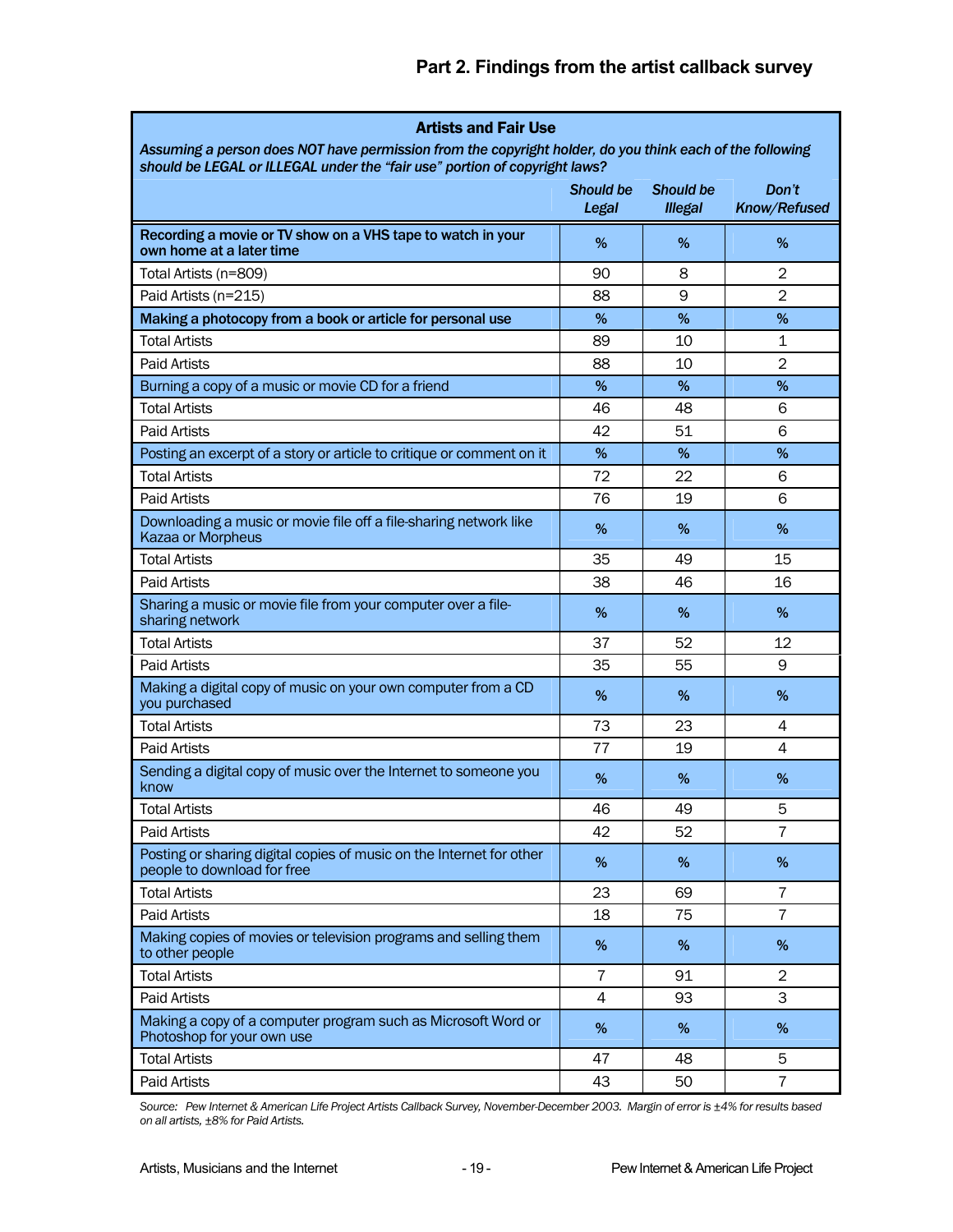#### **Artists agree that current copyright laws do a good job of protecting artists' rights, though few agree strongly.**

Half of all artists and half of Paid Artists say they agree that copyright laws are working successfully to protect artists' rights. But just one in ten say they strongly agree. In comparison, just 24% of all artists and 30% of Paid Artists say they *disagree* with the statement that copyright laws do a good job of protecting artists' rights, while less than 5% of both groups strongly disagree. A significant portion of all artists, 12%, say they don't know or refuse to answer the question. And 5% of Paid Artists say they don't know or refuse to answer.

#### **Most do not think that copyright laws unfairly limit public access to art.**

One-third of all artists and the same portion of Paid Artists say they agree that copyright regulations can place some unfair limitations on public access to art. Just 5% of all artists and 10% of Paid Artists say they strongly agree. But half of all artists and Paid Artists disagree with this statement. Less than 10% from each group strongly disagree. Another 13% of all artists and 8% of Paid Artists don't know how to answer the question or refuse to answer.

#### **Just one in five thinks that the current length of copyright terms is too long.**

Under current law, the copyright for a creative work lasts for the length of the artist's lifetime and then for an additional 70 years. Once a copyright expires, the work enters the public domain, and anyone can use it without requesting permission from the copyright holder. When we informed respondents of these terms, and asked about the current duration of copyright, three out of five say they think the length is just about right. Surprisingly, there were no significant differences between the responses of all artists and Paid Artists for this question. About one in five think that the length is too long, and 17% of both groups think it is too short. Less than 5% say they don't know or decline to answer the question.

#### **Many feel that copyright laws do more to protect those who sell art than to protect the artists themselves.**

Half of all artists and half of Paid Artists agree that copyright regulations generally benefit purveyors of art work more than the original creators. Within the total artist population, 15% strongly agree that those who sell art are better protected by copyright laws. Within the subpopulation of Paid Artists, 19% strongly agree. Just 18% of each group disagree with this statement and 5% or less strongly disagree. Again, many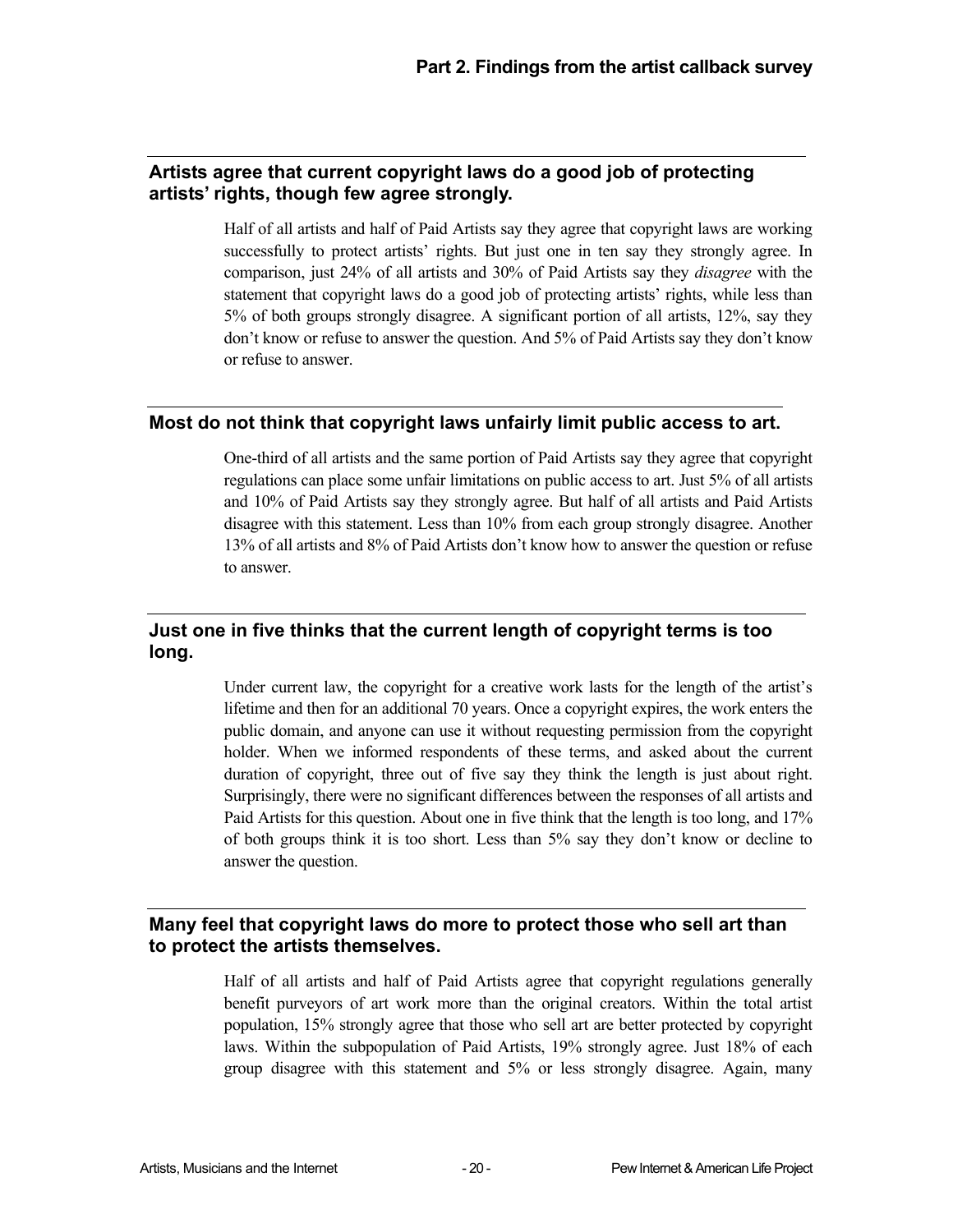respondents aren't sure how to respond or refuse to; 15% of all artists decline to answer, and 8% of Paid Artists neither agree nor disagree.

#### **Overall, artists are divided, but not deeply concerned about the filesharing that happens online.**

Just 14% of artists say they are very concerned about the issue of file-sharing on the Internet, and 28% say they are somewhat concerned. Another 31% say they are not too concerned, and 22% are not concerned at all. There were no significant differences between the responses expressed by the total artist pool and those expressed by Paid Artists. Similarly, responses from *musicians within the artists' sample* resembled those of other artists: 17% say they are very concerned, 28% somewhat concerned, 32% not too concerned and 20% not at all concerned.

#### **The vast majority of artists believe file-sharing poses only a minor threat or no threat at all to creative industries like music and film.**

In all, 45% of artists say that file-sharing on the Internet poses a *minor* threat to creative industries like music and movies. In comparison, 28% consider file-sharing to be a major threat, and 22% say they think it poses no real threat at all. Again, the responses expressed by the total artist pool and those expressed by Paid Artists were nearly identical. Musicians within the artists sample are slightly more likely to say that filesharing poses a serious threat, but a strong majority (69%) think file-sharing is a minor threat or no threat at all.

#### **The vast majority of artists think that file-sharing companies, not individuals, should be the ones held responsible for the infringement that happens online.**

When asked about the Recording Industry Association of America's lawsuits against individuals who are accused of sharing large numbers of music files online without permission from the copyright holder, close to two-thirds of all artists felt that the companies who own and operate file-sharing networks would be a better target. Just 15% thought that the individuals who are sharing the music files should be the ones held responsible, and 15% thought both the individuals and the file-sharing companies should share the responsibility equally. Less than 5% thought that neither group or someone else altogether should be held responsible and less than 5% didn't know how to respond or refused. Paid Artists and the *musicians within the artists' sample* echo these views.

#### **They are split when weighing file-sharing's impact on artists themselves.**

Nearly half of all artists (47%) agree with the statement that "file-sharing services are bad for artists because they allow people to copy or use an artist's work without getting permission or compensating the artist." However, another 43% agree that, "file-sharing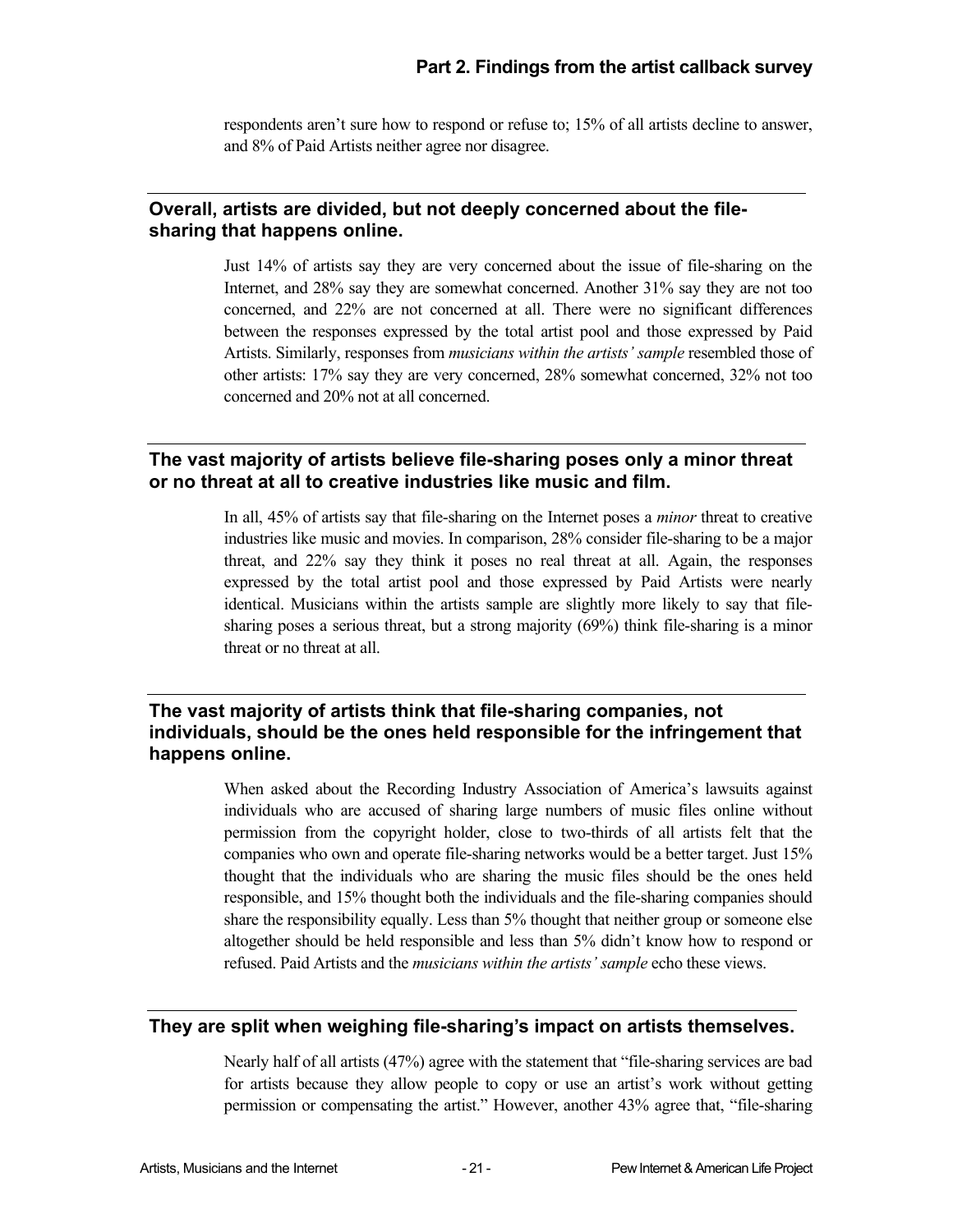services aren't really bad for artists, since they help to promote and distribute an artist's work to a broad audience." Just 4% say they agree with both statements equally, 1% don't agree with either statement, and 4% say they don't know or refuse to answer.

Responses from Paid Artists matched those of the total sample, and the differences between the musicians in the sample and all artists were within the margin of error.

#### **Like most internet users, online artists are also active consumers of media content online. But most who download files for free say they usually support the artist or author in other ways.**

Half of all online artists in our sample say they listen to music online at a radio station, music store, recording artist or music service Web site and 58% of Paid Online Artists say this. That number is significantly higher than what we have most recently measured within the general population of online adults, where just 34% of all internet users say they listen to music online.<sup>17</sup>

However, for other media consumption activities, these artists generally resemble the average internet user. The percentage who say they download music files (22%) and those who download video files (13%) are comparable to the general public. Similarly, the portion that says they share files from their computer--such as music, video, pictures, or computer games--with others online (23%) is the same number that we registered from a recent sample of all internet users.

Of those artists who download music files  $(n=118)$ , most think that downloading has not really changed the total amount they spend on music purchases like CDs, concerts, or other music products (58% say this). Another 29% say they think downloading has actually increased what they spend on music purchases overall, and 13% say it has decreased their purchases.

Likewise, among artists who either download music or video files  $(n=139)$ , 86% say that when they download files for free, they usually end up supporting the artist or author in other ways, such as buying a CD or book or going to a performance. Just over half of all artists who download music or video files say they can't always tell if it's legal or illegal to download media files from the internet. More than two-thirds of the sample say they don't currently pay to download any type of media files, but they would if the price, quality and choice they wanted became available.

<sup>1</sup> <sup>17</sup> This question was last asked in the Pew Internet Project May-June 2004 Tracking Survey.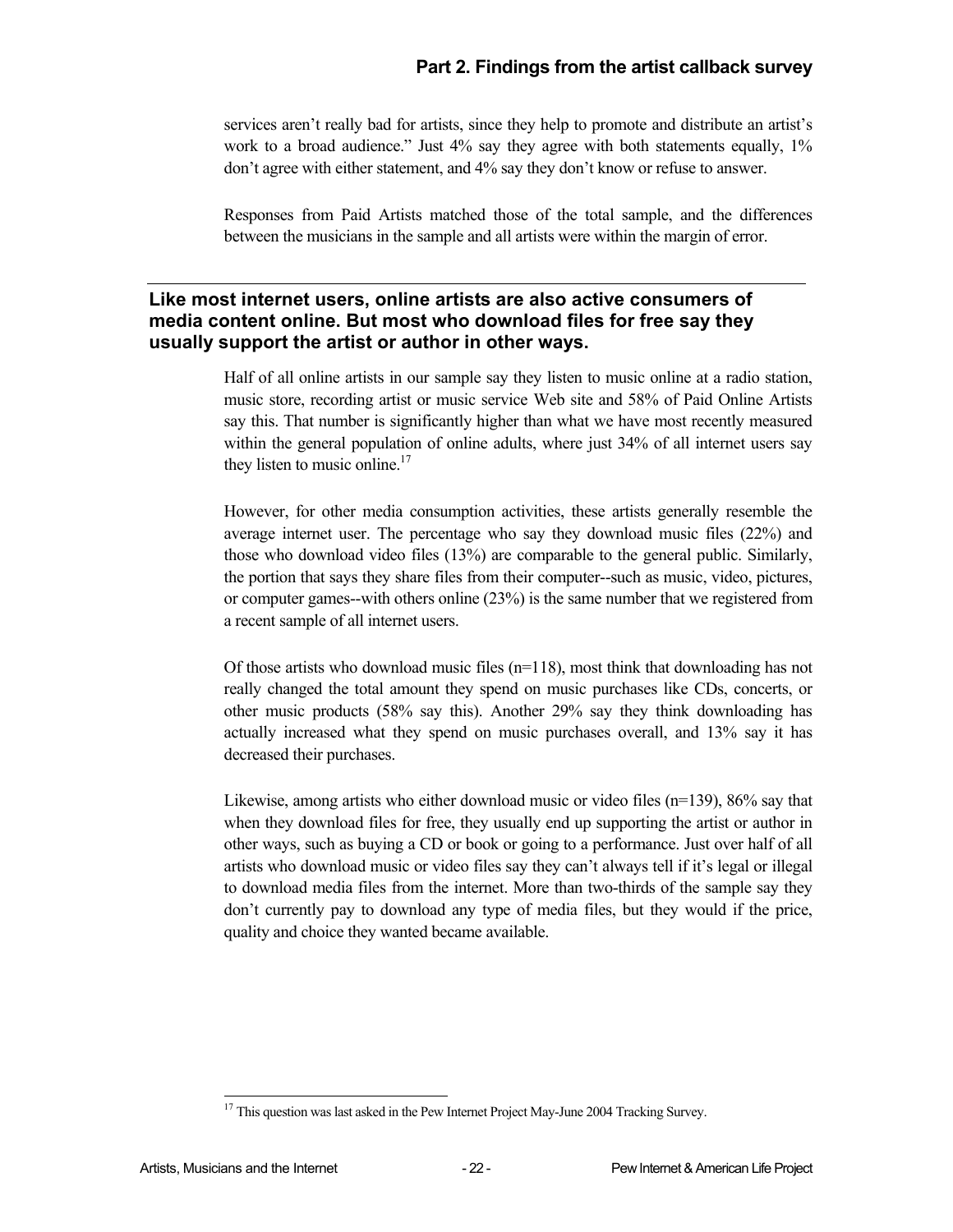

## **The musicians survey**

#### **The musicians we surveyed are highly wired and engaged online.**

The data on musicians referenced throughout this section of the report was gathered through a non-random online sample of 2,793 musicians, songwriters and music publishers, recruited via email notices sent to members of various music organizations, through announcements on those organizations' Web sites and through flyers distributed at several musicians' conferences. Our analysis focuses on 2,755 musicians and songwriters within that sample. The survey was live on the Web from March 15-April 15, 2004.

Musicians are an exceptionally mobile and elusive population, and thus difficult to identify and reach by traditional telephone survey methods. The costs and practical difficulties of doing a phone survey with this population are often prohibitive. In our case, using a non-random sample allowed us to reach a population that we otherwise would not have been able to reach.

The results reported from this survey are intended to provide insight into the behaviors and attitudes of a unique, understudied group. The survey questionnaire was built from a questionnaire that was reliable in two prior random digit dial, national, representative telephone surveys. Non-random samples cannot be projected to the entire population of musicians, songwriters, and music publishers. But they can be valid for giving a sense of the relative proportion of opinion in various segments of populations. Since the data are based on a non-random sample, a margin of error cannot be computed.

The musician sample is composed of those who consider themselves to be either songwriters or musical performers. Some of these songwriters and musical performers are also music publishers. However, those who reported being exclusively music publishers (and not songwriters or performers) were considered ineligible to respond to all but a few of the initial questions of the survey because artists were the central focus of our study. Some 53% of the sample say they are primarily songwriters, 44% say they are primarily musical performers, and just 3% say they are primarily music publishers. However, the vast majority of these musicians are filling multiple roles. Some 94% say they are songwriters, 90% say they are musical performers and 46% say they consider themselves music publishers (in addition to being either a songwriter, performer or both).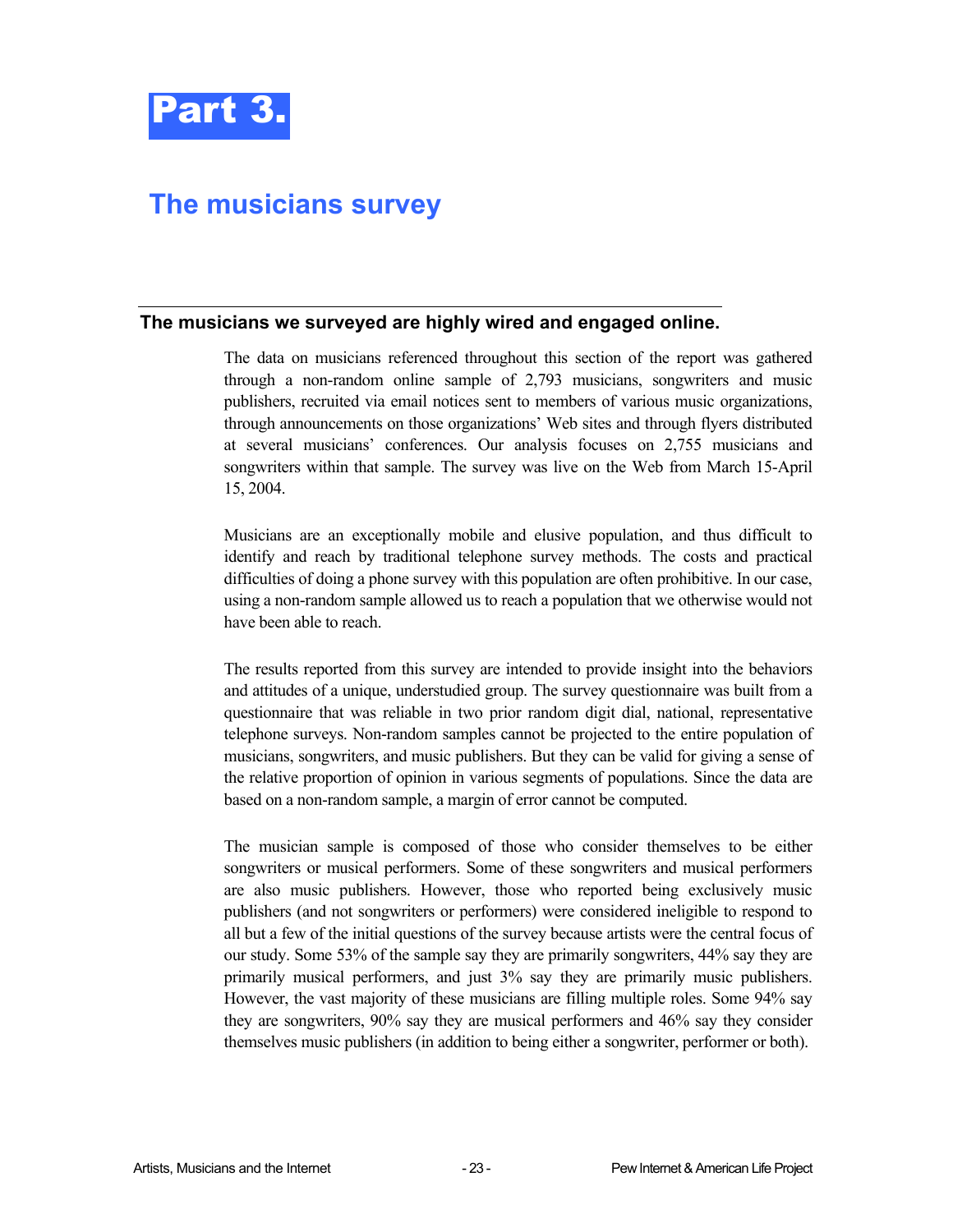Most musicians in the U.S., according to the U.S. Department of Labor's Bureau of Labor Statistics (BLS), rely on secondary sources of income to supplement their musical work.18 In the 2004-2005 edition of the *Occupational Outlook Handbook*, the BLS finds that, "The stress of constantly looking for work leads many musicians to accept

| <b>Composition of the Online Musician Sample</b><br>Demographic and occupational distribution                                                                                                                                                 |                                               |  |  |
|-----------------------------------------------------------------------------------------------------------------------------------------------------------------------------------------------------------------------------------------------|-----------------------------------------------|--|--|
| Gender                                                                                                                                                                                                                                        | % of Total                                    |  |  |
| Men                                                                                                                                                                                                                                           | 74                                            |  |  |
| Women                                                                                                                                                                                                                                         | 23                                            |  |  |
| Age                                                                                                                                                                                                                                           |                                               |  |  |
| 18-29                                                                                                                                                                                                                                         | 24                                            |  |  |
| 30-49                                                                                                                                                                                                                                         | 47                                            |  |  |
| 50-64                                                                                                                                                                                                                                         | 16                                            |  |  |
| 65 or older                                                                                                                                                                                                                                   | 1                                             |  |  |
| <b>Employment Status</b>                                                                                                                                                                                                                      |                                               |  |  |
| Full-time                                                                                                                                                                                                                                     | 47                                            |  |  |
| Part-time                                                                                                                                                                                                                                     | 21                                            |  |  |
| Not employed for pay                                                                                                                                                                                                                          | 9                                             |  |  |
| Self-employed                                                                                                                                                                                                                                 | 9                                             |  |  |
| Retired                                                                                                                                                                                                                                       | 3                                             |  |  |
| Student                                                                                                                                                                                                                                       | 3                                             |  |  |
| Consultant/Freelance                                                                                                                                                                                                                          | $\overline{2}$                                |  |  |
| <b>Disabled</b>                                                                                                                                                                                                                               | 1                                             |  |  |
| Other                                                                                                                                                                                                                                         | 3                                             |  |  |
| Refused                                                                                                                                                                                                                                       | $\overline{2}$                                |  |  |
| <b>Primary Musical Occupation</b>                                                                                                                                                                                                             |                                               |  |  |
| Songwriters                                                                                                                                                                                                                                   | 54                                            |  |  |
| Performers                                                                                                                                                                                                                                    | 44                                            |  |  |
| a Songwriter or Performer                                                                                                                                                                                                                     | Percentage of Annual Income Earned From Being |  |  |
| 100%                                                                                                                                                                                                                                          | 8                                             |  |  |
| 60-99%                                                                                                                                                                                                                                        | 8                                             |  |  |
| 20-59%                                                                                                                                                                                                                                        | 12                                            |  |  |
| 1-19%                                                                                                                                                                                                                                         | 41                                            |  |  |
| None at all                                                                                                                                                                                                                                   | 25                                            |  |  |
| Source: Pew Internet & American Life Project Musician<br>Survey, March 15 - April 15, 2004. Margin of error cannot be<br>computed since the data are based on a non-random sample.<br>Note: Table total exceeds 100% due to multiple response |                                               |  |  |

permanent, full-time jobs in other occupations, while working only part time as musicians." This truth about moonlighting was clearly reflected in our sample. Aside from songwriting and performing, more than three-quarters of our musician respondents, 78%, said they have another job where they work for pay.

Some 8% of the musicians surveyed said that 100% of their annual income is derived from being a songwriter or musical performer (including royalties collected from work done in previous years). Another 8% are in the creative upper crust of those who earn 60%-99% of their total income from music, and 12% get anywhere from 20%-59% of their annual earnings from music. The largest bracket consists of the 41% of respondents who earn less than 20% of their total income from music. One quarter of our sample do not currently receive any money from being a songwriter or musical performer.

For those who do currently receive income from their music, most of their earnings come from touring or live performances. Second to that source are royalties that come from traditional CD sales.

Among the most popular genres of music composed, performed or published by these musicians are independent, pop, folk, modern rock, country and adult contemporary. And while our sample is not representative of all musicians, the demographic makeup of the sample does reflect some trends that are congruent with the musicians in our callback sample, such as the finding that a disproportionate number of musicians are male.

-

<sup>&</sup>lt;sup>18</sup> Bureau of Labor Statistics, U.S. Department of Labor, Occupational Outlook Handbook, 2004-05 Edition, Musicians, Singers, and Related Workers, Available at: http://www.bls.gov/oco/ocos095.htm (accessed August 24, 2004).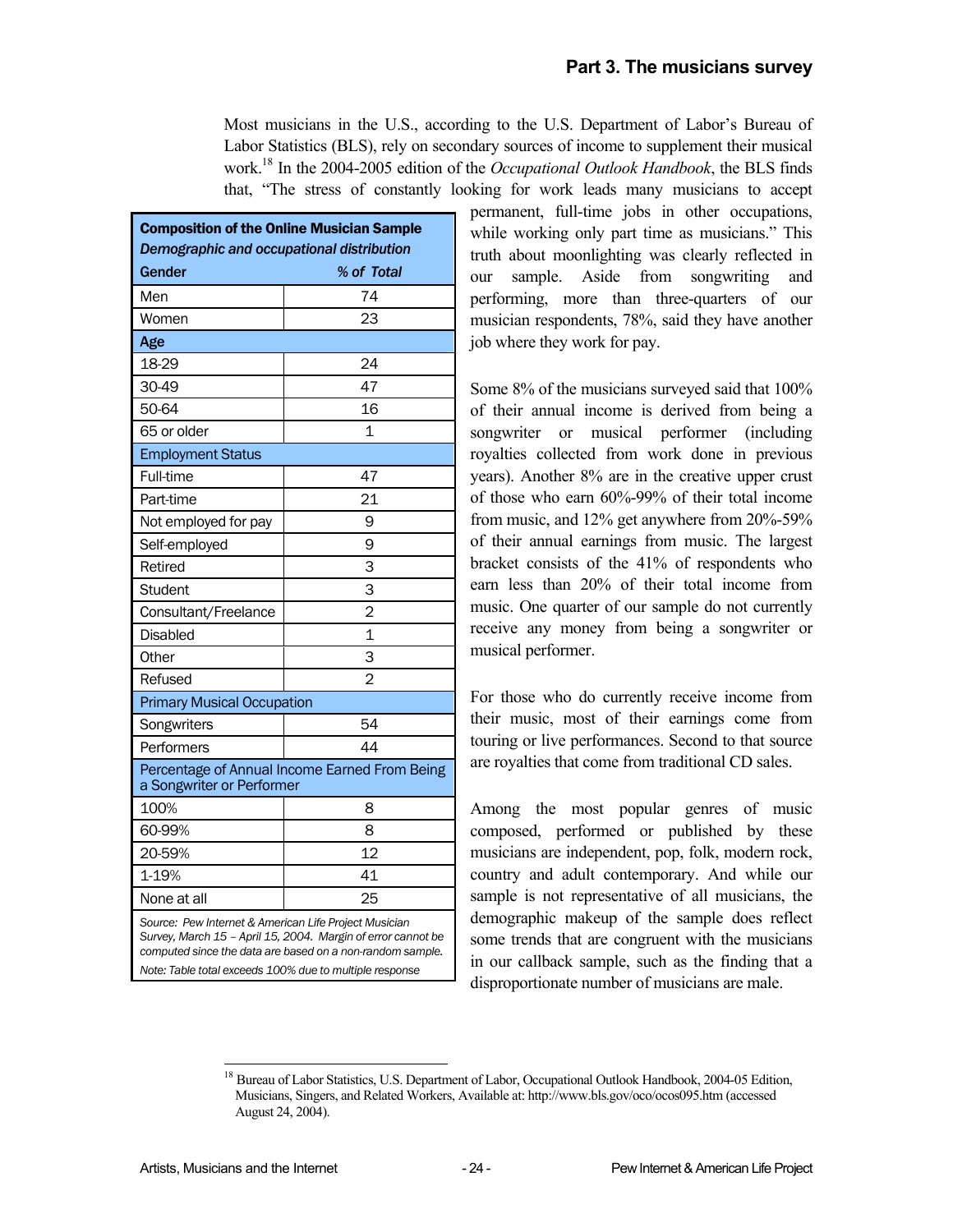| <b>Online Musician Sample by Genre</b><br>Categories of music respondents compose, perform or publish<br><b>All Musicians</b> |                |  |  |
|-------------------------------------------------------------------------------------------------------------------------------|----------------|--|--|
| Genre                                                                                                                         | $\%$           |  |  |
| Independent                                                                                                                   | 28%            |  |  |
| Pop                                                                                                                           | 27             |  |  |
| Folk                                                                                                                          | 25             |  |  |
| Modern Rock                                                                                                                   | 23             |  |  |
| Country                                                                                                                       | 22             |  |  |
| Adult Contemporary                                                                                                            | 21             |  |  |
| Electronic                                                                                                                    | 15             |  |  |
| <b>Blues</b>                                                                                                                  | 14             |  |  |
| Mainstream Rock                                                                                                               | 14             |  |  |
| Jazz                                                                                                                          | 12             |  |  |
| Christian                                                                                                                     | 9              |  |  |
| Punk                                                                                                                          | 9              |  |  |
| <b>World Music</b>                                                                                                            | 7              |  |  |
| Classical                                                                                                                     | 7              |  |  |
| R&B/Hip Hop                                                                                                                   | $\overline{7}$ |  |  |
| Soundtrack                                                                                                                    | 6              |  |  |
| Top 40                                                                                                                        | 5              |  |  |
| Contemporary Jazz                                                                                                             | 5              |  |  |
| Dance/Club                                                                                                                    | 5              |  |  |
| <b>Bluegrass</b>                                                                                                              | 5              |  |  |
| Gospel                                                                                                                        | 5              |  |  |
| New Age                                                                                                                       | 5              |  |  |
| Latin                                                                                                                         | 3              |  |  |
| Reggae                                                                                                                        | $\overline{2}$ |  |  |
| Rap                                                                                                                           | $\overline{2}$ |  |  |
| Other                                                                                                                         | 24             |  |  |

*Source: Pew Internet & American Life Project Musician Survey, March 15 – April 15, 2004. Margin of error cannot be computed since the data are based on a non-random sample.* 

*Note: Table total exceeds 100% due to multiple responses.* 

#### **Musicians' experiences with the internet are shaped by their individual reliance on music.**

The personal experiences and everyday realities of musicians' lives play an important role in shaping their online behavior and attitudes towards the internet. For example, musicians who are struggling to make a name for themselves may welcome any type of exposure for their work and thus might have very different concerns about copyright protection compared to established artists who have traditionally relied heavily on royalties earned from CD sales. Further, having the capability to collaborate with other artists online or schedule performances using the internet would likely be less beneficial for non-working musicians than it would be for those actively developing their careers.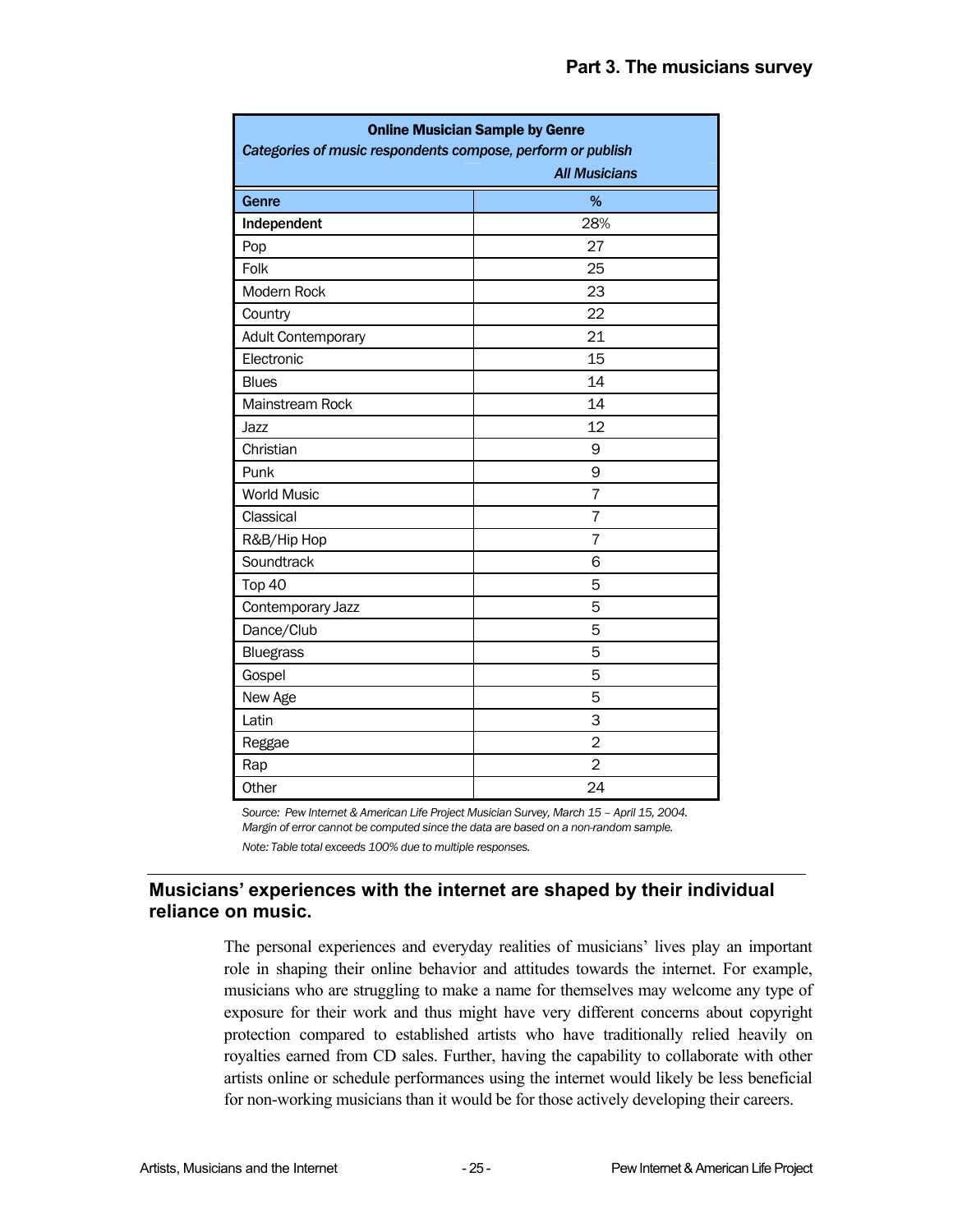We divided our musician sample into four distinct groups to reflect that reality. The groups are: Success Stories, Starving Musicians, Part-time Musicians and Non-working Musicians. "**Success Stories**" (n=296) are those musicians who spend 30 or more hours per week engaged in music-related activities (like writing or composing songs, performing in public, rehearsing or recording in a studio, engaging in music promotion or business activities) and earn 80% or more of their income from music-related work. "**Starving Musicians"** (n=1021) also spend 30 or more hours per week engaged in music-related work, but earn less than 80% of their total income from music. Most Starving Musicians, however, earn less than 20% of their total income from music. "**Part-timers**" (n=578) are working musicians who spend less than 30 hours each week on music-related activities, but still earn some income from their pursuits. "**Non-working Musicians"** (n=851) are those who are either currently inactive or not receiving income from their music. This group could include former working musicians, as well as aspiring artists and hobbyist musicians who are not currently earning money from their music.<sup>19</sup>

#### **These online musicians have integrated the internet deeply into their musical lives.**

Because we administered our survey online, our entire musician sample is composed of internet users. It is also full of veteran users. Some 72% of our spring 2004 sample say they have had access to the internet for six years or more. That compares to 49% of the general adult public and 53% of adults who self-identify as artists who say they have used the internet for six years or more. $20$ 

In this highly-wired sample, 88% of the respondents said they go online from home once a day or more, and 57% said they go online from work at least once a day.

In a separate question, 76% of these online musicians reported using the internet or email in a way that is related to their music once or more per day. Digging deeper within the online musician sample, even larger segments of both Success Stories and Starving Musicians report this level of use; 91% of Success Stories and 88% of Starving Musicians report music-related internet and email use at least once a day. Part-timers and Non-working Musicians are less likely to report this; 67% of Part-timers say they engage in this level of daily use and 65% Non-working Musicians say this.

Most of the musicians in our sample feel the internet plays a vital role in their careers. Two-thirds say it is "very important" in helping them to create and/or distribute their music. Another quarter say it is "somewhat important" and just 11% say it is "not too important" or "not important at all."

l

The remaining 9 respondents did not answer the questions about income and time devoted to music, and are

therefore considered undesignated.<br><sup>20</sup> Figures for the general public come from the November-December 2003 Pew Internet Tracking Survey, and figures for self-identified artists come from the November-December 2003 Artists Callback Survey.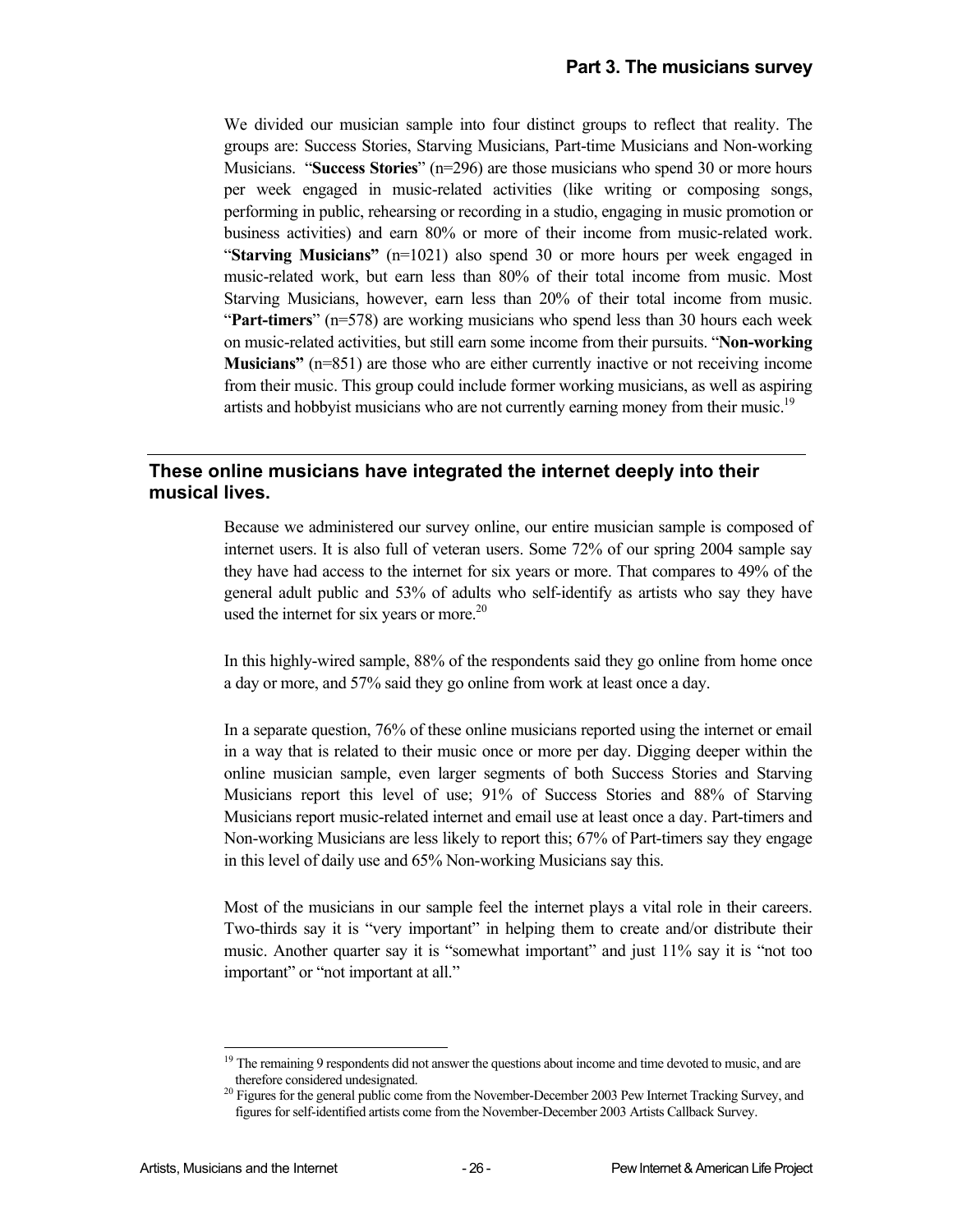#### **Wireless access is already important for some musicians.**

Musicians often live lives that require them to travel extensively, so wireless access can be a crucial resource for getting work done while on the road or for staying in touch with family and friends. The findings from our survey suggest that wireless access may become increasingly important and integrated into daily life for certain portions of the musician population. Among the musicians responding to our survey, more than onethird reported using wireless technology – a laptop, PDA or cell phone – to access the internet. That is almost twice the portion of the general population of internet users who say they go wireless. In our February 2004 tracking survey, 17% of all online Americans responded "yes" when asked if they ever "log onto the internet using a wireless device" and  $6\%$  said they do so on a typical day.<sup>21</sup> In contrast, roughly 16% of our musician sample said they use wireless technology to go online at least once a day or more.

#### **Musicians connect and collaborate online.**

Like much of the general public that we survey, these musicians feel better connected to one another, and better able to stay in touch with family and friends because of the internet.<sup>22</sup> While 56% of the musicians in our sample say they use the internet to keep in touch with family and friends while touring, 81% of Success Stories and 72% of Starving Musicians say this. And the majority of full-time, working musicians say the internet has had a big effect on making it easier to stay in touch with family and friends while they are on the road.

Nearly every respondent in our sample also reported some level of improvement in their connections with others in the music community; 70% say the internet has had a big effect on these connections, 23% a small effect, and just 5% reported no effect. Starving Musicians are the most likely to report that the internet has had a big effect on improving contacts (79% say this). Success Stories fall in line with the average at 71%, while Part-Timers and Non-Working Musicians report lower levels of impact (64% and 63%, respectively, report that the internet has had a big effect on improving their music community connections).

Specifically, 89% of all the online musicians in our sample who use the internet or email for their music say they keep track of what other artists in their field are doing online and 66% say they actually collaborate with other artists online.

1

<sup>&</sup>lt;sup>21</sup> The Musician Web Survey and the February 2004 Tracking Survey used slightly different question wording to ask about wireless Internet access. In the March 15 – April 15, 2004 Musician Web Survey, all respondents were asked, "How often do you…use wireless technology - on a laptop, PDA, or cell phone, for instance - to access the Internet?" In the February 2004 Tracking Survey, fielded to a random sample of adults, all Internet

users were asked, "Do you ever…log onto the Internet using a wireless device?" 22 Rainie, Lee. *Tracking Online Life.* Pew Internet & American Life Project. May 10, 2000. Available at: http://207.21.232.103/PPF/r/11/report\_display.asp.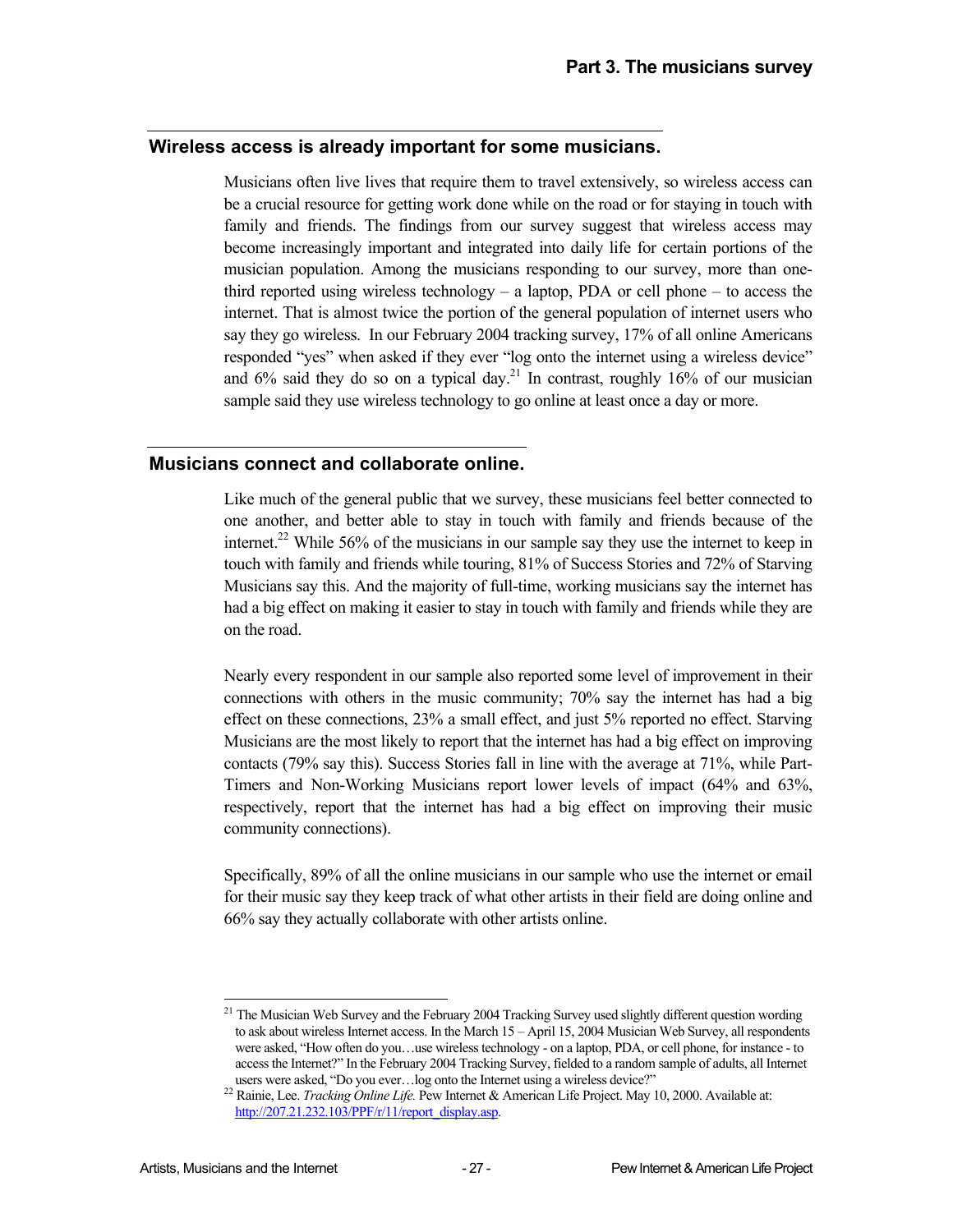#### **Musicians seek information, tools, and support online to help them create.**

Though much public attention has been devoted to the way the internet has altered the fate of the physical music product, it has also had a formative role in shaping the way musicians create their works. Musicians now have access to a wealth of music knowledge and tools online: music composition and recording software, educational materials, music libraries, other communities of musicians, and music blogs (to name a few). Almost all musicians in our sample (90%) say they do research for their music online and 75% say specifically that they seek inspiration online (by reading, looking at images, or listening to music, for example).

Some 37% of all musicians and songwriters in our sample say they have used the internet or email to help them locate creative work from the public domain that is free to use without permission, or to find out if another artist's work is legally available for them to use, while 63% say they have not done this. But another 32% say they don't generally know whether content is part of the public domain, or know how to go about finding out if it is legally available to use.

Musicians also have unprecedented access to a huge inventory of musical instruments and other musical equipment available for purchase online. Finding appropriate instruments and other specialized audio equipment offline often requires large investments of time and money, particularly for those musicians who do not live in close proximity to musical equipment stores. However, the online marketplace has introduced new opportunities for comparative shopping on a global scale, including access to a growing supply of used instruments and other gear. And while it is likely that many musicians will still want to hear and test out their instruments before making a major purchase, 79% of the respondents who use the internet for their music say they have ordered some type of musical equipment online.

Extensive outreach efforts by various non-profits and arts advocacy groups have successfully utilized the internet to increase access to information about funding sources for artists. Indeed, half of all the online musicians who responded to our survey say they use the internet to look for sources of artist funding. More specifically, our findings suggest that those who need the funding the most, are the most likely to seek it online. For example, 62% of Starving Musicians say they sought funding information online, compared to 51% of Success Stories.

Increasing access to health insurance information for musicians has also been recognized as a critical issue by artist groups. Due to the unstable nature of employment for most musicians, they are typically required to seek and purchase their own health insurance coverage through national insurance networks or artist organizations. However, some research has suggested that many musicians are not aware of these discounted plans. For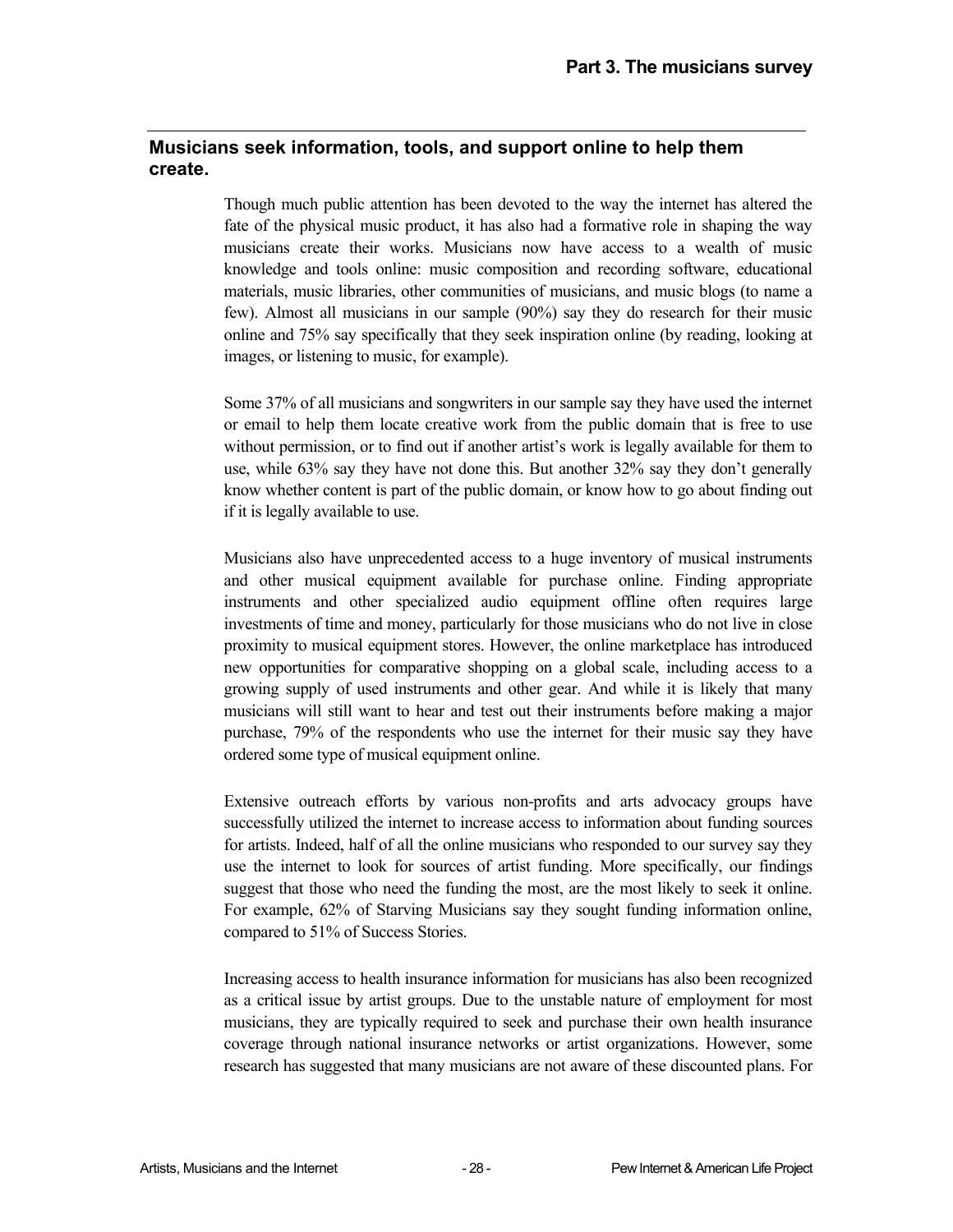others, even the discounted plans are prohibitively expensive.<sup>23</sup> Relative to other online activities, seeking health insurance information for artists ranked very low among the musicians we polled; just one-quarter of all the respondents said they had investigated health insurance online. However, in previous research conducted by the Pew Internet Project on the general public's use of the internet to seek health information, the same modest portion of all American adult internet users, 25%, said they had sought health insurance information online.<sup>24</sup> Furthermore, within our musician sample, among Success Stories, the number of online health insurance seekers jumps to 38%. Within the Starving Musicians population it climbs to 30%.

#### **Musicians now book performances and promotional events online.**

The internet has also generally had a positive impact on the day-to-day tasks of scheduling and coordinating performances and other promotional events. Processes that used to require long games of phone tag and expensive press kit mailings can now often be simplified with the use of email and artist and venue Web sites. Among full-time, income-earning musicians who responded to our survey, more than half say that the internet has had a big effect on making it easier to book appearances and coordinate promotional events. Looking within subcategories, 56% of Success Stories and 54% of Starving Musicians say this.

Another 24% of each group of respondents report that the internet has had a small effect on the ease of booking and event scheduling. In all, 62% of musicians who use the internet in a way that is related to their music say they book performances online, and 55% say they schedule promotional events. Not surprisingly, those who work more regularly are more inclined to have done this; 80% of Success Stories and 74% of Starving Musicians who responded to this question say they use the internet or email to book performances. Similarly, 71% of both Success Stories and Starving Musicians say they schedule promotional events online.

Some 42% of all musicians in our sample who use the internet for their music say they keep in touch with an agent or management staff online, but this is strongly influenced by the Part-timers and Non-working Musicians in our sample who may not have active management staff. Among Success Stories, 67% report communicating with their agents and management online, and 54% of Starving Musicians communicate with agents and management electronically.

One respondent summed up the role of the internet this way: "I love the fact that my life doesn't stop when I'm out of town. I don't have to worry about missing a call, I just check my email. I can continue to book shows, stay in touch with the fans, book a flight and hotel without having to pick up the phone."

l

<sup>&</sup>lt;sup>23</sup> "Health Insurance and Musicians: A Preliminary Report." August 26, 2002. Future of Music Coalition. Available at: http://www.futureofmusic.org/images/FMCinsurancesurvey.pdf<br><sup>24</sup> Fox, Susannah. "Internet Health Resources." Pew Internet & American Life Project. July 16, 2003. Available

at: http://www.pewinternet.org/pdfs/PIP\_Health\_Report\_July\_2003.pdf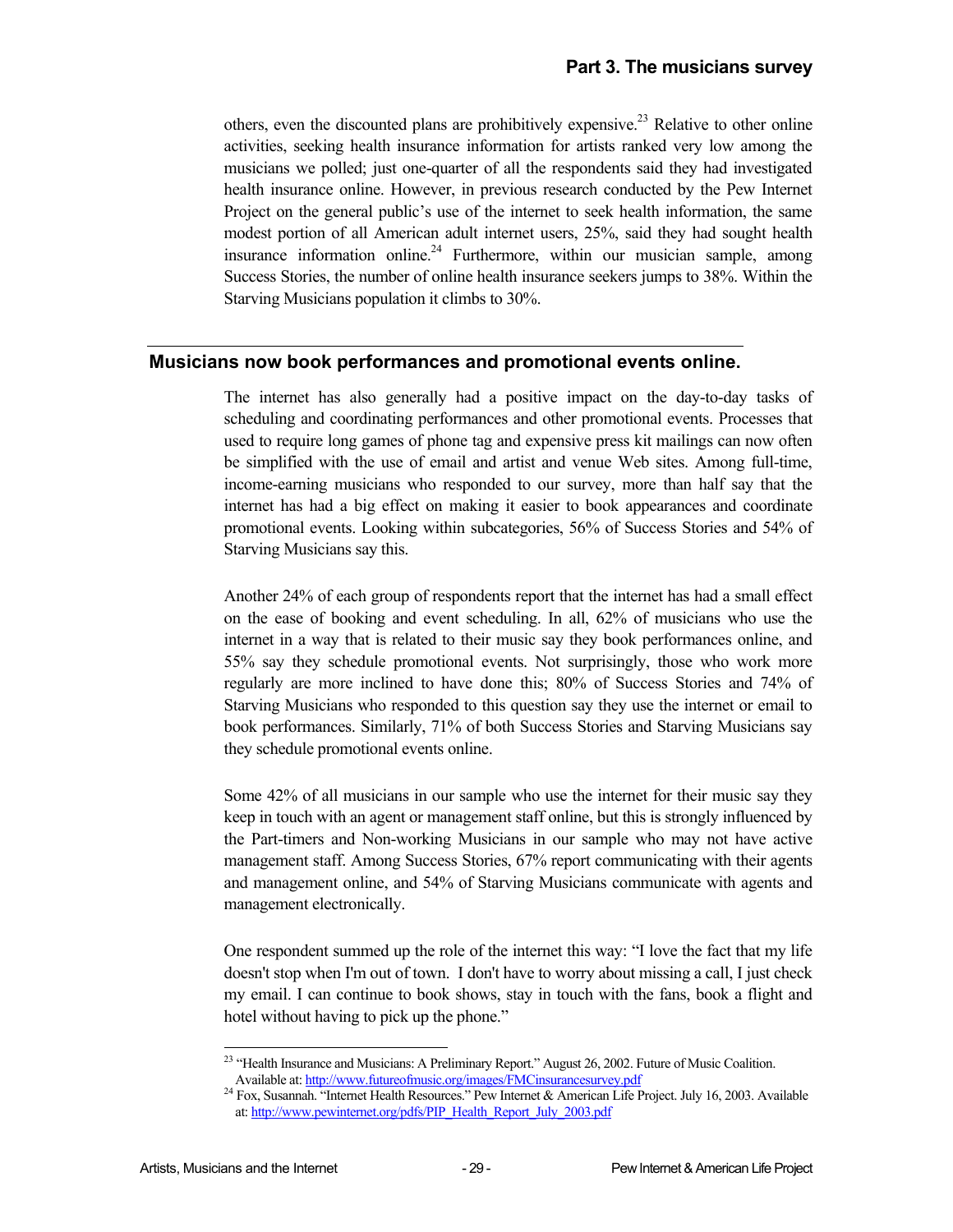#### **Two out of three musicians in our survey note that the internet has had a big effect on improving their ability to connect with their audience.**

In addition to the internet's effect on internal communication within the music community, musicians report substantial shifts in their opportunities to connect with fans online. Two-thirds of those in the online musician sample say the internet has had a big effect on improving their ability to communicate with their audience and fans of their music. Another 18% report a small effect and only 6% say they have not observed any improvement in communication. 11% say the question does not apply to them. When asked if the internet had allowed them to reach a wider audience with their music, the same portion, two-thirds say they have observed a big effect. About a quarter say the internet has had a small effect on their audience reach and 6% said there has been no effect. For another 6%, the question does not apply.

Inexpensive and efficient contact with fans via email and Web sites is quickly replacing what was previously a cumbersome and costly reliance on the postal service and the telephone. Several musicians told us that they think of their web pages as "electronic business cards." Email lists provide a convenient way to send fans frequent and personalized news and updates and online fan communities thrive with and without the participation of the artists themselves. Musicians can stay connected to their community of listeners while they're on the road, they can customize email messages and change set lists in response to fan requests, or they can test market a new song, for example. Many popular musicians are also offering advance album and ticket sales online as an exclusive benefit to their fans.

Fully 84% of the respondents who use the internet or email for their music say they keep in touch with fans of their music online and more than three-quarters (78%) say they look for reviews and other feedback from fans online. Among Success Stories and Starving Musicians, 93% of each group say they keep in touch with fans online. Searching for reviews and fan feedback is done by 89% of Success Stories and 87% of Starving Musicians. Of all the musicians who responded to our survey, 44% say that they use email, message boards or chat rooms to communicate with their fans at least once a week. In comparison, 53% of Success Stories say they communicate with fans online once or more each week and 52% of Starving Musicians say this.

In response to an open-ended question, many musicians told us that the most significant impact the internet has had on their careers is the ability to be better connected to fans and other musicians who can offer both encouragement and criticism. One respondent explained: "Being able to get instant feedback has really made me look at my work differently and has helped me grow as an artist." Another musician noted how important the internet has been in enabling her to keep in close contact both with new fans and those reaching back over twenty-five years.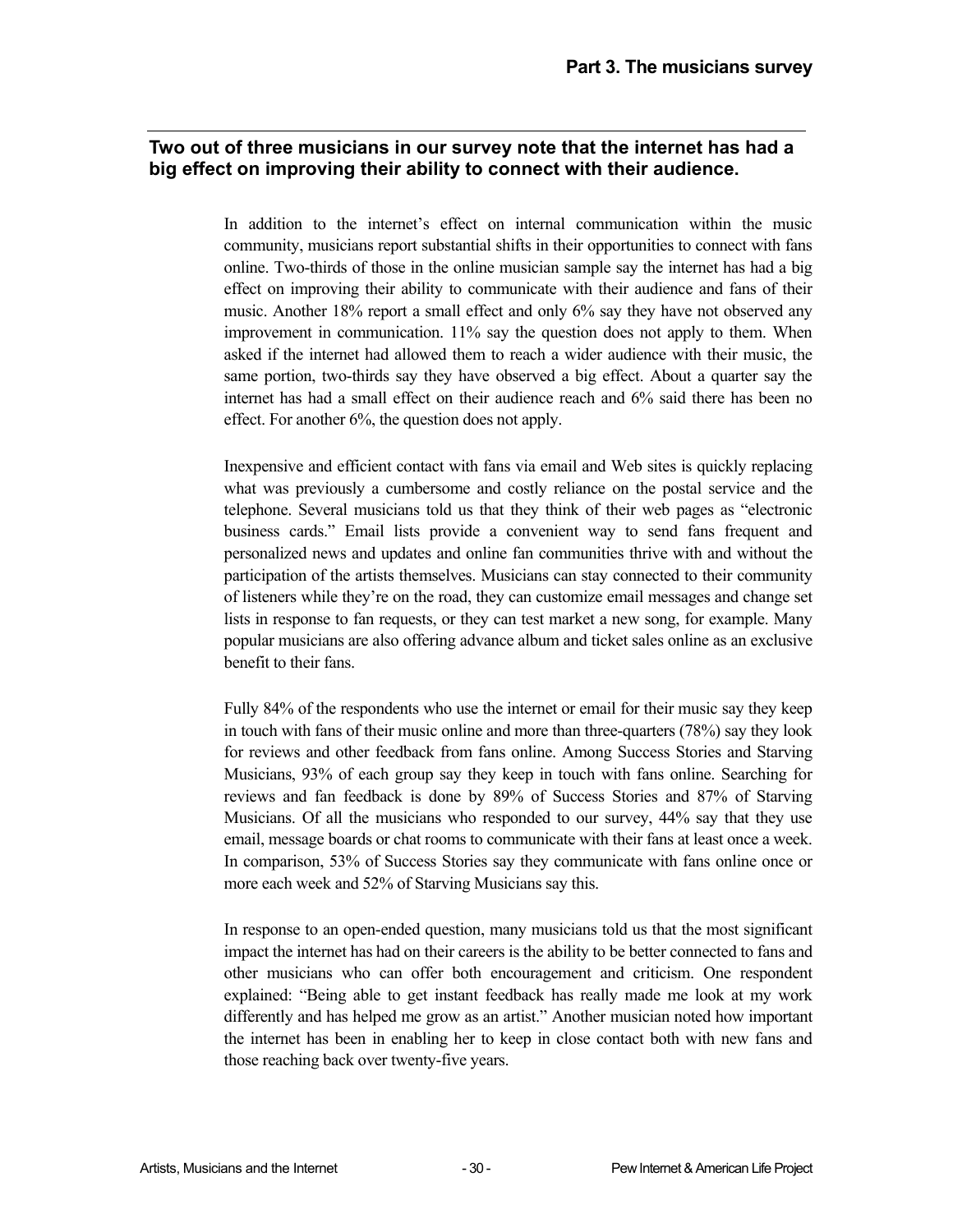#### **Most of these musicians have a presence in the online marketplace.**

Of course, connecting directly with fans online is merely one type of promotion that the internet affords. Overall, 87% of the musician respondents say they promote, advertise or display their music online, and 83% provide free samples or previews of their music on the internet.

More than three-quarters (77%) of all the online musicians who completed our survey say they have their own Web site and nearly half all the respondents have a Web site they built themselves. About 85% of both Success Stories and Starving Musicians have their own site, compared to 80% of Part-timers and just 64% of Non-working Musicians. Doit-yourself Web design is most common among Starving Musicians and Part-timers, who may not have the resources to hire a professional graphic designer or web developer. Still, 40% of all Success Stories have a Web site that they built themselves. 46% of Success Stories have a Web site that someone else built for them, and just 15% say they don't yet have their own home on the Web.

Among all musicians who have their own Web site, 62% say they sell their music directly from the site. Virtually all of these musicians sell their music on CD, and about one in five who sell music from their site offer both CDs and individual songs for sale.

However, there are many other online venues where artists can sell their music. Musicians may have online distribution through their record label, an online music distribution service (like CD Baby or Amazon), or they may set up an online shopping cart using PayPal or a similar service. In all, 69% of the respondents to our survey say they sell their music *somewhere* online. And close to two-thirds of all the online musicians who responded to our survey (63%) say that they sell their music online someplace other than their own Web site; 56% sell CDs through online stores like Amazon.com or CDBaby, 28% sell downloadable files through digital stores like iTunes, and 18% sell their music someplace else online.

For independent musicians, in particular, this newfound ability to bypass traditional distribution outlets and geographic boundaries has been a watershed. One musician explained that having the ability to sell music online was the most significant impact of the internet: "A huge positive benefit is being able to have my music available for sale to anyone in the world who wants it. Ten years ago there was absolutely no way to sell your CD except through major distribution deals or at your own shows."

But until recently, it has been difficult for independent musicians to sell high-quality individual song downloads (as opposed to physical CDs) through popular paid services like iTunes. One musician told us: "A lack of proper distribution of MP3s has an extreme negative impact on me. If there were a site where I could post and charge others for downloads, I'd use it. Too much of my music has been distributed freely with no royalties going to me." Independent labels have leveraged their collective bargaining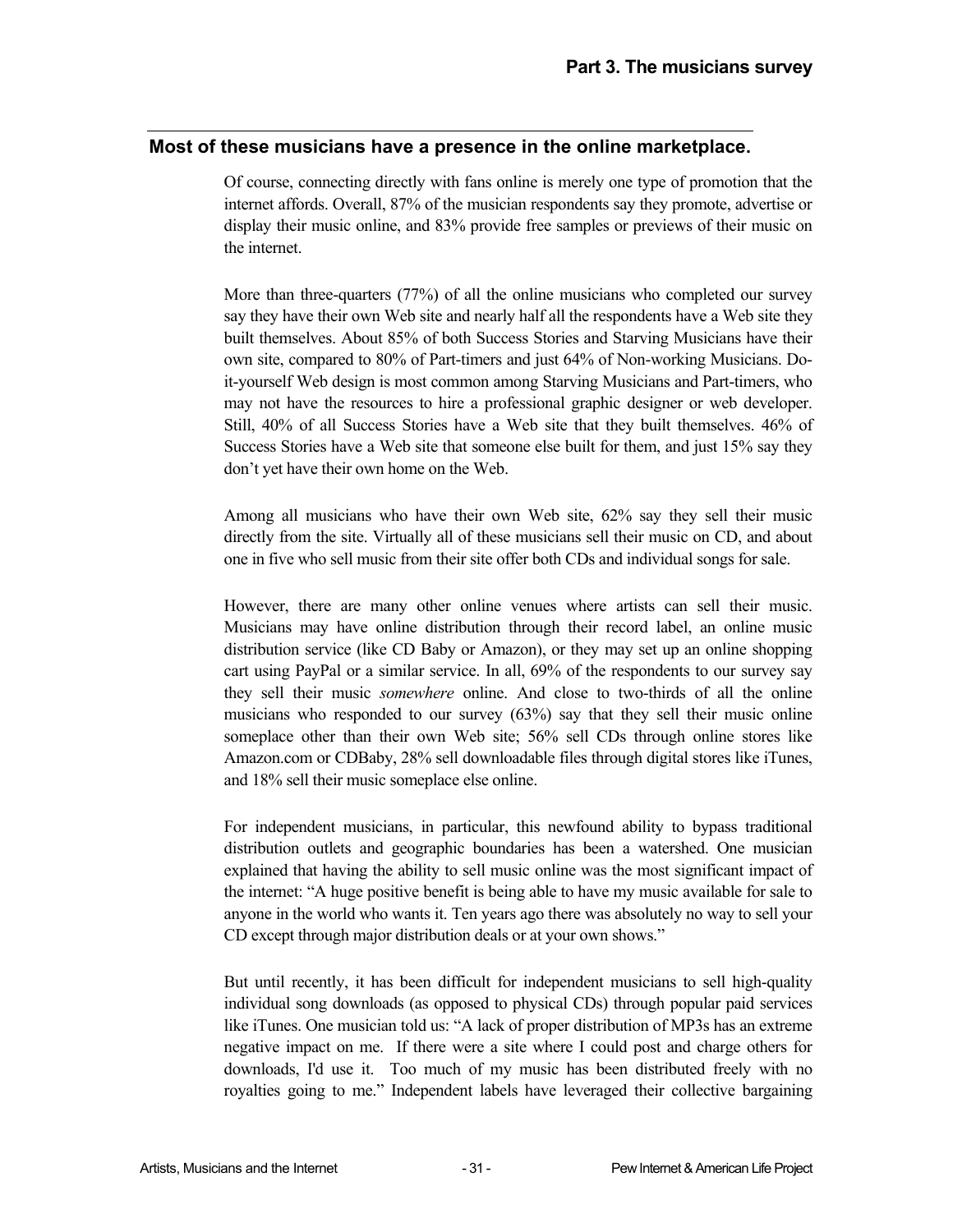power successfully through alliances like the Independent Online Distribution Alliance (IODA) and the Digital Rights Agency (DRA), but there are few outlets that regularly deal directly with the artists themselves. One such exception is CDBaby, which has added a digital distribution service for artists, allowing independent musicians to designate CDBaby as their exclusive online distributor. This service allows artists to sell their downloads through an array of legitimate online music services, including iTunes, Rhapsody, MusicNet, BuyMusic, and Napster, among others, and receive 91% of the profit.25

#### **Most musicians we surveyed report that the internet generally seems to have a positive, if sometimes only minor, impact on their music sales.**

The majority of musicians we polled felt that the internet's net effect on sales has been positive for them, with surprisingly little variation according to income. When asked to what degree the internet had made it possible to make more money from their music, two out of five income-earning musicians says they have observed a big effect. Looking across income brackets, 43% of online musicians who earn 80%-100% of their annual income from music, 43% who earn 20%-79% from music, and 39% who earn less than 20% from music say the internet has had a big effect on increasing sales opportunities. Similar portions of each income group reported a small positive effect, and about one in every ten income-earning musicians say they have not observed this effect. Overall, 34% of online musicians say the internet has a big effect on increasing the amount of money they could make, 38% report a small effect, and 16% say it has no effect. Twelve percent of all online musicians say the question doesn't apply to their situation.

Still, when asked an open-ended question about the single most significant impact of the internet on their career, a minority of musicians shared stories of very negative effects on sales that they attribute to free music downloading online. One musician told us: "Downloading has caused very significant reductions in my income from CD sales and has caused corporate consolidation and downsizing, resulting in far fewer opportunities for my songs to be recorded." Another musician expressed a similar sentiment: "Free downloading has killed opportunities for new bands to break without major funding and backing. It's hard to keep making records if they don't pay for themselves through sales."

Having online mechanisms in place for artists to track sales and royalties easily is a major development for working musicians engaged in the business of their music, akin to the advent of online banking tools for the general public. However, while the majority of full-time, income-earning musicians who responded to our survey have already tried tracking their sales, charts or royalties online, there is still room for growth in this activity relative to the popularity of other music-related activities online. Looking again at subcategories, 57% of Success Stories say they use the internet or email to track their sales or chart position and 59% of Starving Musicians say this. Likewise, 43% of Success Stories and 42% of Starving Musicians check their royalties online.

1

<sup>&</sup>lt;sup>25</sup> For more information, please visit CDBaby's Web site for musicians: http://www.cdbaby.net/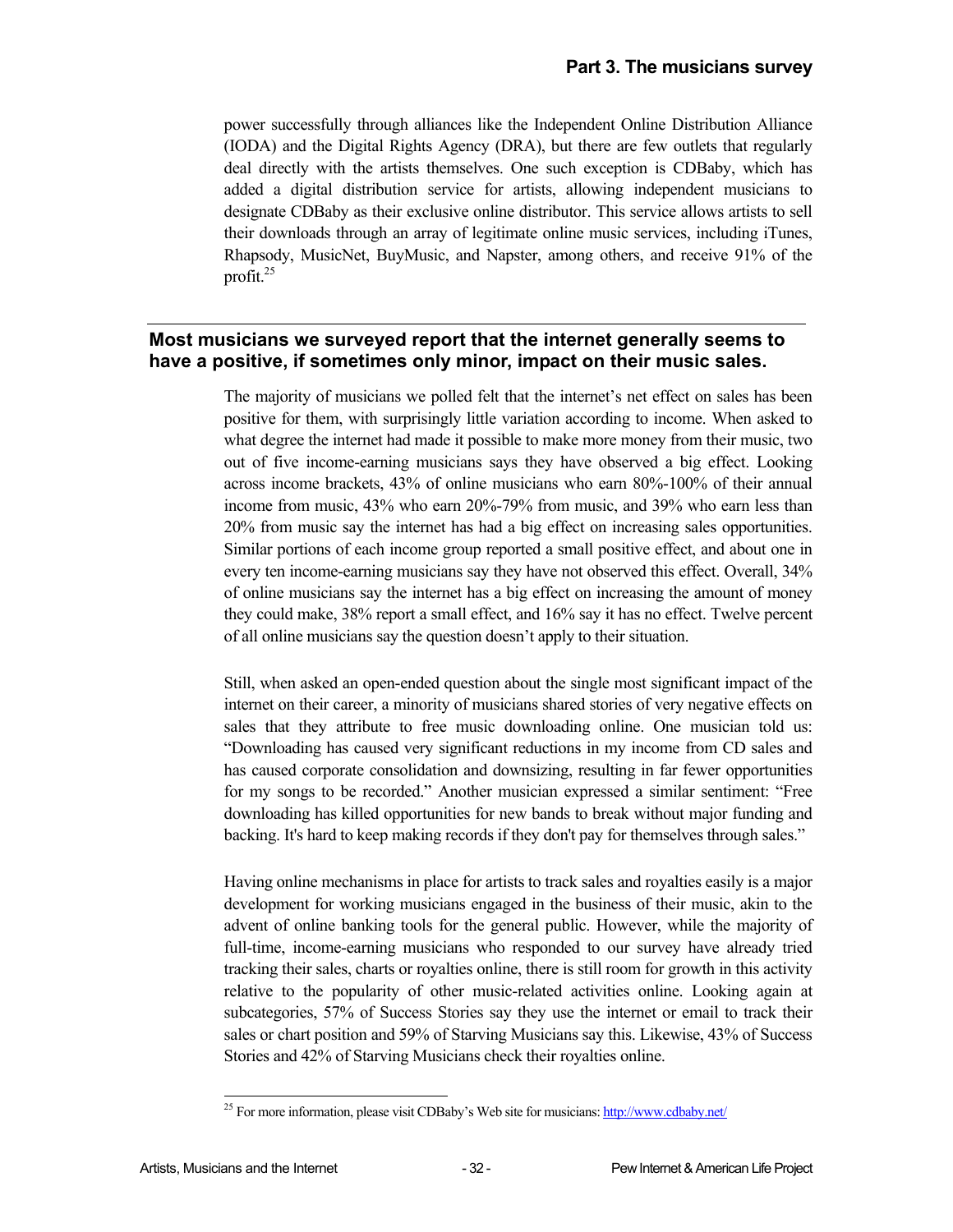| The Internet Effect - Online Musicians Sample                                                                                                             |                |                |                           |  |
|-----------------------------------------------------------------------------------------------------------------------------------------------------------|----------------|----------------|---------------------------|--|
| Has the internet had a big effect, a small effect, or no effect on you in each of the following ways?<br><b>Total Musicians</b><br><b>Success Stories</b> |                |                |                           |  |
|                                                                                                                                                           |                |                | <b>Starving Musicians</b> |  |
| Made it possible to make more money from your music                                                                                                       | $\%$           | %              | %                         |  |
| Big effect on me                                                                                                                                          | 34             | 45             | 44                        |  |
| Small effect on me                                                                                                                                        | 38             | 45             | 42                        |  |
| No effect on me                                                                                                                                           | 16             | 8              | 11                        |  |
| This item doesn't apply to me                                                                                                                             | 12             | 2              | 3                         |  |
| Improved your connections with others in the music community                                                                                              | %              | %              | $\%$                      |  |
| Big effect on me                                                                                                                                          | 70             | 71             | 79                        |  |
| Small effect on me                                                                                                                                        | 23             | 25             | 16                        |  |
| No effect on me                                                                                                                                           | 5              | 5              | 4                         |  |
| This item doesn't apply to me                                                                                                                             | $\overline{2}$ | $^\star$       | $^\star$                  |  |
| Allowed you to reach a wider audience with your music                                                                                                     | %              | %              | $\%$                      |  |
| Big effect on me                                                                                                                                          | 65             | 65             | 75                        |  |
| Small effect on me                                                                                                                                        | 23             | 28             | 20                        |  |
| No effect on me                                                                                                                                           | 6              | 4              | 3                         |  |
| This item doesn't apply to me                                                                                                                             | 6              | 3              | 2                         |  |
| Made it easier to register copyrights for your music                                                                                                      | %              | %              | %                         |  |
| Big effect on me                                                                                                                                          | 28             | 31             | 35                        |  |
| Small effect on me                                                                                                                                        | 21             | 25             | 24                        |  |
| No effect on me                                                                                                                                           | 27             | 30             | 27                        |  |
| This item doesn't apply to me                                                                                                                             | 23             | 13             | 14                        |  |
| Made it easier to keep in touch with friends/family while on the road                                                                                     | %              | %              | %                         |  |
| Big effect on me                                                                                                                                          | 43             | 57             | 55                        |  |
| Small effect on me                                                                                                                                        | 16             | 21             | 19                        |  |
| No effect on me                                                                                                                                           | 11             | 8              | 10                        |  |
| This item doesn't apply to me                                                                                                                             | 29             | 14             | 15                        |  |
| Made it easier to book appearances/coordinate promotional events                                                                                          | %              | %              | %                         |  |
| Big effect on me                                                                                                                                          | 42             | 56             | 54                        |  |
| Small effect on me                                                                                                                                        | 23             | 24             | 24                        |  |
| No effect on me                                                                                                                                           | 12             | $\overline{7}$ | 11                        |  |
| This item doesn't apply to me                                                                                                                             | 23             | 12             | 10                        |  |
| Improved ability to communicate with your audience and fans                                                                                               | $\%$           | %              | $\%$                      |  |
| Big effect on me                                                                                                                                          | 65             | 74             | 77                        |  |
| Small effect on me                                                                                                                                        | 18             | 17             | 16                        |  |
| No effect on me                                                                                                                                           | 6              | 4              | 4                         |  |
| This item doesn't apply to me                                                                                                                             | 11             | 5              | 3                         |  |
| Made it harder to protect your music from piracy or unlawful use                                                                                          | $\%$           | $\%$           | $\%$                      |  |
| Big effect on me                                                                                                                                          | 16             | 30             | 20                        |  |
| Small effect on me                                                                                                                                        | 21             | 25             | 25                        |  |
| No effect on me                                                                                                                                           | 41             | 36             | 42                        |  |
| This item doesn't apply to me                                                                                                                             | 22             | 9              | 13                        |  |

*Source: Pew Internet & American Life Project Musician Web Survey, March-April 2004. Results are based on a non-random sample of 2,755 musicians and songwriters recruited via email notices, announcements on Web sites and flyers distributed at musicians' conferences. Since the data are based on a nonrandom sample, a margin of error cannot be computed, and the results are not projectable to the entire population of musicians and songwriters.*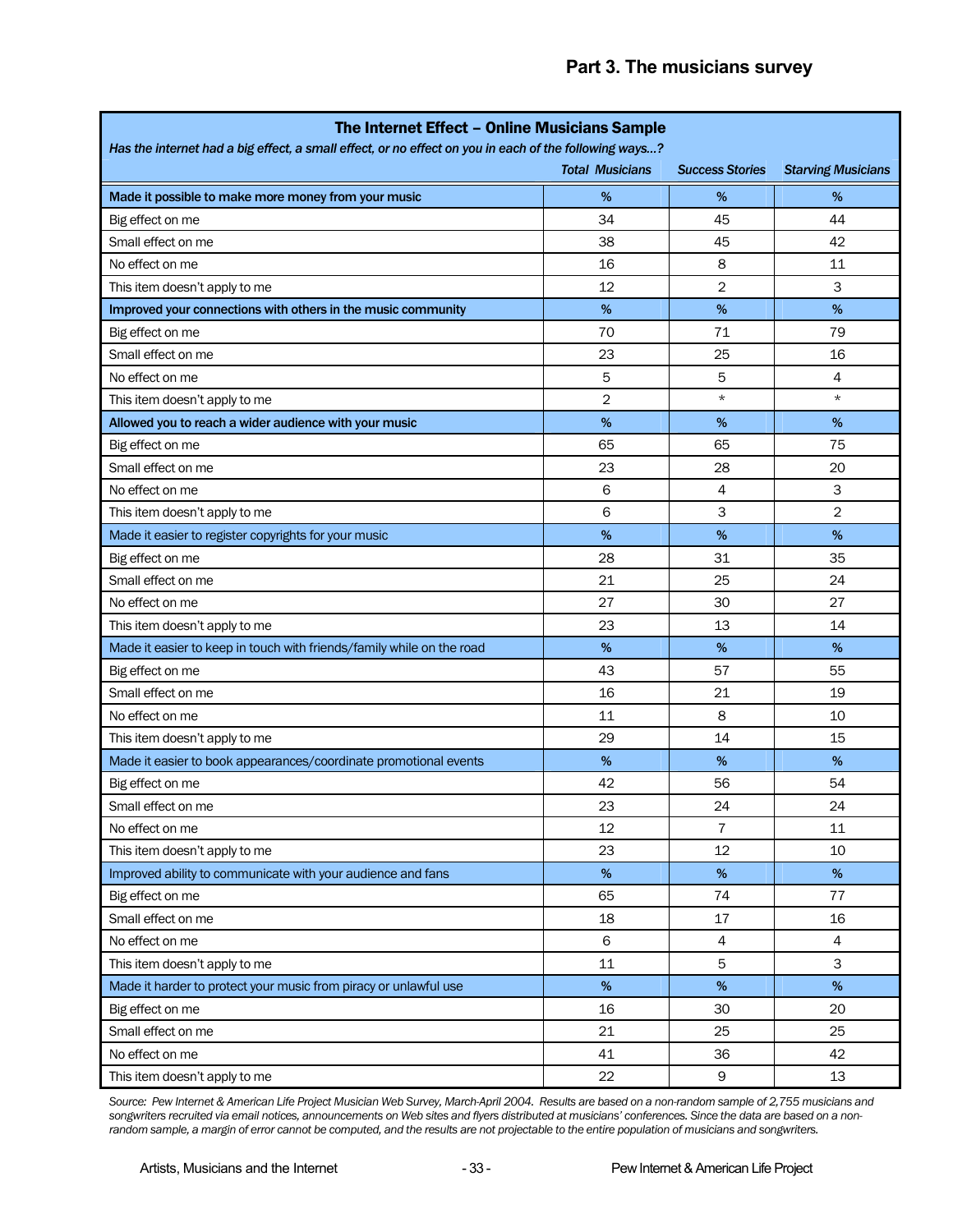#### **Three out of four musicians in our survey seek information about copyright laws online.**

Before a song is released to the public, many musicians and songwriters choose first to register that work with the U.S. Copyright Office.<sup>26</sup> Our findings here suggest the internet is playing a considerable role in facilitating copyright education. Two-thirds of all the musicians who responded to our survey say they look for information about copyright laws and regulations online. And within the various subcategories, Starving Musicians are the most likely to seek information about copyright laws online (74% of these fulltime, lower income-earning artists do this), while Success Stories, Part-timers and Nonworking Musicians are all equally as likely to seek information (64% of each group do this).

Though musicians cannot currently register their works online through the U.S. Copyright Office's Web site (an online registration feature should be available in  $2005^{27}$ ), they can acquire the forms and find directions there. Legal Web sites such as www.legalzoom.com do offer an online copyright registration service that includes assistance in the preparation and mailing of the application, but the copyright owner still must submit a hard copy of the work. When asked if they had used the internet to register the copyrights for their work, 46% of all musicians who use the Web in some way for their music say they have done this. That compares to just over half of full-time incomeearning musicians who use the internet to help them register copyrights. But without the online submission feature, the application process is still cumbersome for many. Just over one in four of all online musicians who responded to our survey say the internet has had a big effect on making copyright registration easier.

#### **Musicians are divided over downloading.**

Echoing the sharply conflicting opinions within the ongoing public debate about filesharing, musicians are equally divided over file-sharing services' impact on artists. There is no clear consensus regarding the effects of online file-sharing on artists.

Some 35% of our online musician sample agree with the statement that file-sharing services are *not bad* for artists because they help promote and distribute an artist's work; 23% agree with the statement that file-sharing services *are bad* for artists because they allow people to copy an artist's work without permission or payment. And 35% of those surveyed agree with *both* statements. The responses of Starving Musicians resembled

<sup>1</sup>  $26$  Though copyright protection in the U.S. is automatic once a work is placed into a fixed form, there are some important advantages to formally registering one's work with the U.S. Copyright Office, should an infringement occur. The U.S. Copyright Office provides a brief summary of these advantages here:

http://www.copyright.gov/circs/circ1.html#cr 27 U.S. Copyright Office "Registering a Work" Available at: http://www.copyright.gov/help/faq/faqregister.html#online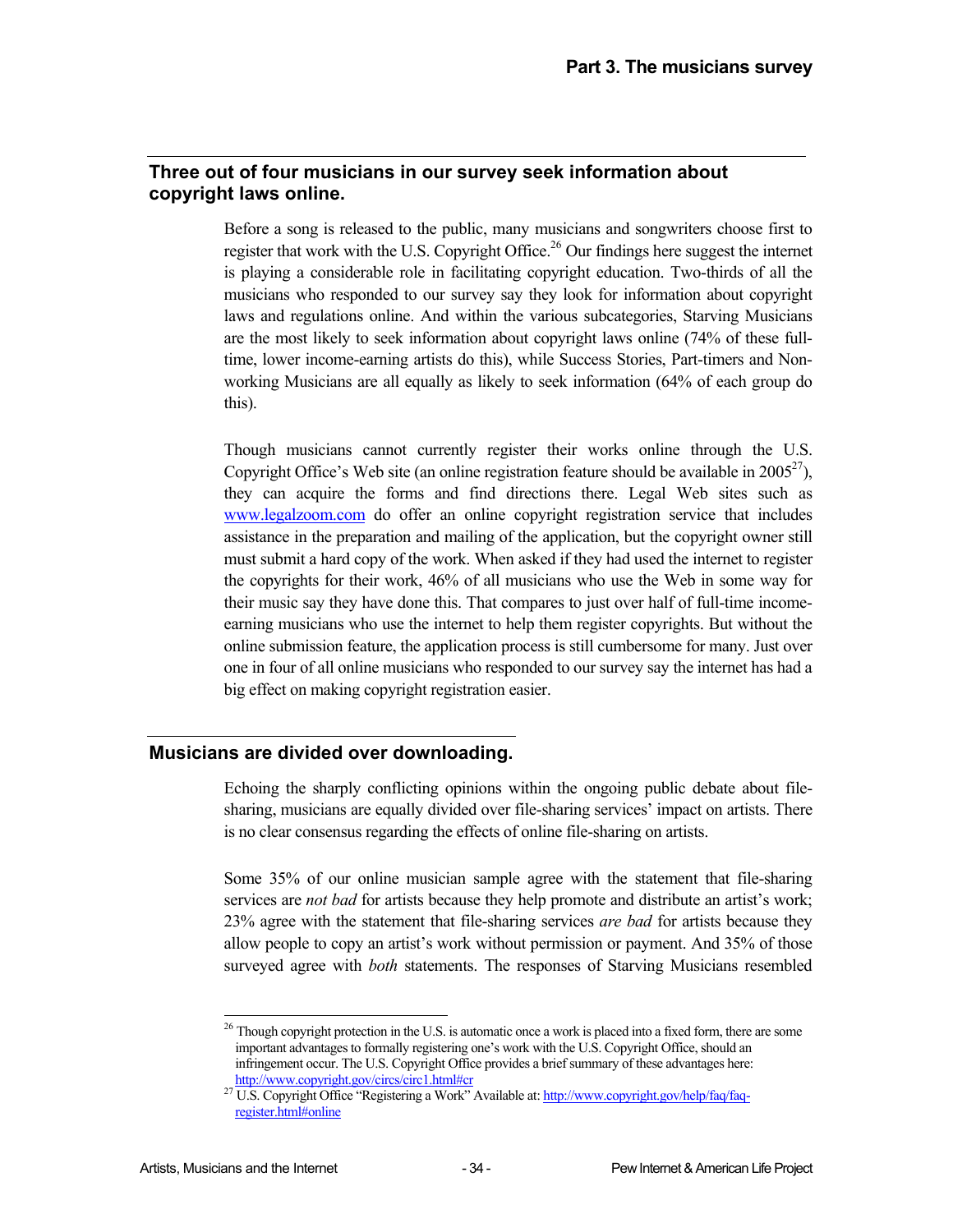those of the total sample, but Success Stories were more likely to agree that file-sharing services are generally bad for artists (35% said this).

Assessing the impact of free downloading on their careers as musicians, 37% of those in our sample say free downloading has not really made a difference, 35% say it has helped, and 8% say it has both helped and hurt their career. Only 5% say free downloading has exclusively hurt their career and 15% of the respondents say they don't know. Not surprisingly, Starving Musicians are more likely to say free downloading has helped and Success Stories are less likely to say it has helped their careers. Still just 13% of Success Stories say that free downloading has only hurt their career and 16% say it has both helped and hurt.

Of the small group of all musicians who say that free downloading has exclusively hurt their career ( $n=138$ ), a clear majority ( $61\%$ ) identify themselves as primarily songwriters or composers, rather than performers.

Asked whether online music file-sharing has made it harder to protect their music from piracy, 16% say the internet has had a big effect in allowing piracy of their music, 21% say it has had a small effect, and 41% say it has had no effect. Among Success Stories, twice as many say the internet has had a big effect on increasing piracy (30%), while 25% report a small effect and 36% say the internet has had no effect.

#### **Musicians are split in assessing blame for free file-sharing.**

Who should be held responsible for illegal file-sharing online? Musicians in this sample are most likely to say that both those who run file-sharing services and individuals who swap files through those services should be held responsible; 37% of the total sample say this. But 21% said no one should be held responsible. Some 17% said those that run peerto-peer services should exclusively bear the legal burden, and 12% said individuals who swap files should exclusively bear the burden. Success Stories are even more likely to say that both the services and individuals should be held responsible (48%) and are less likely to say that no one should be held responsible (13%).

Regardless of how much they rely on music for their livelihood, most musicians and songwriters think file-sharing on the internet poses *some* threat to creative industries that make music and movies. One-third of the respondents to the musician survey say filesharing poses a "major threat" to these industries while one-third say it poses a "minor threat." Another third say file-sharing poses "no threat at all" and 7% say they don't know. Success Stories are more likely to say they think file-sharing poses a major threat (45% say this) and less likely to say it poses either a minor threat (26%) or no threat at all  $(20\%)$ .

One in six of the musicians we polled say they have actually been involved in advocacy or lobbying efforts regarding the issue of copyright infringement or music downloading.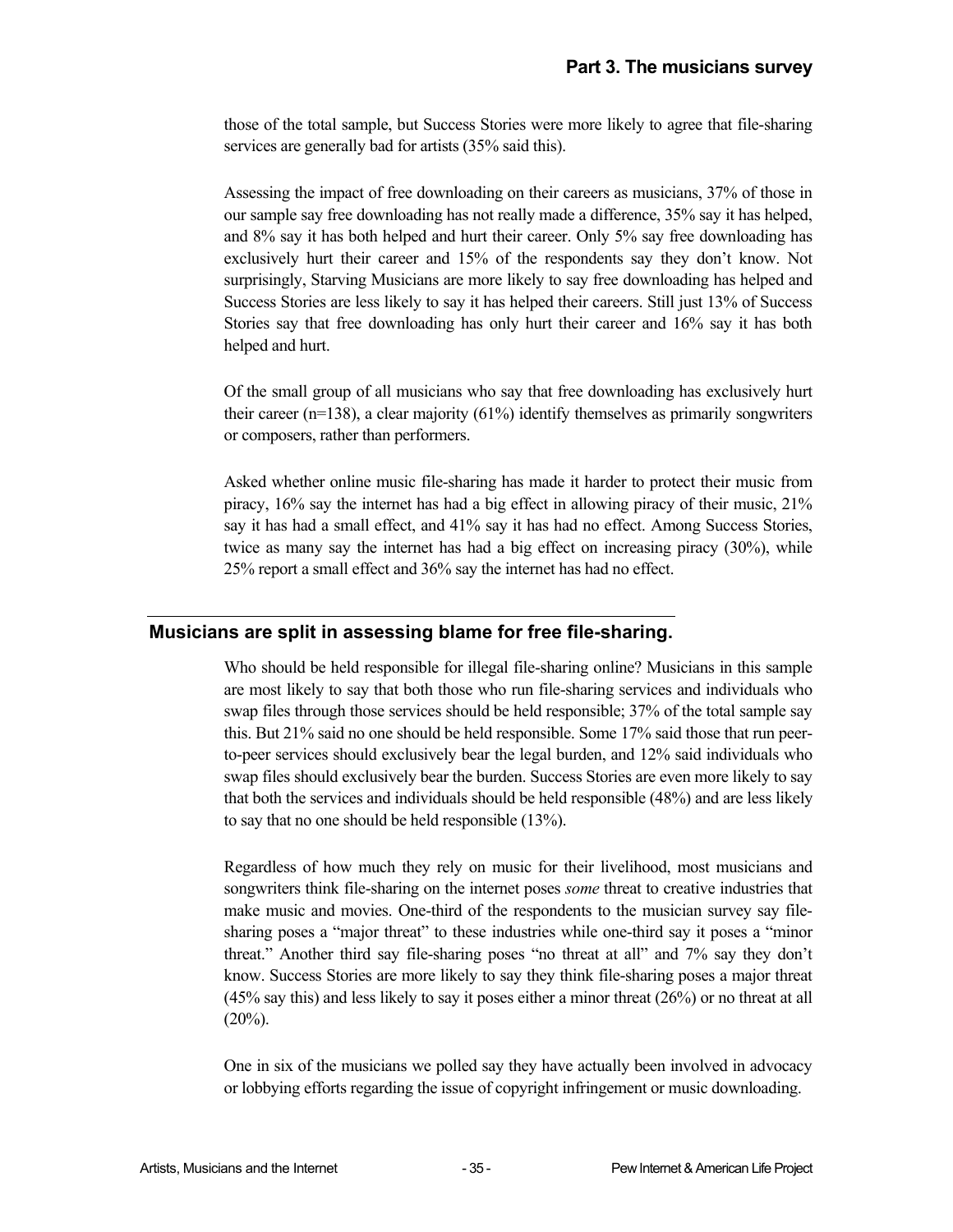#### **67% of the musicians in our survey say copyright owners should have complete control over the material they copyright, and most say copyright laws do a good job of protecting artists.**

Two-thirds of respondents say copyright holders should have complete control over a piece of art once it is produced. Some 28% say the copyright holder should have "some control," and 3% say the holder should have "very little control."

Fully 61% of those in this sample believe that current copyright laws do a good job of protecting artists' rights, but 59% also say that copyright laws do more to protect those who sell art than to protect the artists themselves.

Likewise, most of these musicians think that the current length of copyright terms is "just about right." Some 47% of respondents say this, while 29% say they think it is "too long" and 13% think it is "too short."

Most of the musicians and songwriters we polled do not believe current copyright laws "unfairly limit public access to art." Some 46% disagree with this statement and 21% strongly disagree. However, 15% do agree that current laws unfairly limit public access to art, 8% strongly agree, and 10% say they don't know. Half of the musicians and songwriters surveyed say they would be bothered if someone put a digital copy of their music on the internet without permission (compared to 37% who say they would not be bothered and 12% who say they don't know). Some 28% of all musicians and 44% of Success Stories say they have experienced this situation firsthand.

When asked if they would want CDs or digital audio files of their music to be copyprotected so that copies could not be made without their permission, 44% said yes, 44% said no, and 12% said they didn't know. Starving Musicians were equally split, but 59% of Success Stories said they would want their music to be copy-protected compared to 28% who said they would not want this. Most musicians in our sample do not think that people who intentionally break or disable copy protection mechanisms on CDs and DVDs should be prosecuted for copyright infringement; 46% say this, while 35% say that those who disable copy protection should be held responsible, and 19% say they don't know. However, Success Stories are more likely to believe those who break copy protection devices should be prosecuted.

#### **Most of these musicians do not think that downloading or sharing media files on peer-to-peer networks without permission should pass the fair use test. However, a majority think that sending a copy of music over the internet to someone you know should be permissible.**

While just half of our online musician sample thinks they are somewhat or very familiar with the "fair use" portion of copyright law, they agree with many of the practices that are commonly understood as fair uses of copyrighted material. Nearly all of the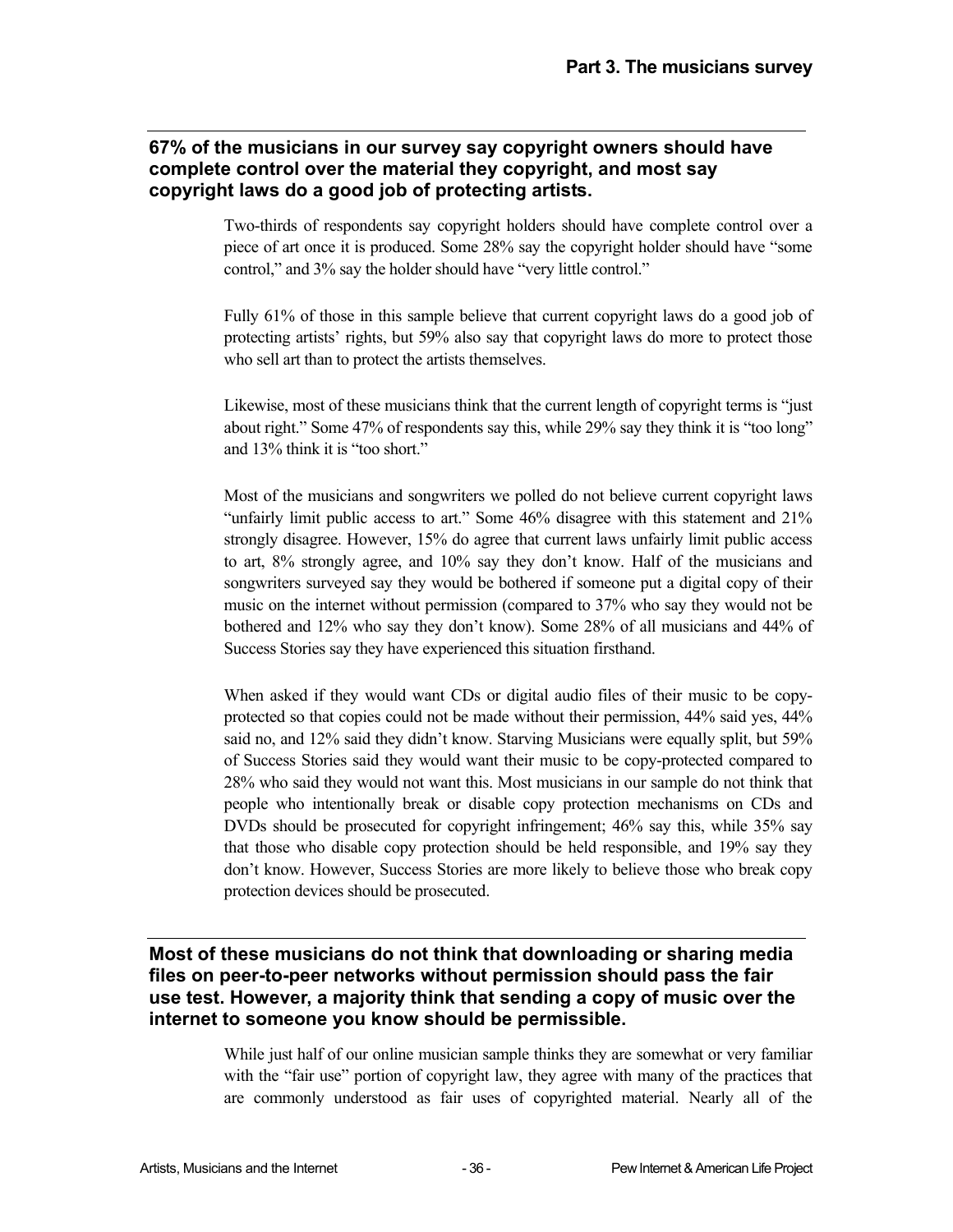musicians in the sample agree that activities such as recording a movie or a TV show on a VHS tape, or making a photocopy from a book or article for personal use should be allowed. Posting an excerpt of a story or article online to critique or comment on it is also viewed by nearly all the respondents as an activity that should be considered legal, as is act of ripping a digital copy of music onto a personal computer from a purchased CD.

However, when asked about sharing copyrighted content online, the level of tolerance decreases as the potential scope of distribution increases. For instance, most musicians, including Success Stories, think that sending a digital copy of music over the internet to someone you know should be considered legal, but clear majorities do not think downloading and file-sharing on peer-to-peer networks should qualify as fair use of copyrighted material. Similarly, these musicians clearly see copying for commercial use as unacceptable and not within the realm of fair use. Some 95% of our sample says that making copies of music, movies or television programs and selling them to other people without permission from the copyright holder should be illegal.

On the other hand, there is no clear consensus on whether burning a copy of a CD or a movie for a friend should be permissible; 47% think this should qualify as a legal fair use, while 41% think this should be illegal, and 12% say they don't know. They are similarly divided over the prospect of copying a computer program like Microsoft Word or Photoshop for personal use; 40% think this should be legal, 45% think it should be illegal, and 15% say they don't know.

Yet, Success Stories stand out as being wary both of burning CDs or DVDs and copying computer programs; roughly one-third of this group thinks these activities should be legal under fair use provisions, while about half say they should be illegal.

#### **83% have provided free samples of their work online and significant numbers say free downloading has helped them sell CDs and increase the crowds at concerts.**

Fully 83% of those in the survey say they provide free samples or previews of their music online. Strong pluralities say free downloading has a payoff for them. For instance, 35% of them say free downloading has helped their careers and only 5% say it has hurt their careers. Some 30% say free downloading has helped increase attendance at their concerts, 21% say it has helped them sell CDs or other merchandise; and 19% say it has helped them gain radio playing time for their music. Only a small number cite any negative impact of downloading on those aspects of their work. However, Success Stories are less likely to note positive impacts.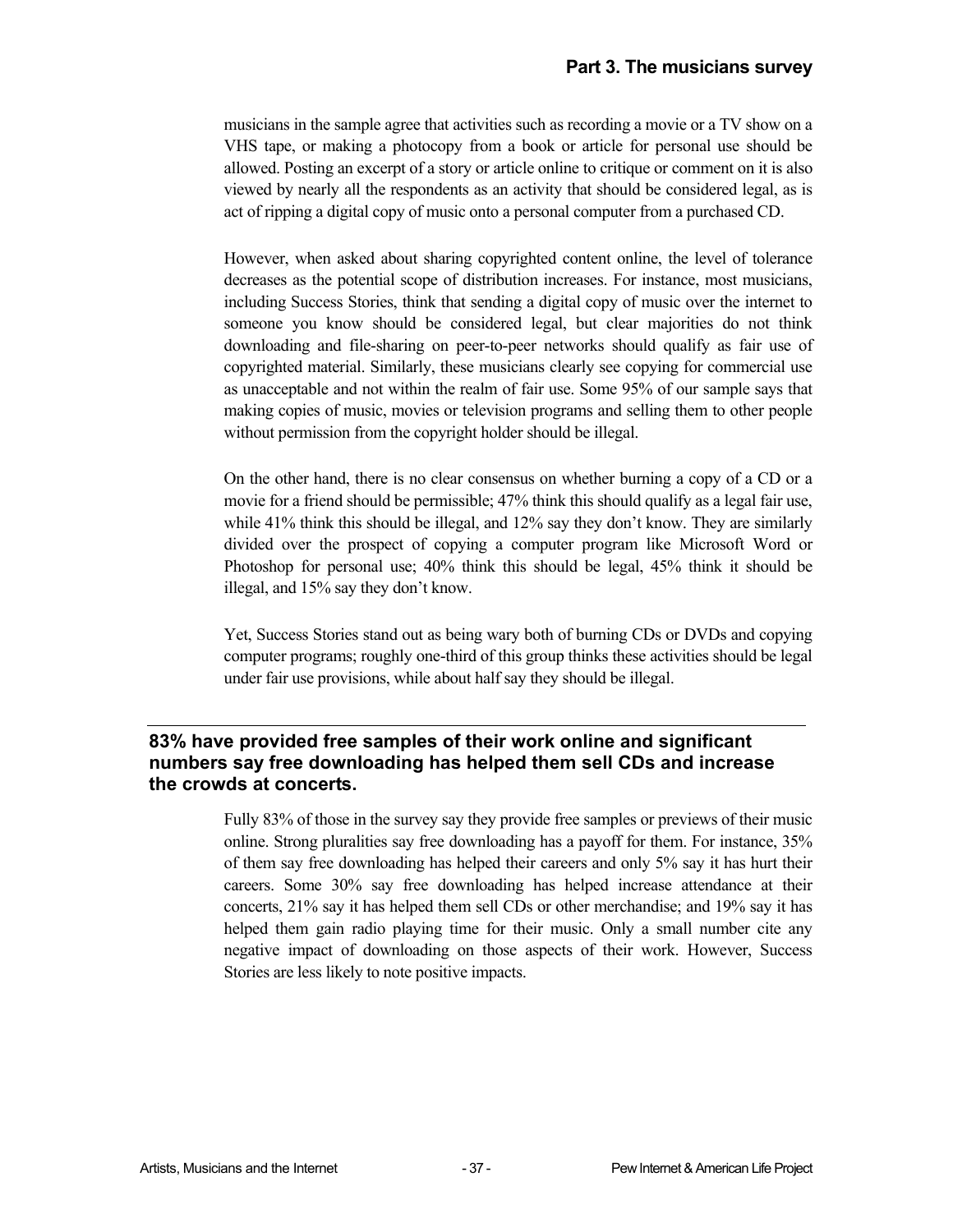#### **Many of these musicians and songwriters do not think the RIAA campaign against free file-sharing on the internet will benefit them, though responses varied according to one's personal experience with unauthorized downloading.**

Many of the musicians we polled do not think the recording industry's legal efforts to stem the tide of free sharing of music on the internet will benefit those who create and perform music.

Some 60% of those in the sample say they do not think the Recording Industry Association of America's suits against online music swappers will ultimately benefit musicians and songwriters. Those who are working full-time and earn the majority of their income from music are more inclined than struggling musicians to back the RIAA, but even those deeply invested musicians do not believe the RIAA campaign will help them. Some 43% of Success Stories do not think the RIAA legal efforts will help them, while 36% do think those legal challenges will ultimately benefit them.

However, many respondents find this question difficult to answer; 18% of all musicians say they don't know if the legal campaign will ultimately help them and 22% of Success Stories say they don't know.

Furthermore, among the small group of musician respondents who say their careers have only been hurt by free downloading (n=138), 68% say they think the lawsuits *will* benefit musicians and songwriters, 17% do not think they will benefit, and 14% say they don't know.

#### **Musicians download and share, too, but few think that has decreased the amount they spend on music purchases.**

Our highly-wired sample of musicians contains twice as many music downloaders, movie downloaders and file-sharers when compared to our data on artists and the general public. In all, 56% of the musicians and songwriters in our sample say that they download music and 34% say they download video files. Some 43% of these musicians say they share files with others online, such as music, videos, photos or computer games.

However, in stark contrast to the data we have gathered from the general public, the majority of music-downloading musicians in our survey (58%) say they do care whether the music they download is copyrighted. Just 38% of music-downloading musicians say they don't care much about the copyrights on those files.

Half of these downloading musicians say that downloading has not really changed the amount of money they spend on music purchases overall and 42% say they think that downloading has actually increased the amount spent on items such as CDs, concerts or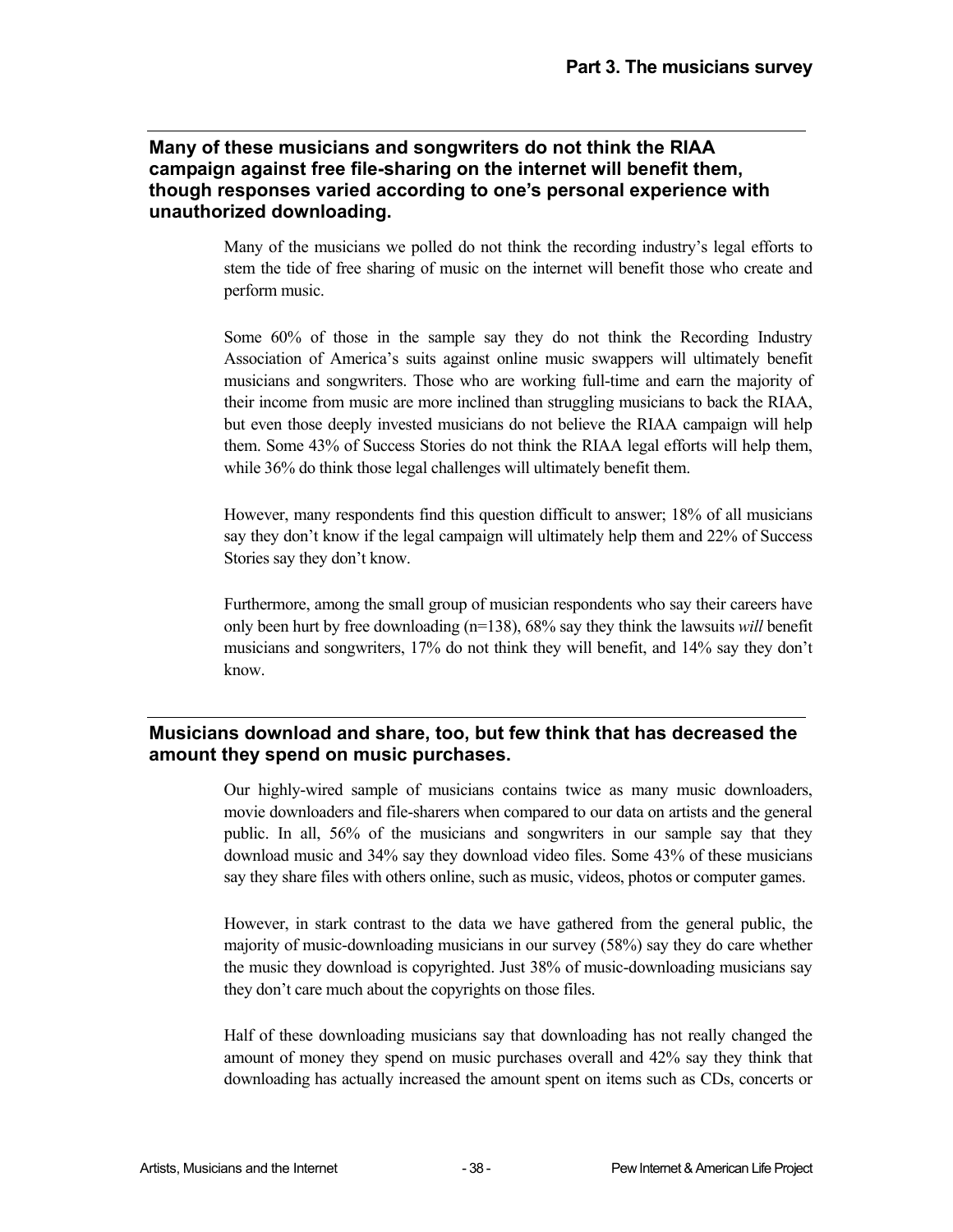other music products. Less than 10% think that downloading has decreased what they spend on music purchases and 2% say they don't know.

We also asked both music downloaders and video downloaders  $(n=1,595)$  whether they had paid anything the last time they had downloaded a file, and if not, whether they had permission to download the file for free. More than three-quarters of the sample (79%) say that the file they downloaded was free, and 18% say they paid to download the file. Of those who downloaded a file for free, 40% say the copyright owner had given permission, 13% say the owner did not give permission, and 26% say they don't know, remember, or refused to answer.

More than three-quarters of these music and video downloading musicians say that even if they download media files for free, they usually end up supporting the artist or author in other ways, such as buying a CD or book, or going to a performance. Just one-third of these musicians say that the high price of most media content justifies downloading files from the internet.

#### **Musicians have a wide range of ideas about how to best address the unauthorized distribution of music online.**

As one of two open-ended questions in our online survey, we asked musicians what they thought would be the best approach to dealing with the unauthorized music distribution of music online. Fully 87% of all musicians and songwriters provided a response to this question. The answers represent a broad spectrum of opinions that reflect the diverse and varied experiences of musicians and music fans, stretching from "all music should be free, so stop worrying about it" to "file-sharers should be put in jail."

A surprising number of respondents said that peer-to-peer file-sharing is not the problem, but that it is a symptom of bigger structural issues for the major labels. Many respondents suggested that the music industry needed to recognize the changes that peerto-peer and digital entertainment in general have brought to the music industry, and change its business model to embrace it, instead of fighting it.

Another batch of respondents used this question to talk about the need for artists to control their own music. While negotiating control over content is difficult in a digital environment, many artists suggested that decisions over peer-to-peer file-sharing and digital distribution should be made by the artist, not the label.

Furthermore, there is some confusion among these musician respondents about how peerto-peer networks function. Many thought that there must be a technological or legal remedy that would allow copyright owners to "shut down" or "limit" P2P sites, thus stopping the piracy at the source. Others thought that there might be a way to "limit" how much copyrighted material an internet user can download. However, peer-to-peer systems are not Web sites at all but a distributed network, so control at the ISP or web hosting level is not feasible.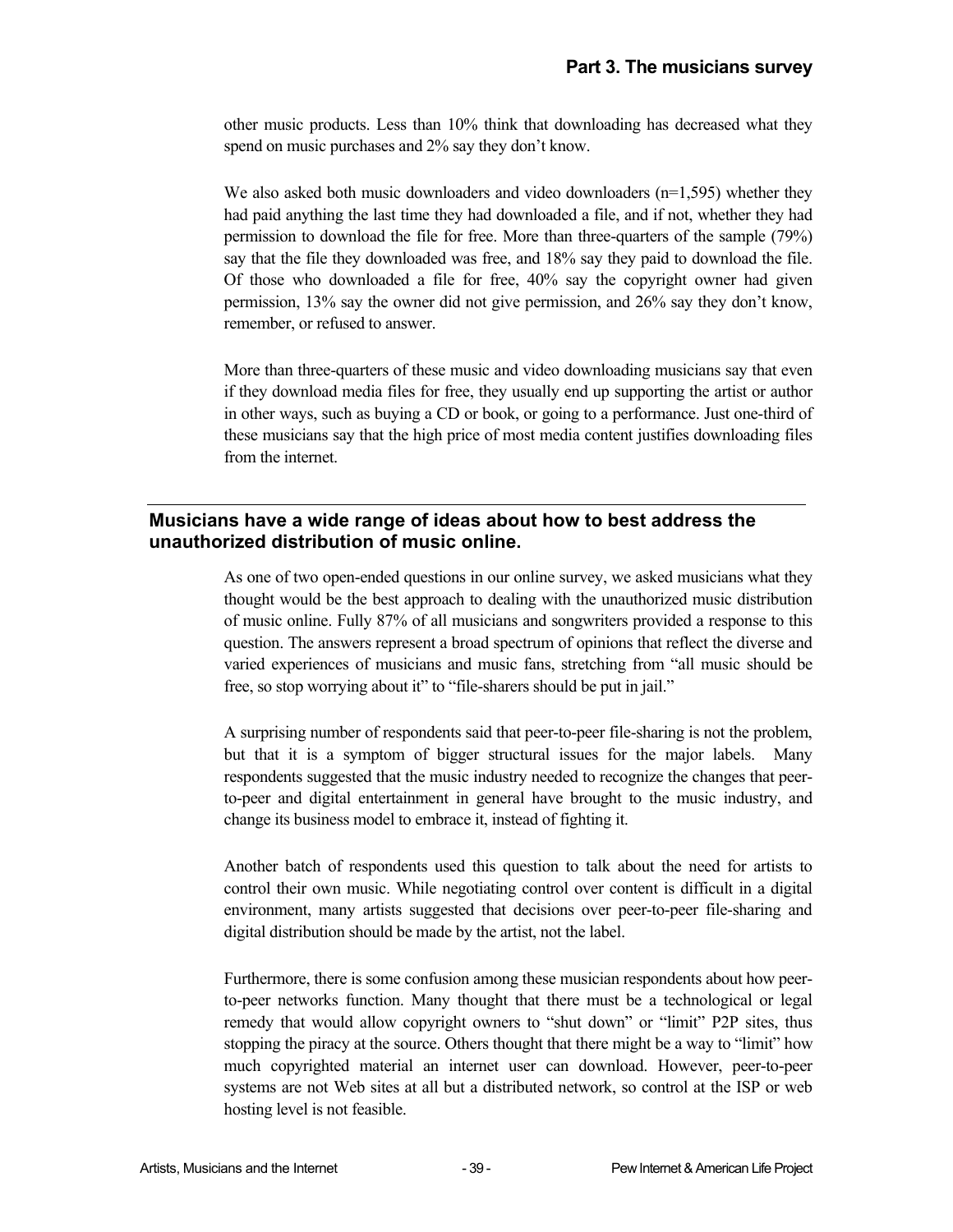Given these challenges, we were able to group the responses into eleven loosely-defined categories, but even these show a significant amount of internal variation, which are expressed in the chart below:



Despite the variation in these musicians' proposals, most responses fell into one of four dominant categories:

The answers in the "Punitive" category range from palpable anger, to joking, to agreement with the RIAA's current legal strategy of suing individuals who are sharing substantial numbers of files. There are also many who suggest that the best approach is to punish the peer-to-peer services that facilitate this kind of trading instead of the consumers.

At the opposite end of the spectrum are those who think that no remedy is needed. These are the respondents who tend to say that file-sharing is good, that it has helped them with their careers, that music should be free so stop trying to crack down on peer-to-peer, or that the biggest victims are the major labels that need to revise their business models.

In the middle are those in the "Accept it" category who are resigned to the inevitability of unauthorized distribution and think it is best to work with it, rather than against it. Others are more positive and see peer-to-peer not as a threat but an opportunity for free promotion. Many in this category thought that the music industry's campaign against file-sharing was not the best approach and that they need to embrace peer-to-peer and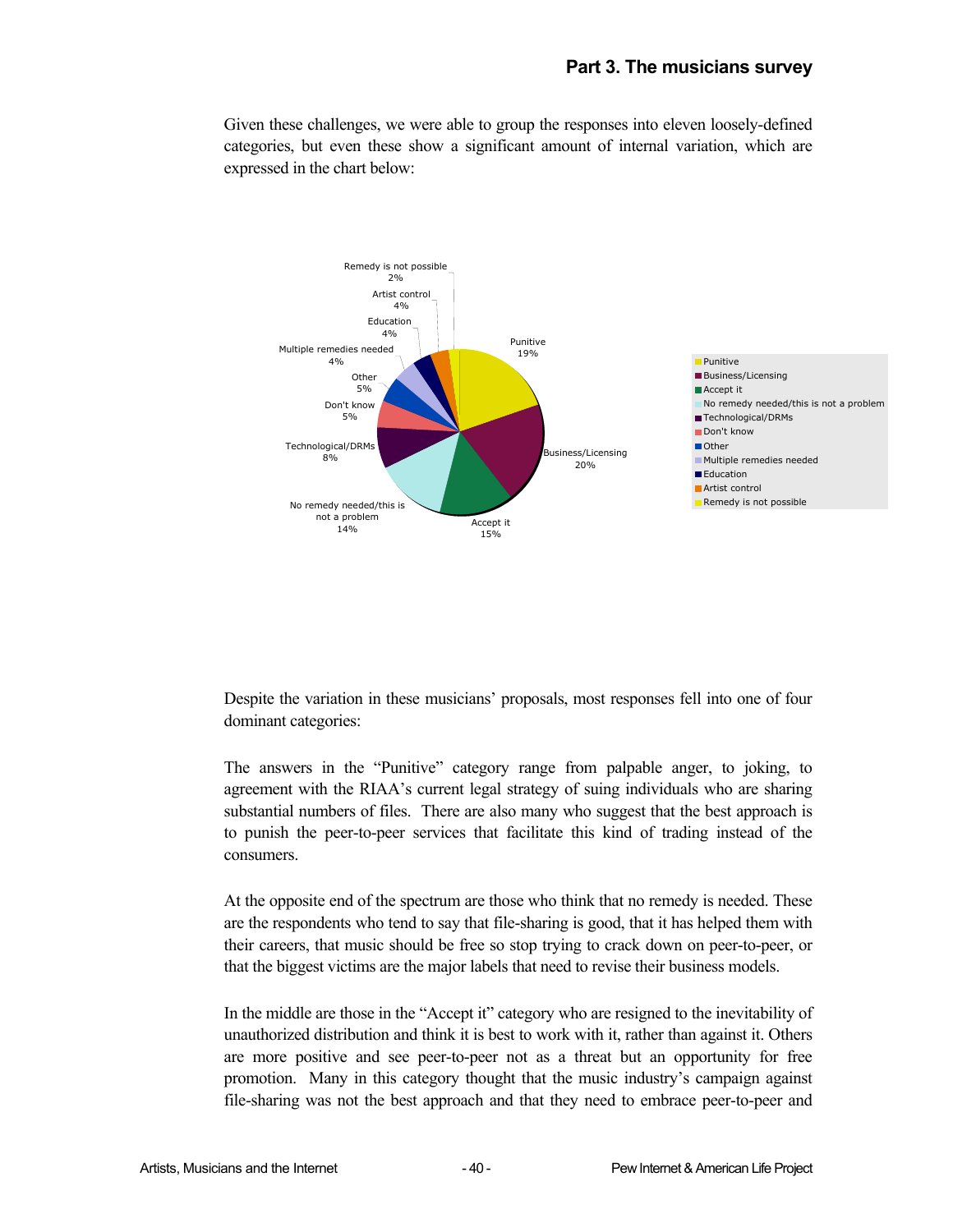work with it to promote their artists. Finally, many diverged from the discussion of peerto-peer altogether and talked about structural problems in the music industry – the price of retail CDs, the bottleneck on radio promotion, contract terms – to say that the music industry needs to adapt.

Those who fall into the "Business/Licensing" category say that the iTunes model of a pay-per-play store or the Rhapsody-style subscription service is the best solution – something legal, convenient, robust, and fairly priced. There was also a notable amount of support for Weedshare – an incentive-based system of restricted file-sharing that allows the artist to be compensated as the file gets traded more. This section also includes many respondents that articulate the basic idea of alternative compensation systems – those that track the files, or suggest that ISPs or peer-to-peer services add a monthly user fee and pay the artists based on usage.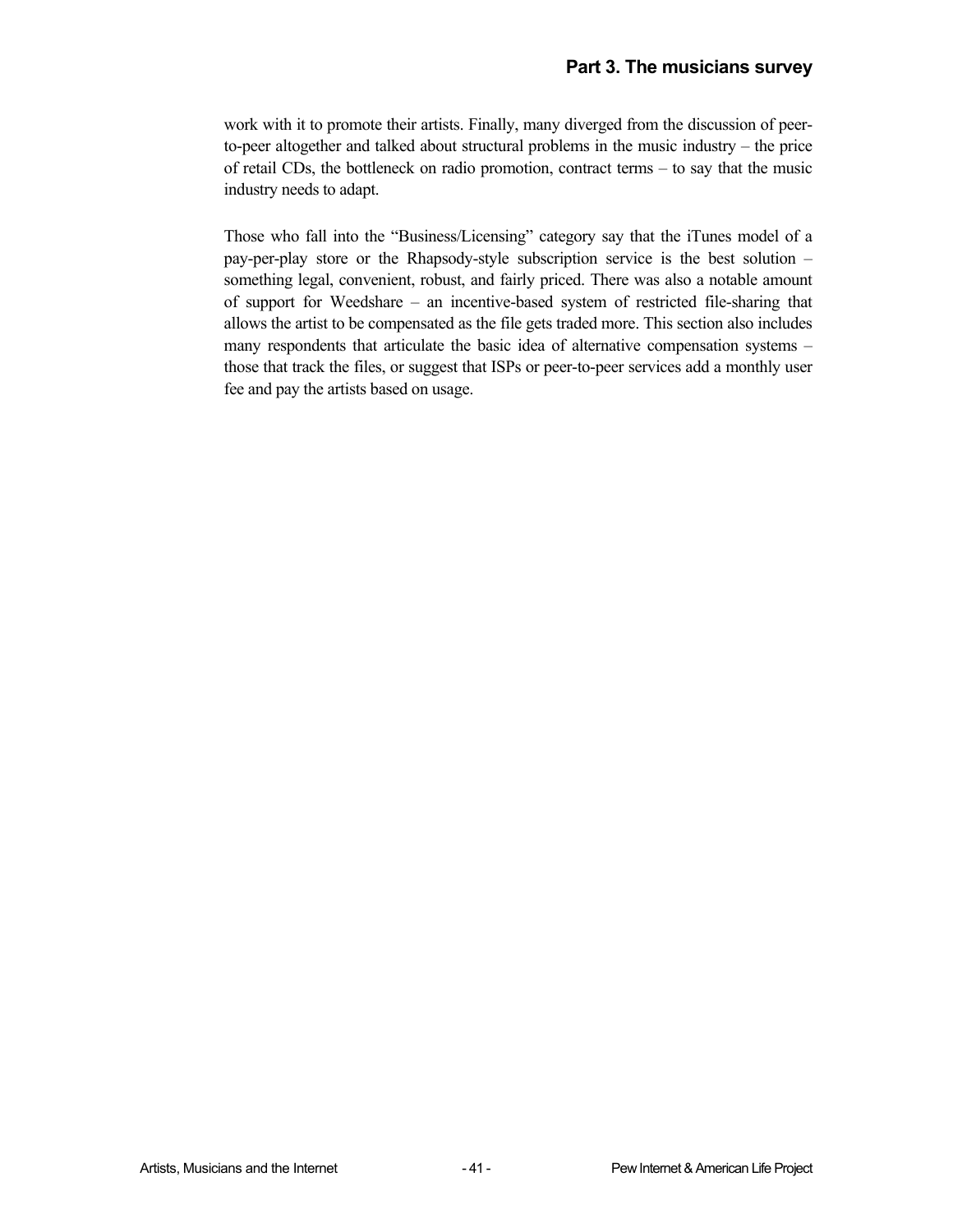

## **What the general public believes**

#### **Consumers have different views of copyright issues from musicians and artists.**

The Pew Internet & American Life Project surveyed the general population on some of these same issues in a poll of 2,013 American adults conducted between November 18 and December 14, 2003.

Among other things, the survey showed that American **consumers are less familiar with current copyright laws and regulations than the creative public.** For instance, while 43% of the general public say they are somewhat or very familiar with copyright laws, 54% of artists from our callback sample say this. Similarly, 18% of the general public say they are somewhat or very familiar with the fair use portion of copyright law, compared to 24% of artists who report this.

**Consumers are more likely than artists to say that the current length of copyright is too long, though almost half of consumers say that the life-of-the-artist-plus-70 years term is appropriate.** Some 29% of consumers believe the term is too long, compared to 20% of all artists in the callback sample. However, artists are more likely than the general public to agree that copyright laws either "unfairly limit public access to art" or "do more to protect those who sell art than to protect the artists themselves."

**Average consumers also reported somewhat more conservative views about the legality of some well-established fair use practices when compared to artists.** When asked whether or not certain activities, done without permission from the copyright holder, *should be* considered legal or illegal under the fair use provisions of copyright laws, the general public was more likely than artists to say that common practices, such as taping TV shows and movies or making photocopies of articles, should be considered illegal. A table comparing the answers among all the samples on similar questions can be found at the end of this section.

Still, it is true that the vast majority of both groups think that these activities should be permissible. And when asked more complex questions about burning and ripping CDs, downloading music and movies from peer-to-peer networks and making copies to sell to other people, consumers' views lined up exactly with artists' views. Consumers do not think people other than copyright holders should profit from the creation.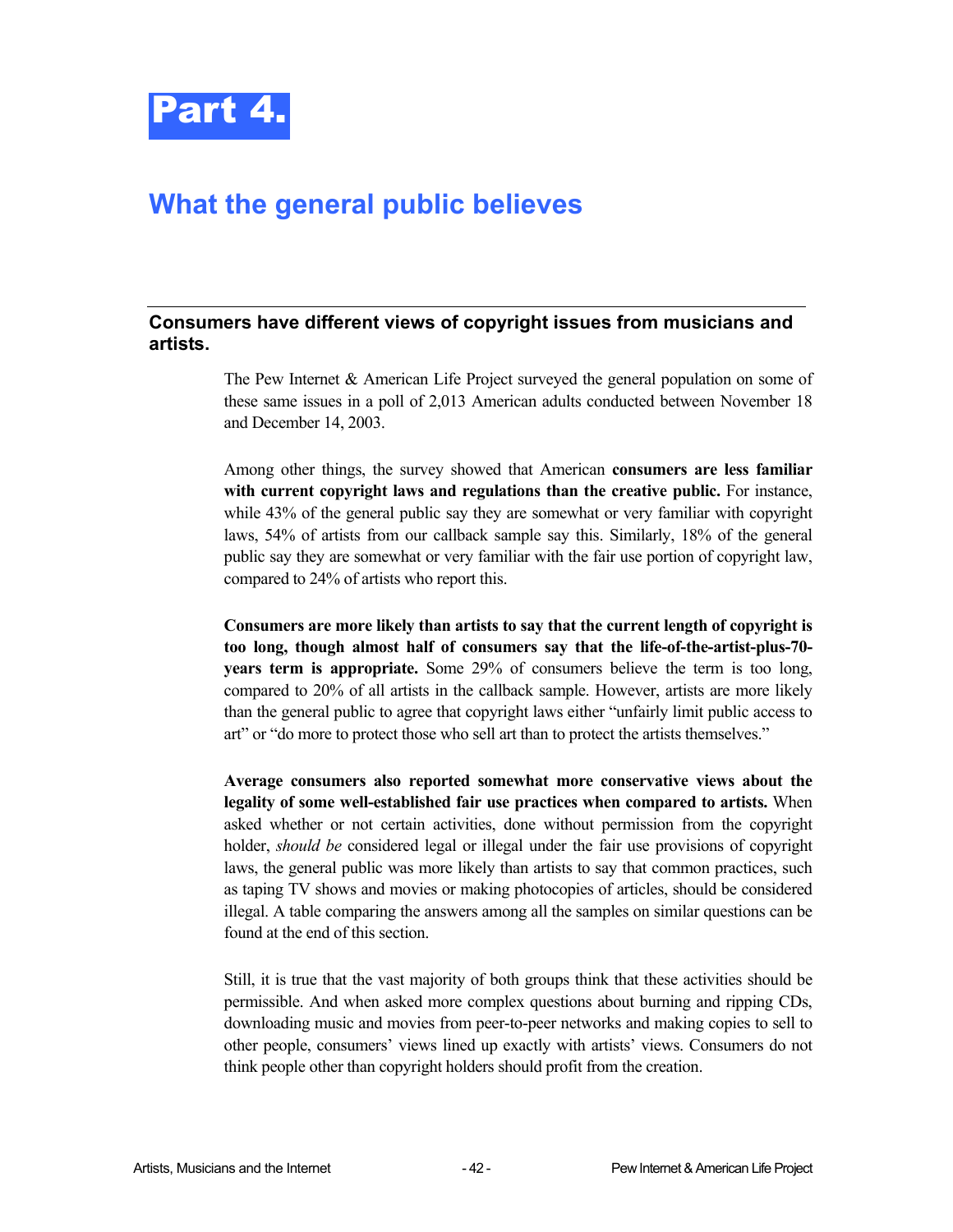Like artists and musicians, the vast majority of consumers who download music or video files (68%) say that when they download media files for free, they usually end up supporting the artist or author in other ways, such as buying a CD or book, or going to a performance. Just over half of these downloaders (54%) say that they don't currently pay to download any type of media files right now, but they would if the price, quality, and choice they wanted were available.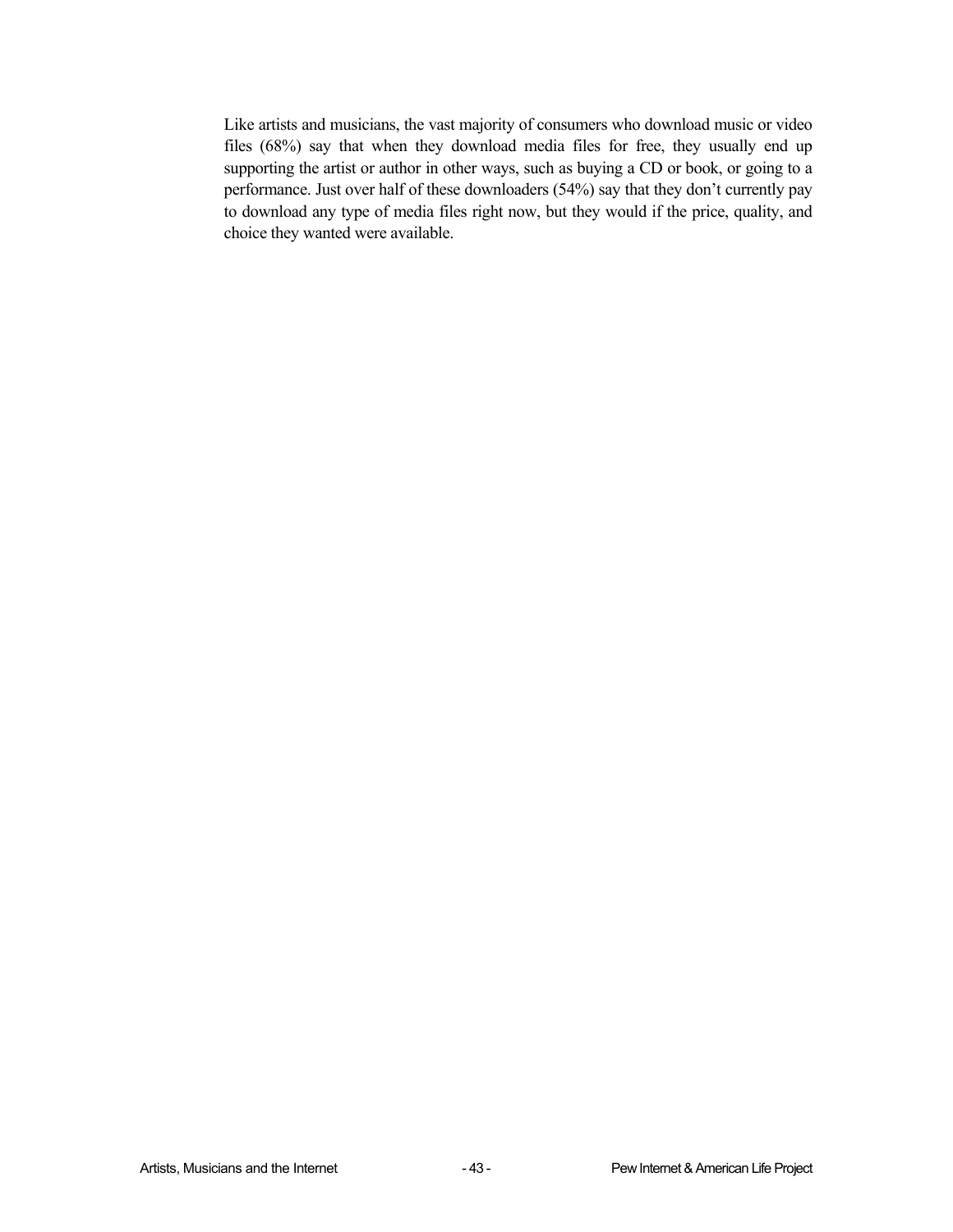| the "fair use" portion of copyright laws?                                                     |                        |                          |                       |
|-----------------------------------------------------------------------------------------------|------------------------|--------------------------|-----------------------|
|                                                                                               | <b>Should be Legal</b> | <b>Should be Illegal</b> | Don't<br>Know/Refused |
| Recording a movie or TV show on a VHS tape to watch in your own home at a later<br>time       | %                      | %                        | %                     |
| March 2004 Online Musicians Survey                                                            | 90                     | 6                        | 4                     |
| December 2003 Artists Callback                                                                | 90                     | 8                        | $\overline{2}$        |
| November 2003 General Public Random Sample                                                    | 81                     | 15                       | 4                     |
| Making a photocopy from a book or article for personal use                                    | %                      | %                        | %                     |
| March 2004 Online Musicians Survey                                                            | 91                     | 5                        | 4                     |
| December 2003 Artists Callback                                                                | 89                     | 10                       | 1                     |
| November 2003 General Public Random Sample                                                    | 77                     | 18                       | 5                     |
| Burning a copy of a music or movie CD for a friend                                            | %                      | $\%$                     | $\%$                  |
| March 2004 Online Musicians Survey                                                            | 47                     | 41                       | 12                    |
| December 2003 Artists Callback                                                                | 46                     | 48                       | 6                     |
| November 2003 General Public Random Sample                                                    | 43                     | 50                       | 8                     |
| Downloading a music or movie file off a file-sharing network like Kazaa or<br><b>Morpheus</b> | %                      | %                        | $\%$                  |
| March 2004 Online Musicians Survey                                                            | 33                     | 48                       | 19                    |
| December 2003 Artists Callback                                                                | 35                     | 49                       | 15                    |
| November 2003 General Public Random Sample                                                    | 33                     | 50                       | 18                    |
| Sharing a music or movie file from your computer over a file-sharing network                  | %                      | $\%$                     | $\%$                  |
| March 2004 Online Musicians Survey                                                            | 33                     | 50                       | 18                    |
| December 2003 Artists Callback                                                                | 37                     | 52                       | 12                    |
| Posting an excerpt of a story or article online to critique or comment on it                  | %                      | %                        | %                     |
| March 2004 Online Musicians Survey                                                            | 89                     | 5                        | 6                     |
| December 2003 Artists Callback                                                                | 72                     | 22                       | 6                     |
| Ripping a digital copy of music on your own computer from a CD you purchased*                 | %                      | $\%$                     | $\%$                  |
| March 2004 Online Musicians Survey                                                            | 90                     | 6                        | 5                     |
| December 2003 Artists Callback                                                                | 73                     | 23                       | 4                     |
| November 2003 General Public Random Sample                                                    | 66                     | 26                       | $\overline{7}$        |
| Making copies of music, movies or television programs and selling them to other<br>people*    | %                      | $\%$                     | %                     |
| March 2004 Online Musicians Survey                                                            | 3                      | 95                       | $\overline{2}$        |
| December 2003 Artists Callback                                                                | 7                      | 91                       | $\overline{c}$        |
| November 2003 General Public Random Sample                                                    | 6                      | 91                       | 3                     |
| Sending a digital copy of music over the Internet to someone you know                         | $\%$                   | %                        | $\%$                  |
| March 2004 Online Musicians Survey                                                            | 56                     | 31                       | 13                    |
| December 2003 Artists Callback                                                                | 46                     | 49                       | 5                     |
| Making a copy of a computer program such as Microsoft Word or Photoshop for<br>your own use   | %                      | $\%$                     | %                     |
| March 2004 Online Musicians Survey                                                            | 40                     | 45                       | 15                    |
| December 2003 Artists Callback                                                                | 47                     | 48                       | 5                     |

#### A Comparison of Musicians', Artists' & the General Public's Views on Fair Use *Assuming a person does NOT have permission from the copyright holder, do you think each of the following should be LEGAL or ILLEGAL under*

*Sources: Pew Internet & American Life Project Musician Web Survey, March-April 2004. Results are based on a non-random sample of 2,755 musicians and songwriters recruited via email notices, announcements on Web*  sites and flyers distributed at musicians' conferences. Since the data are based on a non-random sample, a margin of error cannot be computed, and the results are not projectable to the entire population of musicians and<br>I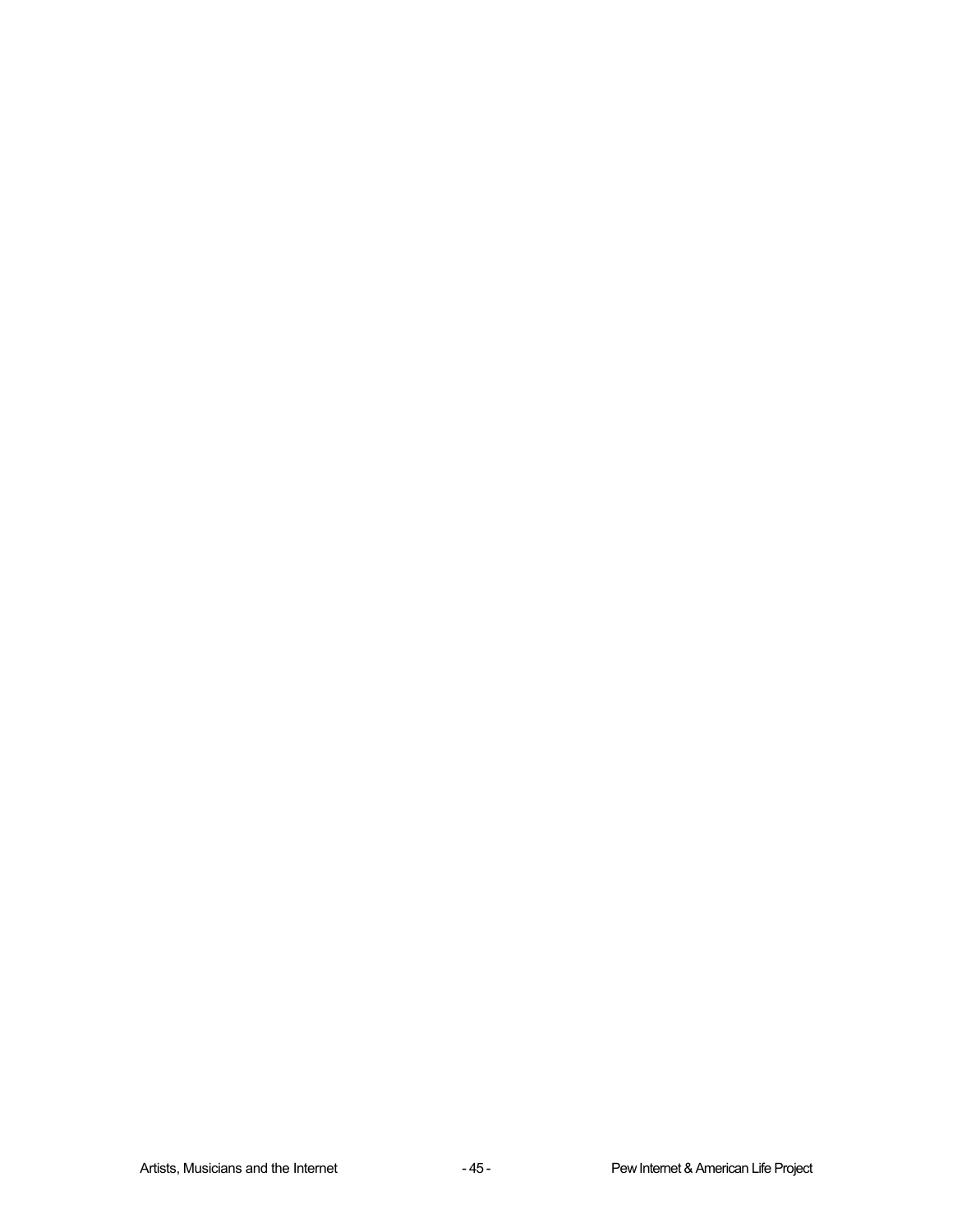#### **Artists callback survey**

The results in this report are based on data from telephone interviews conducted by Princeton Survey Research Associates International from November 3 to December 7, 2003, among a sample of 809 self-identified artists, 18 and older, who were interviewed in past Tracking surveys. For results based on the total sample, one can say with 95% confidence that the error attributable to sampling is plus or minus 4 percentage points. In addition to sampling error, question wording and practical difficulties in conducting telephone surveys may introduce some error or bias into the findings of opinion polls.

 The artists who responded to our callback survey were self-identified. Our method of identifying artists was modeled after an identification method previously utilized in an Urban Institute study of support structures for artists in the U.S.  $^{28}$  We recruited for the artists survey through several general population surveys throughout 2003. Respondents to our general population surveys were asked if they "study, practice, or do" any of the following activities: drawing or painting, creative writing, music, acting, dancing, filmmaking, or any other type of artistic activity.

At least 10 attempts were made to complete an interview at every household in the sample. The calls were staggered over times of day and days of the week to maximize the chances of making contact with a potential respondent. Interview refusals were recontacted at least once in order to try again to complete an interview. The final response rate was 57.8%.

Non-response in telephone interviews produces some known biases in survey-derived estimates because participation tends to vary for different subgroups of the population, and these subgroups are likely to vary also on questions of substantive interest. In order to compensate for these known biases, the sample data are weighted in analysis. The final sample of completes was weighted to match the demographics of the original callback sample. The weights were derived using an iterative technique that simultaneously balances the distribution of all weighting parameters.

#### **Musicians online survey**

The Musician Web Survey, sponsored by the Pew Internet & American Life Project, obtained online interviews with a non-random sample of 2,793 musicians, songwriters and music publishers. The interviews were conducted online, via WebSurveyor, from

l <sup>28</sup> The Urban Institute Study, "Investing in Creativity: A Study of the Support Structures for U.S. Artists" is available at: http://www.usartistsreport.org/index.asp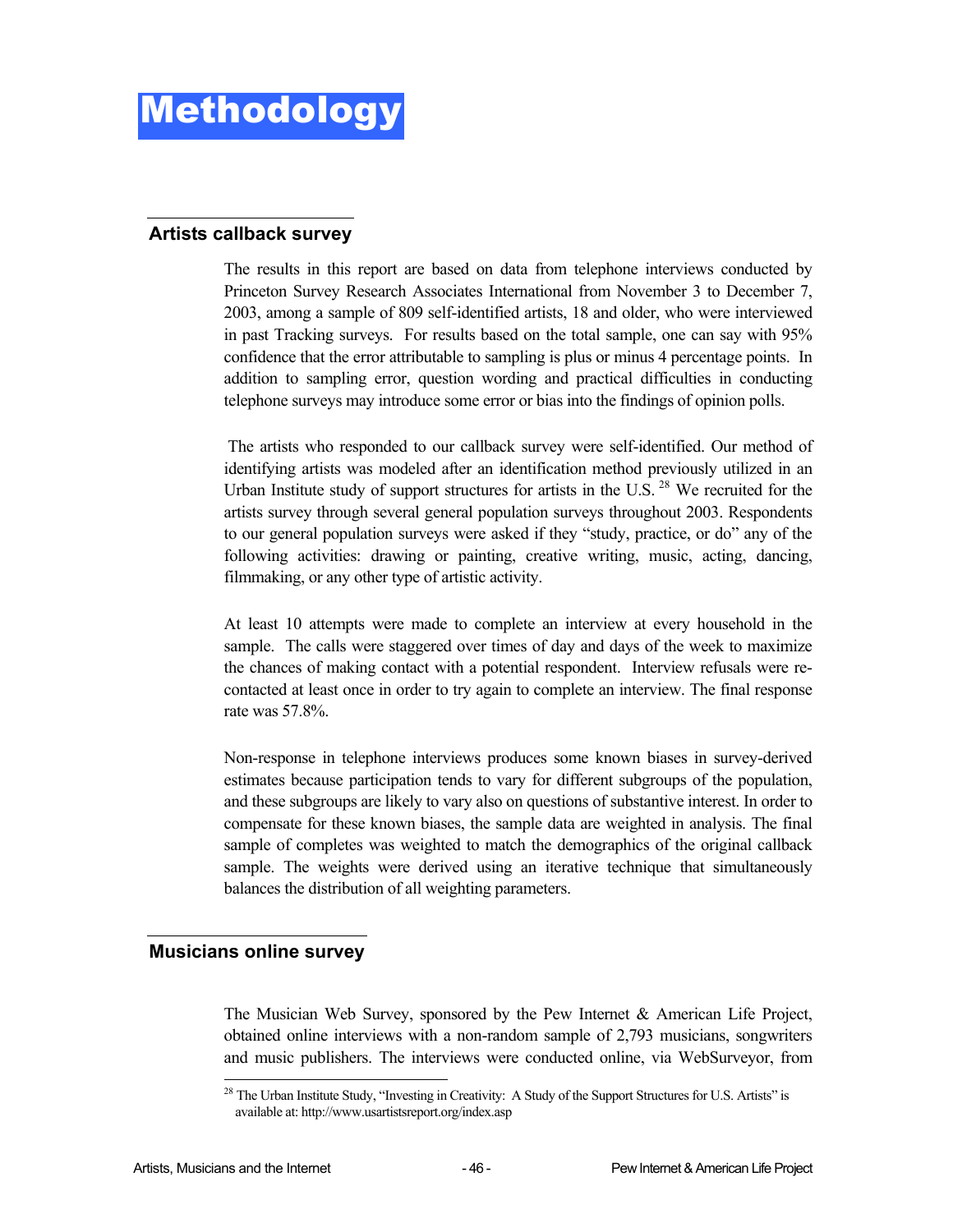March 15 to April 15, 2004. Details on the design, execution and analysis of the survey are discussed below.

#### **Sample Design/Contact Procedures**

Sample was recruited via email invitations to the current membership/subscriber lists of the following music organizations: The Future of Music Coalition, Just Plain Folks, American Federation of Television and Radio Artists, CD Baby, Nashville Songwriters Association, Garageband.com, American Society of Composers, Authors and Publishers, American Federation of Musicians.

Altogether, email invitations to participate in the survey were sent to approximately 300,000 members of these various organizations. These invitations provided a direct link to the survey and contained the following language:

#### **Dear Members,**

[ORGANIZATION NAME HERE] has been working in partnership with the Future of Music Coalition, the Pew Internet & American Life Project and an array of other musician-based organizations to design a balanced survey that will give musicians, performers and songwriters a chance to speak up about the Internet, file-sharing, and copyright issues. We all know that new technologies have created many complex challenges as well as many new opportunities for musicians, yet we often hear more about how businesses and consumers are responding to these changes at the expense of understanding how artists think and feel about these issues.

Now's the time to make your voice heard.

We invite you to take about 20 minutes of your time to share your opinions and experiences through this important survey.

Visit http://websurveyor.net/wsb.dll/11719/Music.htm from March 15 – April 15, 2004 to participate.

Your contribution will have a valuable impact, as the findings from this survey will be widely circulated and discussed.

Don't miss this great opportunity to speak up on behalf of artists!

Sincerely, [ORGANIZATION REP]

> In addition to sending email invitations to their members, The Future of Music Coalition, Garageband.com and The American Federation of Television and Radio Artists posted a notice about the survey on their websites that provided a direct link to the survey front page. The Future of Music Coalition also printed flyers announcing the survey, including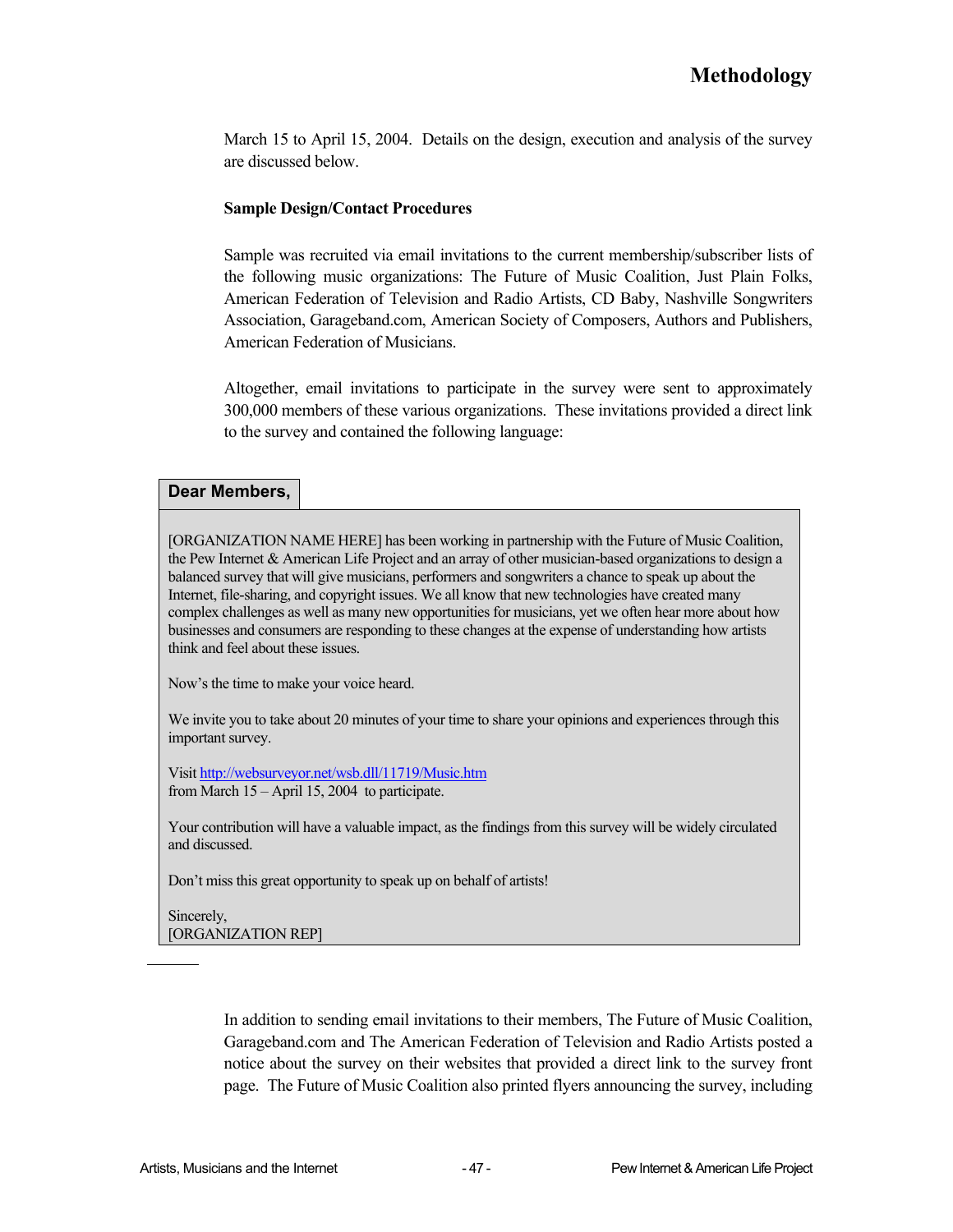the URL, and distributed them at several musicians' conferences held during the survey field period. Both the website postings and the flyers contained the following text:

**Musicians, performers, and songwriters: What do you think about peer-to-peer file-sharing and music on the Internet? How has the Internet impacted the way you create, promote, or distribute your music?** 

 $\mathcal{L}_\text{max} = \frac{1}{2} \sum_{i=1}^n \mathcal{L}_\text{max}(\mathbf{x}_i - \mathbf{y}_i)$ 

[ORGANIZATION NAME HERE] has been working in partnership with the Future of Music Coalition, the Pew Internet & American Life Project and an array of other musicianbased organizations to design a balanced survey that will give musicians, performers and songwriters a chance to speak up about the Internet, file-sharing, and copyright issues.

We've all heard speculations about what musicians are "really thinking" in the changing digital landscape. Yet, from our vantage point inside the music community these projections have always seemed too narrow to represent the complex concerns we regularly experience in our discussions with musicians.

It's time to stop projecting our thoughts and preferences onto musicians and, instead, ask musicians to share their own experiences and opinions.

To that end, CD Baby, Just Plain Folks, Nashville Songwriters Association, AFTRA, and AFM, the Future of Music Coalition and the Pew Internet & American Life Project have designed an online survey that asks musicians a variety of questions about music, technology, copyright, peer-to-peer filesharing, emerging best practices, and the public domain.

We urge musicians, songwriters and performers of all types to take this online survey so we can better understand the complexity of these changes and the diversity of our community.

Visit http://websurveyor.net/wsb.dll/11719/Music.htm from March 15 – April 15, 2004 to participate.

When the survey is complete the results will be published and distributed to those who have a critical stake in the current debate. We hope they will open another channel in the discussions about how music will be enjoyed, and how musicians will be compensated in the future.

#### **About the Future of Music Coalition:**

The Future of Music Coalition is a not-for-profit collaboration between members of the music, technology, public policy and intellectual property law communities. The FMC seeks to educate the media, policymakers, and the public about music / technology issues, while also bringing together diverse voices in an effort to come up with creative solutions to some of the challenges in this space.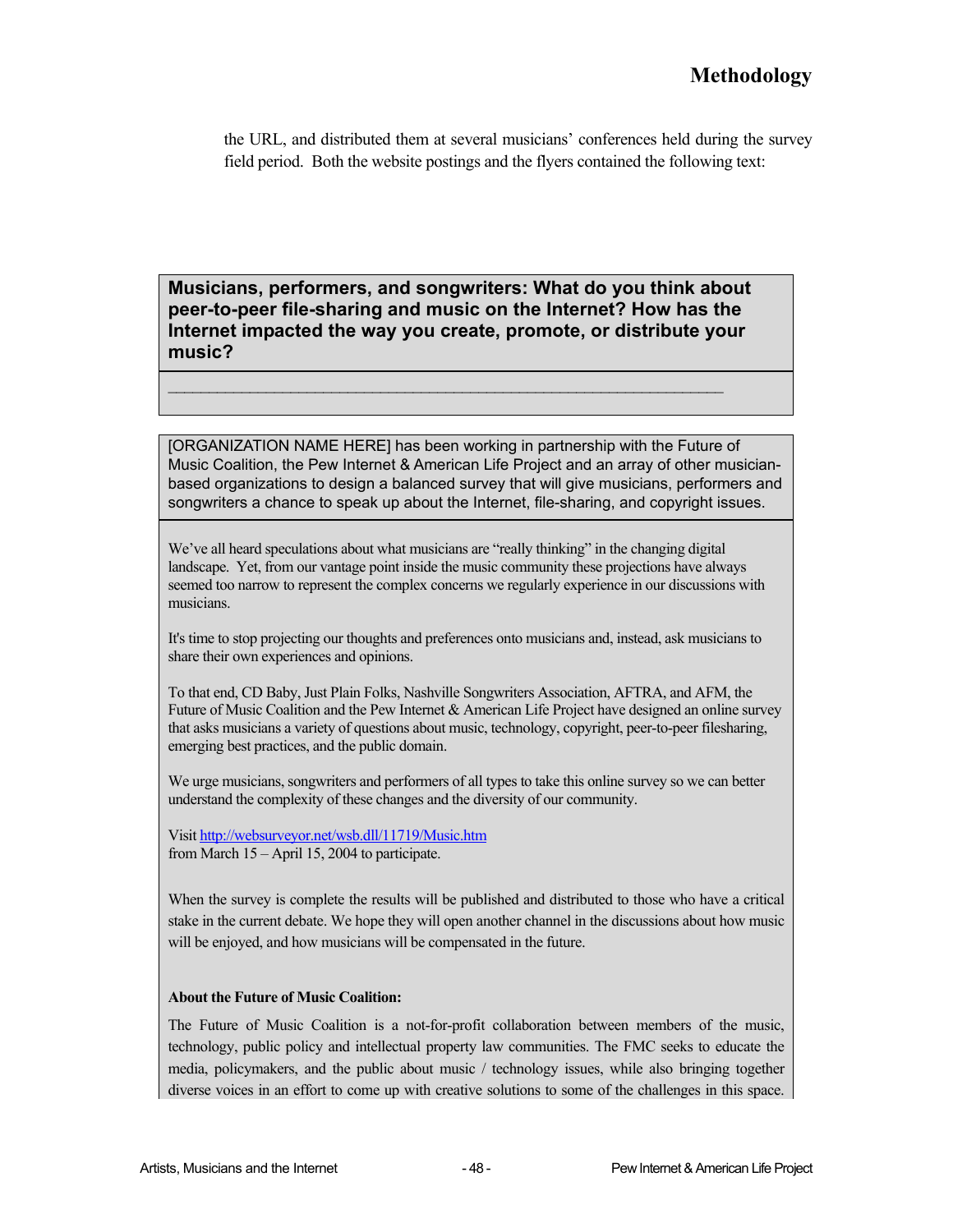The FMC also aims to identify and promote innovative business models that will help musicians and citizens to benefit from new technologies.

#### **About the Pew Internet & American Life Project:**

The Pew Internet Project is a nonprofit, non-partisan think tank that explores the impact of the Internet on children, families, communities, the work place, schools, health care, and civic/political life. The project aims to be an authoritative source for timely information on the Internet's growth and societal impact. Support for the project is provided by The Pew Charitable Trusts. The project's Web site: www.pewinternet.org

#### **Completion Rate**

Based on figures supplied by WebSurveyor, PSRAI has calculated the following completion rate for the Musician Survey:

|                                | <b>TABLE 1: Survey Completion Rate</b> |          |
|--------------------------------|----------------------------------------|----------|
|                                | Number                                 | Rate     |
| <b>Total Hits</b>              | 5,702                                  |          |
| <b>Total Starts</b>            | 3,918                                  | 68.7%    |
| Ineligible respondents (not a  | 130                                    |          |
| musician, songwriter, or music |                                        |          |
| publisher)                     |                                        |          |
| <b>Total Eligible Starts</b>   | 3,788                                  | $96.7\%$ |
| <b>Total Completes</b>         | 2,793                                  | 73.7%    |
| <b>Final Completion</b>        |                                        | 73.7%    |
| Rate                           |                                        |          |

In Table 1, total hits (5,702) indicate the number of times the survey link was accessed, or roughly the number of potential respondents who reached the survey's title page, though no control was in place to prevent someone from accessing the link more than one time. The link took people to the survey title page, which gave the following brief description of the survey and its sponsors, along with instructions for how to complete the survey:

Welcome to the Pew Internet & American Life Project's musician survey. The goal of this survey is to measure the impact of the Internet on songwriters and musical performers. Thanks so much for taking the time to help us better understand how the Internet affects your music, as well as how you communicate with other artists, artists' organizations, and fans.

Our survey will take most respondents about 20 minutes to complete, though it may be longer or shorter for some people. Most questions give you response categories from which to choose. Others are followed by a blank text area where you can write your answers. The text areas will hold up to 300 words, so feel free to make your answers as long as you like. You must provide an answer to each question in order to move to the next; once you answer a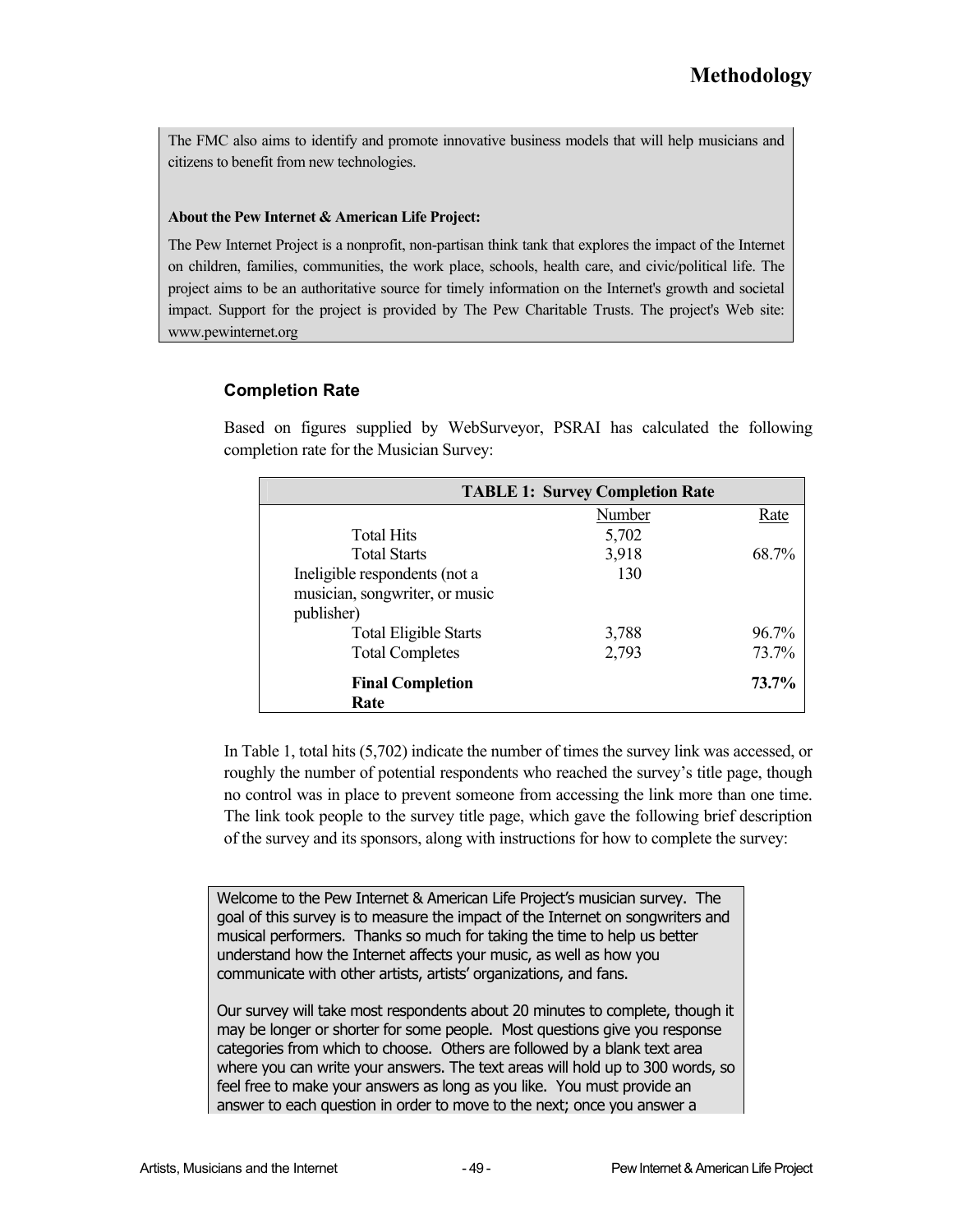question and move on, you will not be able to return to that question to change your answer.

Please complete the survey only once.

If you have questions about the survey, or if you'd like to send us additional input later, we'd be glad to hear from you at Music@pewinternet.org.

#### **CONFIDENTIALITY NOTICE**

As with all studies we conduct with our survey research firm, Princeton Survey Research Associates International, all of your answers are completely confidential. Responses are analyzed only in the aggregate, and are never linked to the individual completing the survey. No identifying information is required to complete this survey, other than basic demographic characteristics.

If you have any questions about this survey, or concerns about confidentiality, please feel free to contact **MusicSurvey@psra.com** or the Pew Internet & American Life Project at **Music@pewinternet.org**.

Go to http://www.pewinternet.org for more about the Pew Internet & American Life Project, or go to http://www.psra.com for more about Princeton Survey Research Associates International.

Total starts (3,918) indicate the number of people who, upon reading the title page, clicked the "next" button to self-select into the survey. Based on screening questions in the survey, 130 of these respondents were deemed ineligible because they were not part of the target population of musicians, songwriters or music publishers, and thus were removed from the final sample. That left 3,788 total eligible starts. Total completes (2,793) indicate the number of eligible respondents who completed the survey. The final completion rate for the survey is computed as the number of eligible completes (2,793)/the number of eligible starts (3,788), or 74%.

#### **Questionnaire Development**

The questionnaire was developed by PSRAI in collaboration with staff of the Pew Internet & American Life Project and their partners in the music community. Many questions were originally asked in Pew Internet RDD telephone interviews with previous samples of adults age 18 and older and self-identified artists. Where appropriate, questions were modified to focus on music only (as opposed to artistic work in general), and to reflect the principles of online survey design, which varies in some ways from telephone survey design.

#### **General population tracking survey**

This report is based on the findings of a daily tracking survey on Americans' use of the Internet. The results in this report are based on data from telephone interviews conducted